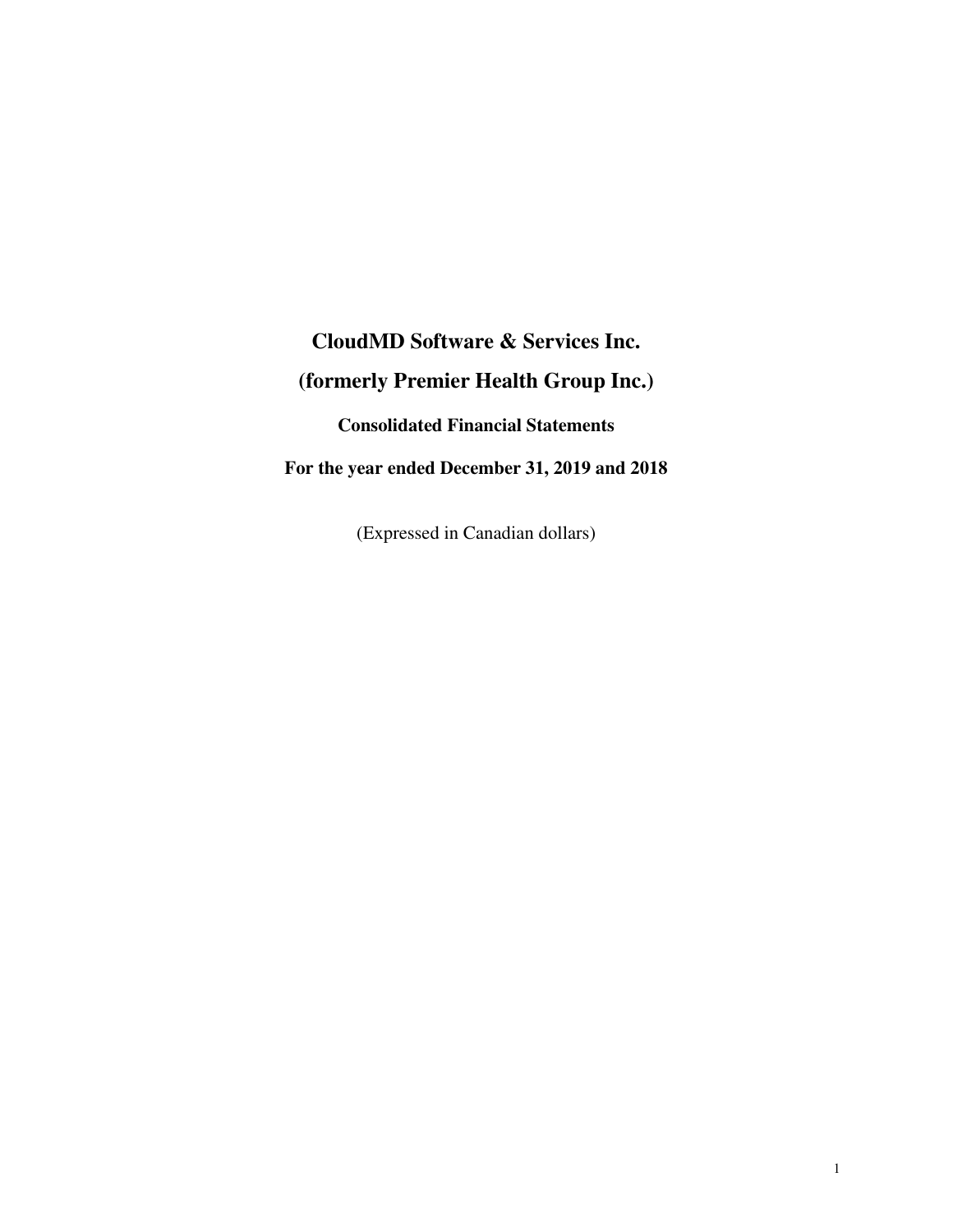# **CloudMD Software & Services Inc. (formerly Premier Health Group Inc.)**

|                                                                         | Page     |
|-------------------------------------------------------------------------|----------|
| Table of contents                                                       | 2        |
| <b>Audit Report</b>                                                     | $3-4$    |
| <b>Consolidated Statements of Financial Position</b>                    | 5        |
| Consolidated Statements of Loss and Comprehensive Income (Loss)         | 6        |
| Consolidated Statements of Changes in Shareholders' Equity (Deficiency) | 7        |
| <b>Consolidated Statements of Cash Flows</b>                            | 8        |
| Notes to the Consolidated Financial Statements                          | $9 - 40$ |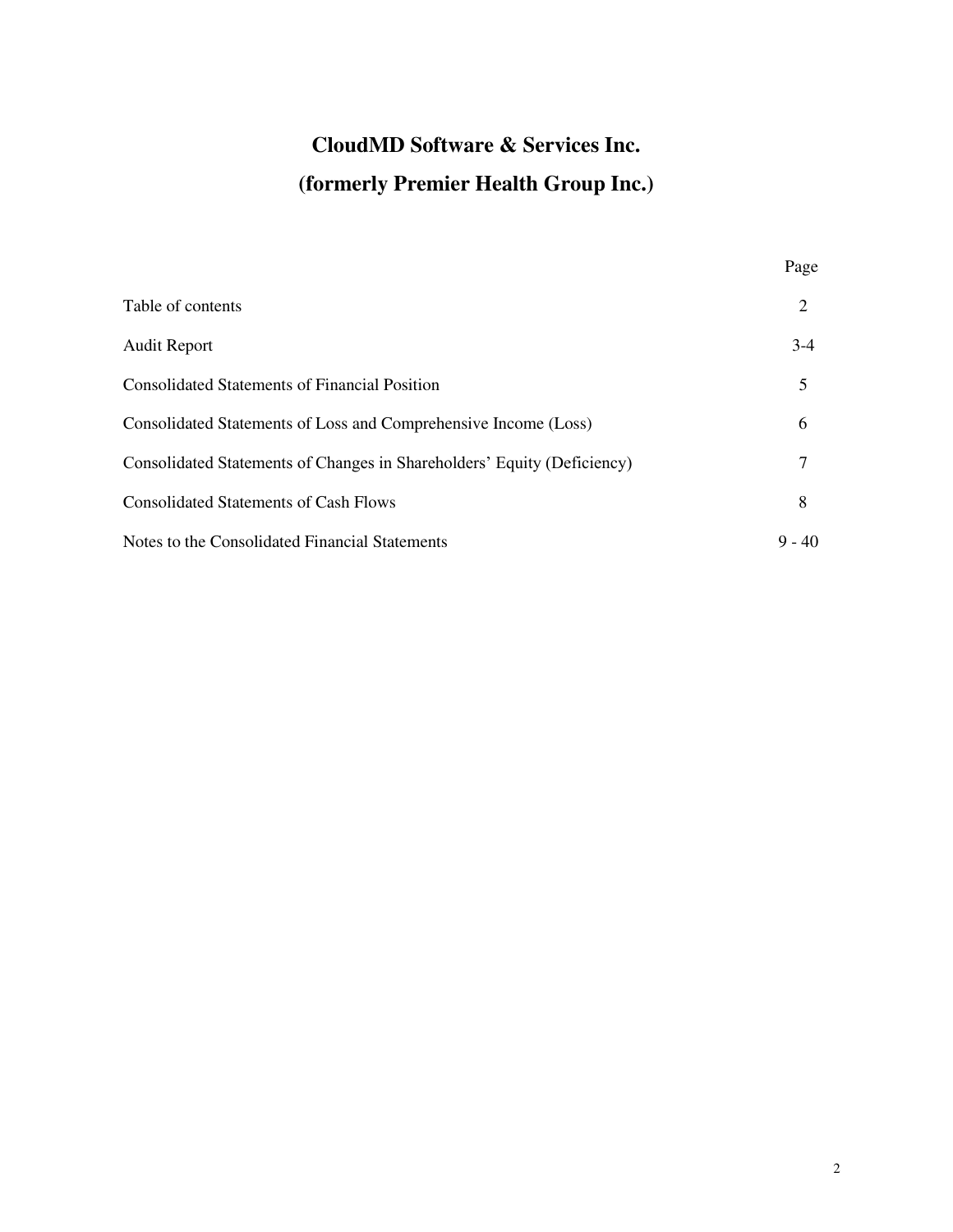Chartered Professional Accountants

# **INDEPENDENT AUDITORS' REPORT**

To the Shareholders of CloudMD Software & Services Inc. (formerly, Premier Health Group Inc.)

#### **Report on the Audit of the Consolidated Financial Statements**

#### **Opinion**

We have audited the consolidated financial statements of CloudMD Software & Services Inc. (formerly, Premier Health Group Inc.) (the "Company"), which comprise the consolidated statements of financial position as at December 31, 2019 and 2018, and the consolidated statements of net loss and comprehensive loss, consolidated statements of changes in shareholders' equity (deficiency), and consolidated statements of cash flows for the years then ended, and notes to the consolidated financial statements, including a summary of significant accounting policies.

In our opinion, the accompanying consolidated financial statements present fairly, in all material respects, the financial position of the Company as at December 31, 2019 and 2018, and its financial performance and its cash flows for the years then ended in accordance with International Financial Reporting Standards.

#### **Basis for Opinion**

We conducted our audits in accordance with Canadian generally accepted auditing standards. Our responsibilities under those standards are further described in the *Auditor's Responsibilities for the Audit of the Financial Statements* section of our report. We are independent of the Company in accordance with the ethical requirements that are relevant to our audits of the consolidated financial statements in Canada, and we have fulfilled our other ethical responsibilities in accordance with these requirements. We believe that the audit evidence we have obtained is sufficient and appropriate to provide a basis for our opinion.

#### **Material Uncertainty Related to Going Concern**

Without qualifying our opinion, we draw attention to Note 1 to the consolidated financial statements which indicates the existence of a material uncertainty that may cast significant doubt about the Company's ability to continue as a going concern.

#### **Other Information**

Management is responsible for the other information. The other information comprises the information, other than the consolidated financial statements and our auditor's report thereon, included in Management's Discussion and Analysis report.

Our opinion on the consolidated financial statements does not cover the other information and we do not express any form of assurance conclusion thereon. In connection with our audit of the consolidated financial statements, our responsibility is to read the other information identified above and, in doing so, consider whether the other information is materially inconsistent with the consolidated financial statements or our knowledge obtained in the audit, or otherwise appears to be materially misstated. If, based on the work we have performed on this other information, we conclude that there is a material misstatement of this other information, we are required to report that fact in this auditor's report. We have nothing to report in this regard.

#### **Responsibilities of Management and Those Charged with Governance for the Financial Statements**

Management is responsible for the preparation and fair presentation of the financial statements in accordance with International Financial Reporting Standards, and for such internal control as management determines is necessary to enable the preparation of financial statements that are free from material misstatement, whether due to fraud or error.

In preparing the financial statements, management is responsible for assessing the Company's ability to continue as a going concern, disclosing, as applicable, matters related to going concern and using the going concern basis of accounting unless management either intends to liquidate the Company or to cease operations, or has no realistic alternative but to do so.

Those charged with governance are responsible for overseeing the Company's financial reporting process.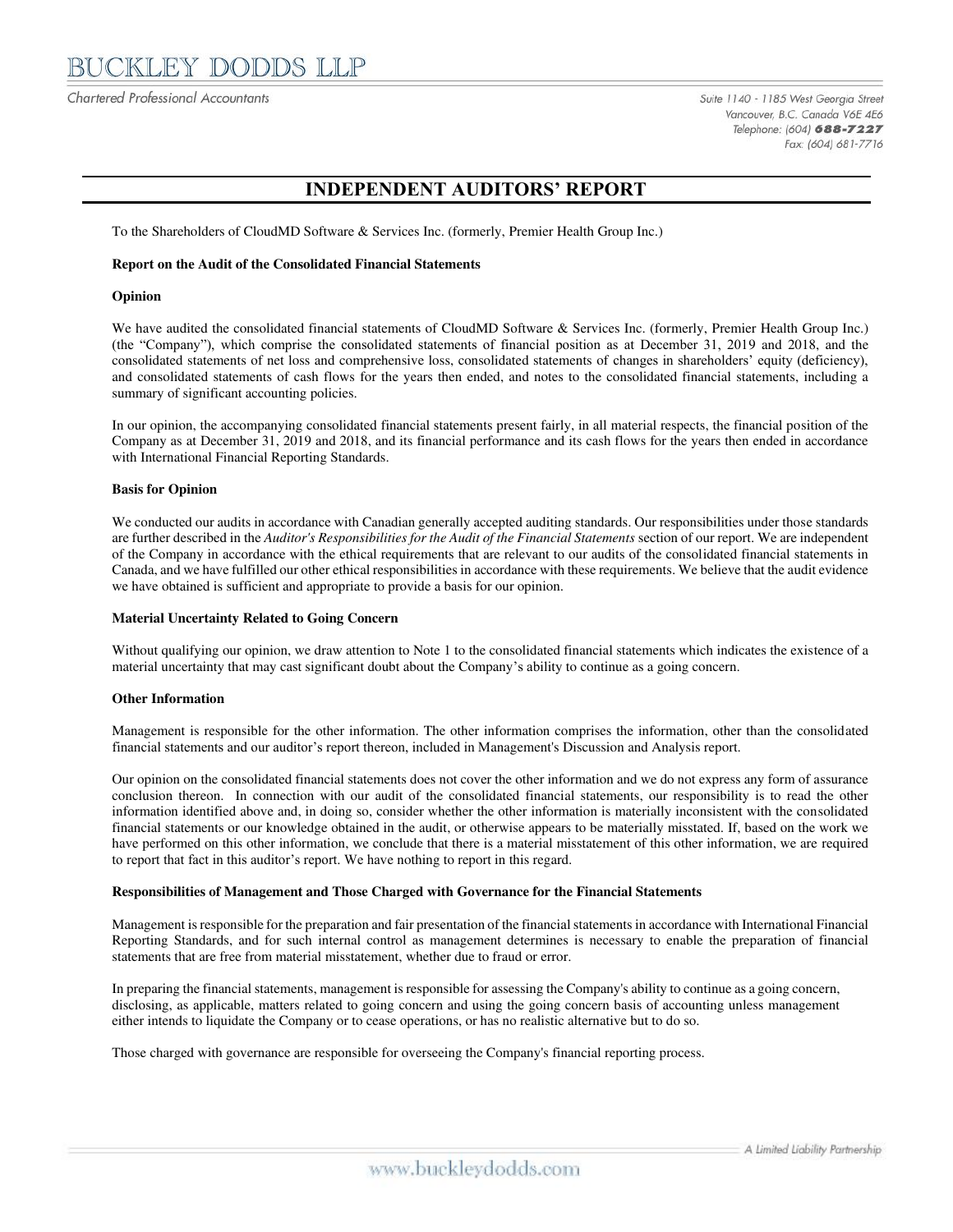#### **Auditor's Responsibilities for the Audit of the Financial Statements**

Our objectives are to obtain reasonable assurance about whether the financial statements as a whole are free from material misstatement, whether due to fraud or error, and to issue an auditor's report that includes our opinion. Reasonable assurance is a high level of assurance, but is not a guarantee that an audit conducted in accordance with Canadian generally accepted auditing standards will always detect a material misstatement when it exists. Misstatements can arise from fraud or error and are considered material if, individually or in the aggregate, they could reasonably be expected to influence the economic decisions of users taken on the basis of these financial statements.

As part of an audit in accordance with Canadian generally accepted auditing standards, we exercise professional judgment and maintain professional skepticism throughout the audit. We also:

- Identify and assess the risks of material misstatement of the consolidated financial statements, whether due to fraud or error, design and perform audit procedures responsive to those risks, and obtain audit evidence that is sufficient and appropriate to provide a basis for our opinion. The risk of not detecting a material misstatement resulting from fraud is higher than for one resulting from error, as fraud may involve collusion, forgery, intentional omissions, misrepresentations, or the override of internal control;
- Obtain an understanding of internal control relevant to the audit in order to design audit procedures that are appropriate in the circumstances, but not for the purpose of expressing an opinion on the effectiveness of the Company's internal control;
- Evaluate the appropriateness of accounting policies used and the reasonableness of accounting estimates and related disclosures made by management;
- Conclude on the appropriateness of management's use of the going concern basis of accounting and, based on the audit evidence obtained, whether a material uncertainty exists related to events or conditions that may cast significant doubt on the Company's ability to continue as a going concern. If we conclude that a material uncertainty exists, we are required to draw attention in our auditor's report to the related disclosures in the consolidated financial statements or, if such disclosures are inadequate, to modify our opinion. Our conclusions are based on the audit evidence obtained up to the date of our auditor's report. However, future events or conditions may cause the Company to cease to continue as a going concern;
- Evaluate the overall presentation, structure and content of the consolidated financial statements, including the disclosures, and whether the consolidated financial statements represent the underlying transactions and events in a manner that achieves fair presentation.
- Obtain sufficient appropriate audit evidence regarding the financial information of the entities or business activities within the group to express an opinion on the financial statements.

We communicate with those charged with governance regarding, among other matters, the planned scope and timing of the audit and significant audit findings, including any significant deficiencies in internal control that we identify during our audit.

We also provide those charged with governance with a statement that we have complied with relevant ethical requirements regarding independence, and to communicate with them all relationships and other matters that may reasonably be thought to bear on our independence, and where applicable, related safeguards.

The engagement partner on the audit resulting in this independent auditor's report is Mickey Goldstein.

Buchley Dolds LLP

Vancouver, Canada Buckley Dodds LLP<br>May11, 2020 Chartered Professional Accountants Chartered Professional Accountants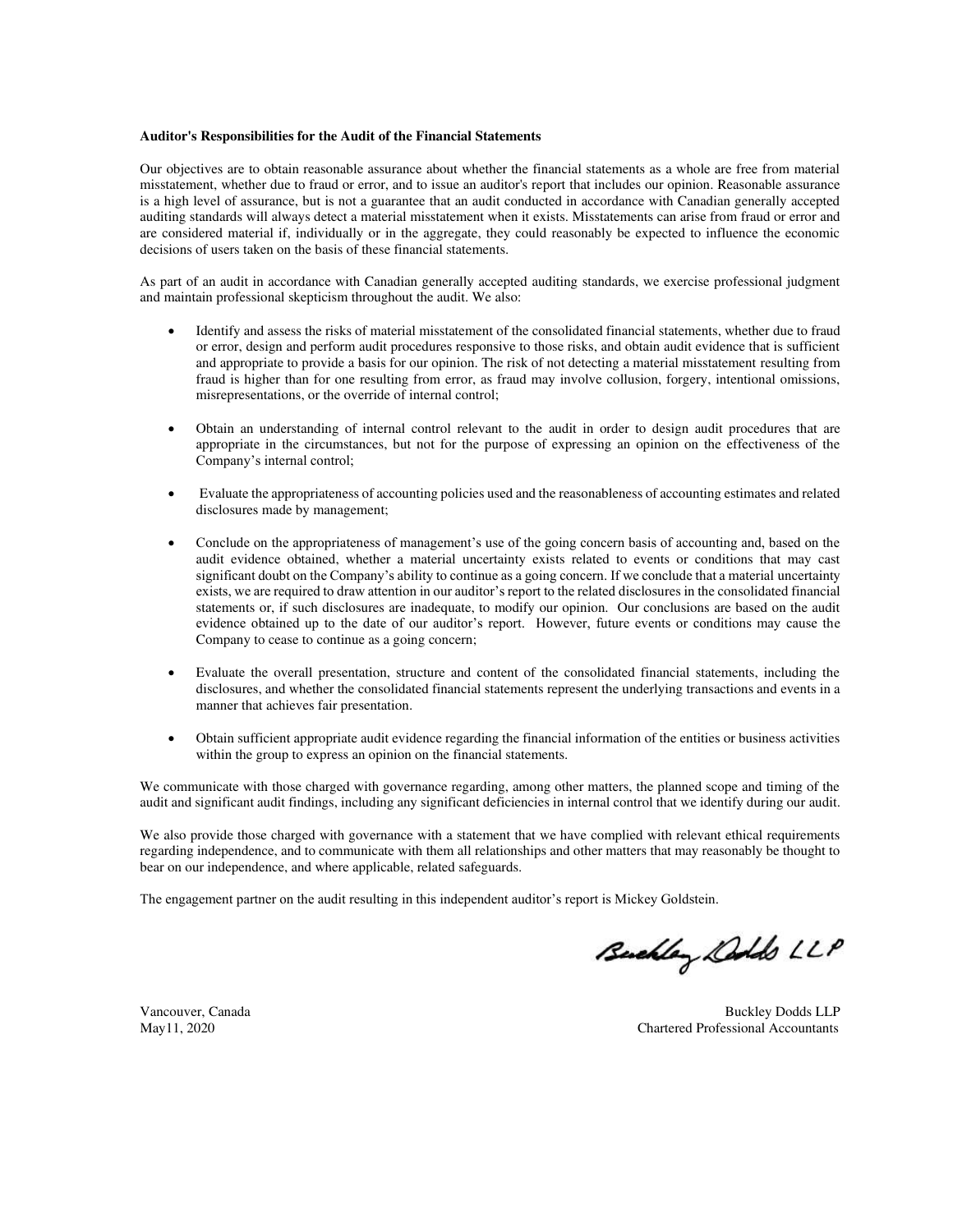As at

| <b>ASSETS</b><br><b>Current Assets</b><br>\$<br>\$<br>Cash<br>1,696,402<br>259,821<br>Accounts receivable (Note 5)<br>Deposits (Note 6)<br>326,554<br>Marketable securities (Note 7)<br>1<br>Due from related parties (Notes 17, 20)<br>Convertible note receivable (Notes 17, 20)<br>Inventory (Note 8)<br>761,104<br>341,746<br>Prepaid expenses (Note 9)<br><b>Total current assets</b><br>3,385,628<br>Deposits – long term (Note 6)<br>125,000<br>Property and equipment (Note 10)<br>228,196<br>Right-of-use assets (Note 16)<br>2,380,228<br>Other non-current assets<br>12,860<br>Intangible assets (Note 11)<br>2,096,665<br>Goodwill (Note 11)<br>9,497,677<br>\$<br>\$<br><b>Total Assets</b><br>17,726,254<br><b>LIABILITIES</b><br><b>Current Liabilities</b><br>\$<br>Accounts payable and accrued liabilities (Note 12)<br>943,434<br>\$<br>877,250<br>Other current liabilities (Note 13)<br>294,797<br>Current portion of long-term debt (Note 14)<br>Lease liability current portion (Note 16)<br>459,386<br>Convertible debenture (Note 15)<br>Liabilities from discontinued operations (Note 20)<br><b>Total current liabilities</b><br>2,574,867<br>1,978,799<br>Lease liability non-current portion (Note 16)<br>Long-term debt (Note 14)<br>1,931,304<br><b>Total Liabilities</b><br>6,484,970<br><b>SHAREHOLDERS' EQUITY</b><br>Share capital (Note 18)<br>16,791,884<br>Equity component of convertible debenture<br>Reserves<br>2,284,539<br>Accumulated other comprehensive loss<br>(7, 835, 139)<br>Deficit<br>(5,181,243)<br>Deficiency attributable to shareholders of the Company<br>11,241,284<br>4,204,934<br>Non-controlling interest<br><b>Total equity</b><br>11,241,284 |                                            | December 31, 2019 |            | December 31, 2018 |            |  |  |
|--------------------------------------------------------------------------------------------------------------------------------------------------------------------------------------------------------------------------------------------------------------------------------------------------------------------------------------------------------------------------------------------------------------------------------------------------------------------------------------------------------------------------------------------------------------------------------------------------------------------------------------------------------------------------------------------------------------------------------------------------------------------------------------------------------------------------------------------------------------------------------------------------------------------------------------------------------------------------------------------------------------------------------------------------------------------------------------------------------------------------------------------------------------------------------------------------------------------------------------------------------------------------------------------------------------------------------------------------------------------------------------------------------------------------------------------------------------------------------------------------------------------------------------------------------------------------------------------------------------------------------------------------------------------------------------------------------------|--------------------------------------------|-------------------|------------|-------------------|------------|--|--|
|                                                                                                                                                                                                                                                                                                                                                                                                                                                                                                                                                                                                                                                                                                                                                                                                                                                                                                                                                                                                                                                                                                                                                                                                                                                                                                                                                                                                                                                                                                                                                                                                                                                                                                              |                                            |                   |            |                   |            |  |  |
|                                                                                                                                                                                                                                                                                                                                                                                                                                                                                                                                                                                                                                                                                                                                                                                                                                                                                                                                                                                                                                                                                                                                                                                                                                                                                                                                                                                                                                                                                                                                                                                                                                                                                                              |                                            |                   |            |                   |            |  |  |
|                                                                                                                                                                                                                                                                                                                                                                                                                                                                                                                                                                                                                                                                                                                                                                                                                                                                                                                                                                                                                                                                                                                                                                                                                                                                                                                                                                                                                                                                                                                                                                                                                                                                                                              |                                            |                   |            |                   | 1,055,543  |  |  |
|                                                                                                                                                                                                                                                                                                                                                                                                                                                                                                                                                                                                                                                                                                                                                                                                                                                                                                                                                                                                                                                                                                                                                                                                                                                                                                                                                                                                                                                                                                                                                                                                                                                                                                              |                                            |                   |            |                   | 113,387    |  |  |
|                                                                                                                                                                                                                                                                                                                                                                                                                                                                                                                                                                                                                                                                                                                                                                                                                                                                                                                                                                                                                                                                                                                                                                                                                                                                                                                                                                                                                                                                                                                                                                                                                                                                                                              |                                            |                   |            |                   | 700,000    |  |  |
|                                                                                                                                                                                                                                                                                                                                                                                                                                                                                                                                                                                                                                                                                                                                                                                                                                                                                                                                                                                                                                                                                                                                                                                                                                                                                                                                                                                                                                                                                                                                                                                                                                                                                                              |                                            |                   |            |                   | 1          |  |  |
|                                                                                                                                                                                                                                                                                                                                                                                                                                                                                                                                                                                                                                                                                                                                                                                                                                                                                                                                                                                                                                                                                                                                                                                                                                                                                                                                                                                                                                                                                                                                                                                                                                                                                                              |                                            |                   |            |                   | 43,001     |  |  |
|                                                                                                                                                                                                                                                                                                                                                                                                                                                                                                                                                                                                                                                                                                                                                                                                                                                                                                                                                                                                                                                                                                                                                                                                                                                                                                                                                                                                                                                                                                                                                                                                                                                                                                              |                                            |                   |            |                   | 220,000    |  |  |
|                                                                                                                                                                                                                                                                                                                                                                                                                                                                                                                                                                                                                                                                                                                                                                                                                                                                                                                                                                                                                                                                                                                                                                                                                                                                                                                                                                                                                                                                                                                                                                                                                                                                                                              |                                            |                   |            |                   |            |  |  |
|                                                                                                                                                                                                                                                                                                                                                                                                                                                                                                                                                                                                                                                                                                                                                                                                                                                                                                                                                                                                                                                                                                                                                                                                                                                                                                                                                                                                                                                                                                                                                                                                                                                                                                              |                                            |                   |            |                   | 245,279    |  |  |
|                                                                                                                                                                                                                                                                                                                                                                                                                                                                                                                                                                                                                                                                                                                                                                                                                                                                                                                                                                                                                                                                                                                                                                                                                                                                                                                                                                                                                                                                                                                                                                                                                                                                                                              |                                            |                   |            |                   | 2,377,211  |  |  |
|                                                                                                                                                                                                                                                                                                                                                                                                                                                                                                                                                                                                                                                                                                                                                                                                                                                                                                                                                                                                                                                                                                                                                                                                                                                                                                                                                                                                                                                                                                                                                                                                                                                                                                              |                                            |                   |            |                   |            |  |  |
|                                                                                                                                                                                                                                                                                                                                                                                                                                                                                                                                                                                                                                                                                                                                                                                                                                                                                                                                                                                                                                                                                                                                                                                                                                                                                                                                                                                                                                                                                                                                                                                                                                                                                                              |                                            |                   |            |                   | 94,547     |  |  |
|                                                                                                                                                                                                                                                                                                                                                                                                                                                                                                                                                                                                                                                                                                                                                                                                                                                                                                                                                                                                                                                                                                                                                                                                                                                                                                                                                                                                                                                                                                                                                                                                                                                                                                              |                                            |                   |            |                   |            |  |  |
|                                                                                                                                                                                                                                                                                                                                                                                                                                                                                                                                                                                                                                                                                                                                                                                                                                                                                                                                                                                                                                                                                                                                                                                                                                                                                                                                                                                                                                                                                                                                                                                                                                                                                                              |                                            |                   |            |                   |            |  |  |
|                                                                                                                                                                                                                                                                                                                                                                                                                                                                                                                                                                                                                                                                                                                                                                                                                                                                                                                                                                                                                                                                                                                                                                                                                                                                                                                                                                                                                                                                                                                                                                                                                                                                                                              |                                            |                   |            |                   |            |  |  |
|                                                                                                                                                                                                                                                                                                                                                                                                                                                                                                                                                                                                                                                                                                                                                                                                                                                                                                                                                                                                                                                                                                                                                                                                                                                                                                                                                                                                                                                                                                                                                                                                                                                                                                              |                                            |                   |            |                   | 3,951,570  |  |  |
|                                                                                                                                                                                                                                                                                                                                                                                                                                                                                                                                                                                                                                                                                                                                                                                                                                                                                                                                                                                                                                                                                                                                                                                                                                                                                                                                                                                                                                                                                                                                                                                                                                                                                                              |                                            |                   |            |                   | 6,423,328  |  |  |
|                                                                                                                                                                                                                                                                                                                                                                                                                                                                                                                                                                                                                                                                                                                                                                                                                                                                                                                                                                                                                                                                                                                                                                                                                                                                                                                                                                                                                                                                                                                                                                                                                                                                                                              |                                            |                   |            |                   |            |  |  |
|                                                                                                                                                                                                                                                                                                                                                                                                                                                                                                                                                                                                                                                                                                                                                                                                                                                                                                                                                                                                                                                                                                                                                                                                                                                                                                                                                                                                                                                                                                                                                                                                                                                                                                              |                                            |                   |            |                   |            |  |  |
|                                                                                                                                                                                                                                                                                                                                                                                                                                                                                                                                                                                                                                                                                                                                                                                                                                                                                                                                                                                                                                                                                                                                                                                                                                                                                                                                                                                                                                                                                                                                                                                                                                                                                                              |                                            |                   |            |                   | 627,333    |  |  |
|                                                                                                                                                                                                                                                                                                                                                                                                                                                                                                                                                                                                                                                                                                                                                                                                                                                                                                                                                                                                                                                                                                                                                                                                                                                                                                                                                                                                                                                                                                                                                                                                                                                                                                              |                                            |                   |            |                   |            |  |  |
|                                                                                                                                                                                                                                                                                                                                                                                                                                                                                                                                                                                                                                                                                                                                                                                                                                                                                                                                                                                                                                                                                                                                                                                                                                                                                                                                                                                                                                                                                                                                                                                                                                                                                                              |                                            |                   |            |                   |            |  |  |
|                                                                                                                                                                                                                                                                                                                                                                                                                                                                                                                                                                                                                                                                                                                                                                                                                                                                                                                                                                                                                                                                                                                                                                                                                                                                                                                                                                                                                                                                                                                                                                                                                                                                                                              |                                            |                   |            |                   |            |  |  |
|                                                                                                                                                                                                                                                                                                                                                                                                                                                                                                                                                                                                                                                                                                                                                                                                                                                                                                                                                                                                                                                                                                                                                                                                                                                                                                                                                                                                                                                                                                                                                                                                                                                                                                              |                                            |                   |            |                   | 1,451,786  |  |  |
|                                                                                                                                                                                                                                                                                                                                                                                                                                                                                                                                                                                                                                                                                                                                                                                                                                                                                                                                                                                                                                                                                                                                                                                                                                                                                                                                                                                                                                                                                                                                                                                                                                                                                                              |                                            |                   |            |                   | 139,372    |  |  |
|                                                                                                                                                                                                                                                                                                                                                                                                                                                                                                                                                                                                                                                                                                                                                                                                                                                                                                                                                                                                                                                                                                                                                                                                                                                                                                                                                                                                                                                                                                                                                                                                                                                                                                              |                                            |                   |            |                   | 2,218,491  |  |  |
|                                                                                                                                                                                                                                                                                                                                                                                                                                                                                                                                                                                                                                                                                                                                                                                                                                                                                                                                                                                                                                                                                                                                                                                                                                                                                                                                                                                                                                                                                                                                                                                                                                                                                                              |                                            |                   |            |                   |            |  |  |
|                                                                                                                                                                                                                                                                                                                                                                                                                                                                                                                                                                                                                                                                                                                                                                                                                                                                                                                                                                                                                                                                                                                                                                                                                                                                                                                                                                                                                                                                                                                                                                                                                                                                                                              |                                            |                   |            |                   |            |  |  |
|                                                                                                                                                                                                                                                                                                                                                                                                                                                                                                                                                                                                                                                                                                                                                                                                                                                                                                                                                                                                                                                                                                                                                                                                                                                                                                                                                                                                                                                                                                                                                                                                                                                                                                              |                                            |                   |            |                   | 2,218,491  |  |  |
|                                                                                                                                                                                                                                                                                                                                                                                                                                                                                                                                                                                                                                                                                                                                                                                                                                                                                                                                                                                                                                                                                                                                                                                                                                                                                                                                                                                                                                                                                                                                                                                                                                                                                                              |                                            |                   |            |                   |            |  |  |
|                                                                                                                                                                                                                                                                                                                                                                                                                                                                                                                                                                                                                                                                                                                                                                                                                                                                                                                                                                                                                                                                                                                                                                                                                                                                                                                                                                                                                                                                                                                                                                                                                                                                                                              |                                            |                   |            |                   | 8,047,100  |  |  |
|                                                                                                                                                                                                                                                                                                                                                                                                                                                                                                                                                                                                                                                                                                                                                                                                                                                                                                                                                                                                                                                                                                                                                                                                                                                                                                                                                                                                                                                                                                                                                                                                                                                                                                              |                                            |                   |            |                   | 880,845    |  |  |
|                                                                                                                                                                                                                                                                                                                                                                                                                                                                                                                                                                                                                                                                                                                                                                                                                                                                                                                                                                                                                                                                                                                                                                                                                                                                                                                                                                                                                                                                                                                                                                                                                                                                                                              |                                            |                   |            |                   | 865,014    |  |  |
|                                                                                                                                                                                                                                                                                                                                                                                                                                                                                                                                                                                                                                                                                                                                                                                                                                                                                                                                                                                                                                                                                                                                                                                                                                                                                                                                                                                                                                                                                                                                                                                                                                                                                                              |                                            |                   |            |                   | (406, 782) |  |  |
|                                                                                                                                                                                                                                                                                                                                                                                                                                                                                                                                                                                                                                                                                                                                                                                                                                                                                                                                                                                                                                                                                                                                                                                                                                                                                                                                                                                                                                                                                                                                                                                                                                                                                                              |                                            |                   |            |                   |            |  |  |
|                                                                                                                                                                                                                                                                                                                                                                                                                                                                                                                                                                                                                                                                                                                                                                                                                                                                                                                                                                                                                                                                                                                                                                                                                                                                                                                                                                                                                                                                                                                                                                                                                                                                                                              |                                            |                   |            |                   |            |  |  |
|                                                                                                                                                                                                                                                                                                                                                                                                                                                                                                                                                                                                                                                                                                                                                                                                                                                                                                                                                                                                                                                                                                                                                                                                                                                                                                                                                                                                                                                                                                                                                                                                                                                                                                              |                                            |                   |            |                   | (97)       |  |  |
|                                                                                                                                                                                                                                                                                                                                                                                                                                                                                                                                                                                                                                                                                                                                                                                                                                                                                                                                                                                                                                                                                                                                                                                                                                                                                                                                                                                                                                                                                                                                                                                                                                                                                                              |                                            |                   |            |                   | 4,204,837  |  |  |
|                                                                                                                                                                                                                                                                                                                                                                                                                                                                                                                                                                                                                                                                                                                                                                                                                                                                                                                                                                                                                                                                                                                                                                                                                                                                                                                                                                                                                                                                                                                                                                                                                                                                                                              | Total liabilities and shareholders' equity | \$                | 17,726,254 | \$                | 6,423,328  |  |  |

**Subsequent events** *(Note 25)*

Approved and authorized for issuance by the Board of Directors on May 11, 2020

| "Essam Hamza"                   | <b>Mathur</b><br>"Amit                 |
|---------------------------------|----------------------------------------|
| Essam Hamza, CEO.<br>. Director | Director<br>President.<br>Amıt Mathur. |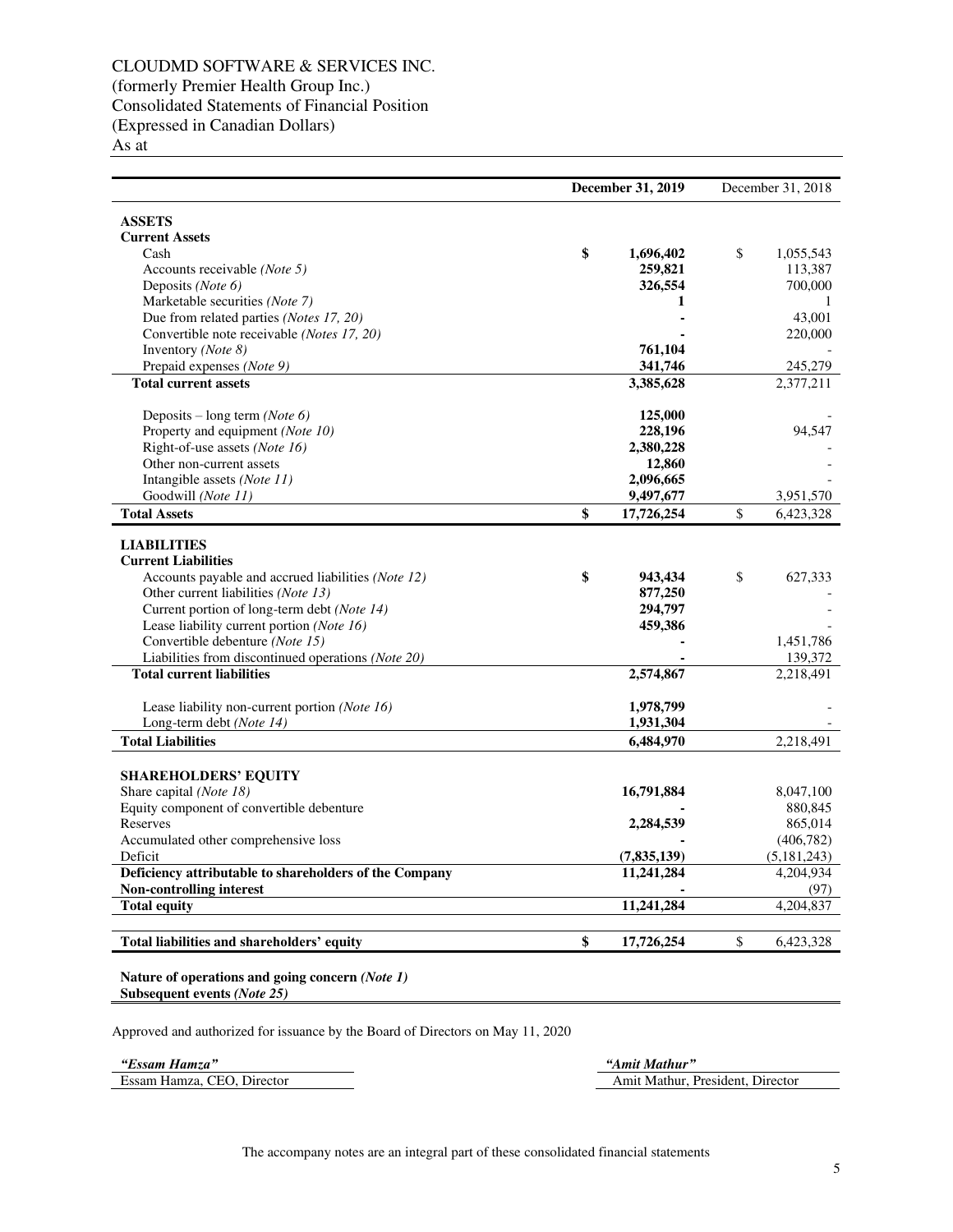# CLOUDMD SOFTWARE & SERVICES INC. (formerly Premier Health Group Inc.) Consolidated Statements of Net Loss and Comprehensive Loss (Expressed in Canadian Dollars) For the years ended

|                                                                            | December 31, 2019                | December 31, 2018             |
|----------------------------------------------------------------------------|----------------------------------|-------------------------------|
| <b>REVENUE</b> (Note 4)<br><b>PHYSICIAN FEES</b>                           | \$<br>6,769,433<br>(2, 155, 855) | \$<br>1,201,548<br>(887, 398) |
| <b>COST OF GOODS SOLD</b>                                                  | (1,574,192)                      |                               |
| <b>GROSS PROFIT</b>                                                        | 3,039,386                        | 314,150                       |
| <b>EXPENSES</b>                                                            |                                  |                               |
| Accretion and interest expense on convertible debt ( <i>Notes 15, 17</i> ) | 86,330                           | 315,582                       |
| Bank charges and interest expense                                          | 122,825                          | 1,126                         |
| Management fees (Note 17)                                                  |                                  | 36,000                        |
| Marketing and advertising                                                  | 996,323                          | 710,246                       |
| Office and administration (Note 17)                                        | 534,140                          | 131,509                       |
| Professional fees                                                          | 535,253                          | 176,788                       |
| Rent on short term leases (Note 17)                                        | 57,606                           | 68,785                        |
| Research and development                                                   | 150,250                          |                               |
| Transfer agent and regulatory fees                                         | 29,332                           | 40,725                        |
| Wages and salaries (Note 17)                                               | 2,812,215                        | 408,221                       |
| Amortization (Notes 10, 11, 16)                                            | 545,821                          | 14,550                        |
| Stock-based compensation (Notes 17, 18)                                    | 1,755,730                        | 865,014                       |
|                                                                            | 7,625,825                        | 2,768,546                     |
|                                                                            | (4,586,439)                      | (2,454,396)                   |
| Foreign exchange gain (loss)                                               | 37,819                           | (142,719)                     |
| Loss on sale of capital assets                                             | (6,047)                          |                               |
| Loss from discontinued operations (Note 20)                                | (163, 192)                       | (86, 247)                     |
| Net loss for the year                                                      | \$<br>(4,717,859)                | \$<br>(2,683,362)             |
|                                                                            |                                  |                               |
| Net income (loss) attributable to:                                         |                                  |                               |
| Shareholders of the Company                                                | \$<br>(4,717,859)                | \$<br>(2,683,353)             |
| Non-controlling interest                                                   | \$<br>(4,717,859)                | \$<br>(2,683,362)             |
|                                                                            |                                  |                               |
| Other comprehensive income (loss):                                         |                                  |                               |
| Foreign currency translation                                               | \$                               | \$<br>(7,672)                 |
| Other comprehensive income (loss)                                          | \$<br>$\blacksquare$             | \$<br>(7,672)                 |
| Total comprehensive loss for the year                                      | \$<br>(4,717,859)                | \$<br>(2,691,034)             |
|                                                                            |                                  |                               |
| Other comprehensive income (loss) attributable to:                         |                                  |                               |
| Shareholders of the Company                                                | \$                               | \$<br>(7,675)                 |
| Non-controlling interest                                                   |                                  | 3                             |
|                                                                            | \$<br>$\blacksquare$             | \$<br>(7,672)                 |
| Total comprehensive loss attributable to:<br>Shareholders of the Company   | \$<br>(4,717,859)                | \$<br>(2,691,028)             |
| Non-controlling interest                                                   |                                  | (6)                           |
|                                                                            | \$<br>(4,717,859)                | \$<br>(2,691,034)             |
|                                                                            |                                  |                               |
| Basic and diluted loss per common share                                    | \$<br>(0.07)                     | \$<br>(0.06)                  |
| Weighted average number of common shares outstanding                       | 71,965,750                       | 46,249,456                    |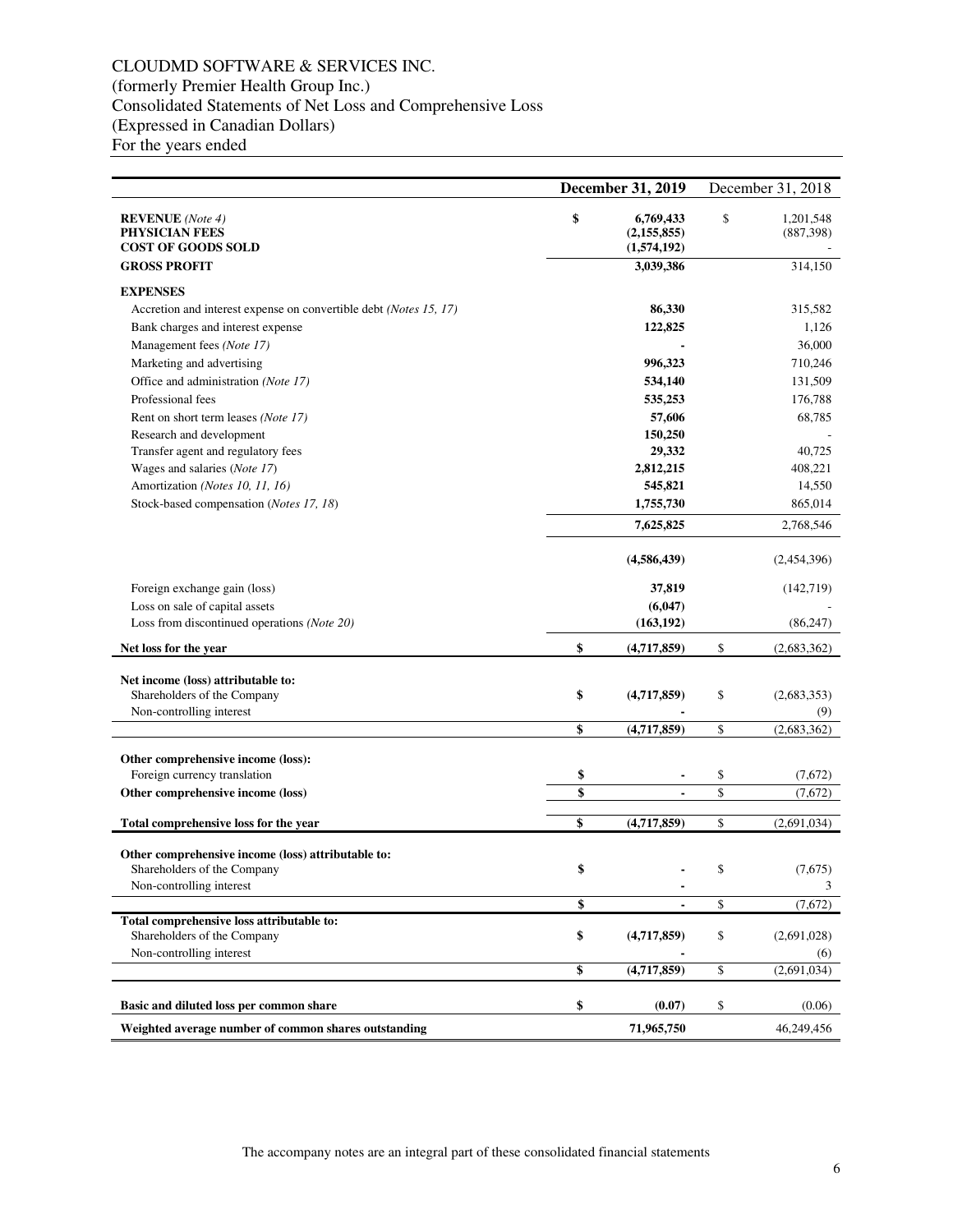# CLOUDMD SOFTWARE & SERVICES INC. (formerly Premier Health Group Inc.) Consolidated Statements of Changes in Shareholders' Equity (Deficiency) (Expressed in Canadian Dollars)

|                                                 | Number of<br>outstanding<br>shares |     | <b>Share</b><br>capital  |              | <b>Equity</b><br>component<br>of<br>convertible |                    | Share-<br>based<br>payment<br>reserve |     | <b>Accumulated</b><br>other<br>comprehensive<br>income (loss) |    | <b>Deficit</b> |               | Non-<br>controlling<br>interest | <b>Total</b>     |
|-------------------------------------------------|------------------------------------|-----|--------------------------|--------------|-------------------------------------------------|--------------------|---------------------------------------|-----|---------------------------------------------------------------|----|----------------|---------------|---------------------------------|------------------|
| Balance, December 31, 2017                      | 34,944,031                         | -\$ | 1,057,100                | $\mathbb{S}$ | 880,845                                         | $\mathbf{\hat{S}}$ |                                       | -\$ | (399, 107)                                                    | £. | (2,497,890)    | $\mathbf{\$}$ | (91)                            | \$<br>(959, 143) |
| Shares issued for cash                          | 14,220,000                         |     | 3,555,000                |              |                                                 |                    |                                       |     |                                                               |    |                |               |                                 | 3,555,000        |
| Shares issued for acquisition of HealthVue      | 12,000,000                         |     | 3,000,000                |              |                                                 |                    |                                       |     |                                                               |    |                |               |                                 | 3,000,000        |
| Shares issued for marketing and advertising     | 500,000                            |     | 435,000                  |              |                                                 |                    |                                       |     |                                                               |    |                |               |                                 | 435,000          |
| Stock-based compensation                        |                                    |     |                          |              |                                                 |                    | 865,014                               |     |                                                               |    |                |               |                                 | 865,014          |
| Currency translation adjustment                 |                                    |     |                          |              |                                                 |                    |                                       |     | (7,675)                                                       |    |                |               | 3                               | (7,672)          |
| Net loss for the year                           |                                    |     |                          |              |                                                 |                    |                                       |     |                                                               |    | (2,683,353)    |               | (9)                             | (2,683,362)      |
| Balance, December 31, 2018                      | 61,664,031                         | -S  | 8,047,100                | \$           | 880,845                                         | \$                 | 865,014                               | \$  | (406, 782)                                                    |    | (5, 181, 243)  | \$            | (97)                            | \$<br>4,204,837  |
| Shares issued for acquisition of Cloud Practice | 3,947,368                          |     | 2,325,964                |              |                                                 |                    |                                       |     |                                                               |    |                |               |                                 | 2,325,964        |
| Shares issued for acquisitions of Pharmacies    | 3,432,384                          |     | 714,981                  |              |                                                 |                    |                                       |     |                                                               |    |                |               |                                 | 714,981          |
| Shares issued for services                      | 510,000                            |     | 178,500                  |              |                                                 |                    |                                       |     |                                                               |    |                |               |                                 | 178,500          |
| Private placements                              | 8,984,687                          |     | 4,527,547                |              |                                                 |                    |                                       |     |                                                               |    |                |               |                                 | 4,527,547        |
| Share issuance cost                             |                                    |     | (244, 163)               |              |                                                 |                    |                                       |     |                                                               |    |                |               |                                 | (244, 163)       |
| Agent warrants issued                           |                                    |     | (109, 251)               |              |                                                 |                    | 109,251                               |     |                                                               |    |                |               |                                 |                  |
| Exercise of options                             | 2,200,000                          |     | 1,145,456                |              |                                                 |                    | (445, 456)                            |     |                                                               |    |                |               |                                 | 700,000          |
| Stock-based compensation                        |                                    |     |                          |              |                                                 |                    | 1,755,730                             |     |                                                               |    |                |               |                                 | 1,755,730        |
| Sale of Clinicas                                | 475,000                            |     | 205,750                  |              | (880, 845)                                      |                    |                                       |     | 406,782                                                       |    | 2,063,963      |               | 97                              | 1,795,747        |
| Currency translation adjustment                 |                                    |     |                          |              |                                                 |                    |                                       |     |                                                               |    |                |               |                                 |                  |
| Net loss for the year                           |                                    |     | $\overline{\phantom{a}}$ |              |                                                 |                    |                                       |     | $\overline{\phantom{a}}$                                      |    | (4,717,859)    |               |                                 | (4,717,859)      |
| Balance, December 31, 2019                      | 81,213,470                         |     | 16,791,884               | \$           |                                                 | S,                 | 2,284,539                             | \$  | $\blacksquare$                                                |    | (7, 835, 139)  | \$            |                                 | \$<br>11,241,284 |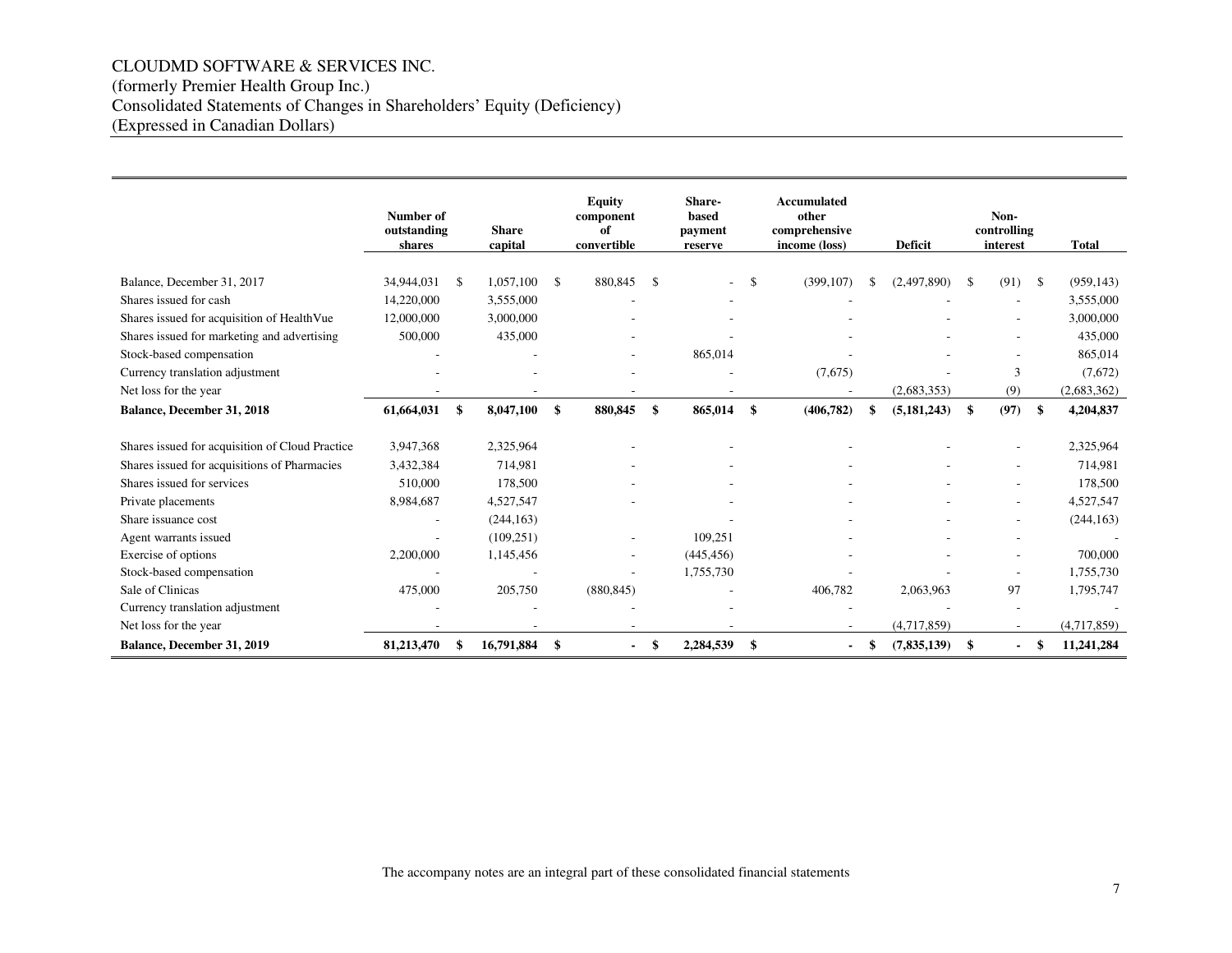For the Year Ended **December 31, 2019** December 31, 2018 **Cash provided by (used in): Operating activities**  Net Gain (loss) **\$ (4,717,859)** \$ (2,683,362) Item not involving cash Accretion on convertible debenture 149,913 Interest on Lease Liabilities 57.873 Amortization 14,550 Loss from discontinued operations 163,192 Loss on sale of equipment  $6,047$ Unrealized foreign exchange (gain) loss (28,312) 105,021 Stock-based compensation 865,014 and 865,014 and 865,014 and 865,014 and 865,014 and 865,014 and 865,014 and 865,014 Shares issued for marketing and advertising 178,500 435,000 435,000 435,000 435,000 435,000 435,000 435,000 435,000 435,000 435,000 435,000 435,000 435,000 435,000 435,000 435,000 435,000 435,000 435,000 435,000 435,000 43 Change in non-cash working capital components: Accounts receivable (99,568) (99,568) Prepaid expenses (73,469) (236,792)  $\frac{26,428}{ }$  $\text{Deposit}$  (125,000)  $\blacksquare$ Accounts payable and accrued liabilities 64,036 100,302 Due from related parties 136,141 Net liabilities from discontinued operations and the state of the state of the state of the state of the state of the state of the state of the state of the state of the state of the state of the state of the state of the **Net cash used in operating activities (2,085,871)** (1,119,862) **Investing activities**  Business acquisitions (2,322,998) (999,967) Cash received from acquisitions 114,190 323,108 Cash advances for subsequent acquisitions (700,000) (700,000) Investment in franchise (12,860) Intangible Assets (20,000) Purchase of equipment (21,404) (3,187) Sale of equipment 9,649 **Net cash used in investing activities (2,579,977)** (1,380,046) **Financing activities**  Proceeds from issuance of shares 4,527,547 3,555,000 Share issuance cost (244,163)  $\qquad \qquad$  -Line of credit and the set of credit and the set of credit and the set of credit and the set of credit and the set of credit and the set of credit and the set of credit and the set of credit and the set of credit and the s Exercise of options **Exercise** of options **Figure 2.1** and  $\overline{a}$  and  $\overline{b}$  and  $\overline{c}$  and  $\overline{d}$  and  $\overline{b}$  and  $\overline{a}$  and  $\overline{a}$  and  $\overline{a}$  and  $\overline{a}$  and  $\overline{a}$  and  $\overline{a}$  and  $\overline{a}$  and  $\overline{a}$ Lease payments made  $(337,451)$ Principle payment on loan (5,235)  $(5,235)$ Principle payment on term loan (143,743) - (143,743) **Net cash provided by financing activities 5,306,707** 3,555,000 **Increase in cash 640,859 1,055,092 1,055,092 Cash, beginning 1,055,543** 451 **Cash, ending \$ 1,696,402 \$** 1,055,543 Cash paid for interest Cash paid for income tax **\$ \$**  64,952 - \$ \$ - -

For supplemental disclosures regarding cash flows, see Note 19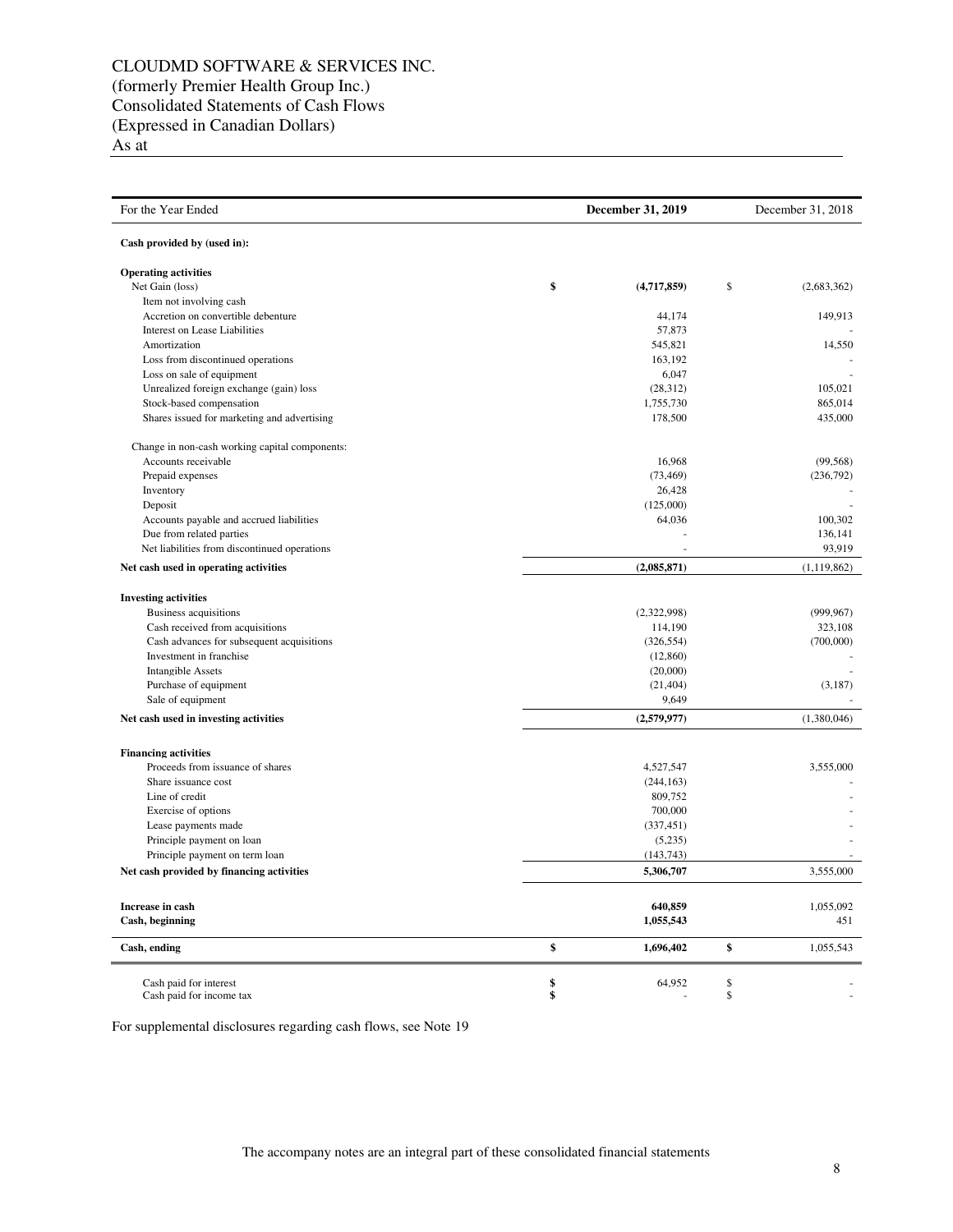# **1. NATURE OF OPERATIONS AND GOING CONCERN**

CloudMD Software & Services Inc (formerly, Premier Health Group Inc.). (the "Company") was incorporated on September 19, 2013 and is a reporting issuer in British Columbia, Canada.

On June 17, 2016, the Company completed the acquisition (99.9%) of a multidisciplinary rehabilitation business located in Santiago, Dominican Republic Premier named Clinicas de Rehabilitacion Precer, S. R. L. ("Clinicas"). As at December 31, 2018 and 2017, Clinicas was considered to be a discontinued operation. On April 1, 2019, the Company entered into a settlement agreement with the Company's former CEO, who is also the former sole shareholder of Clinicas, to complete the full transfer of the Company's 99.9% ownership of Clinicas and the forgiveness of the convertible debenture held by the former CEO issued on the original purchase of 99.9% of Clinicas *(Notes 15, 20).* 

On August 1, 2018, the Company completed the acquisition of all the issued and outstanding shares of HealthVue Ventures Ltd. ("HealthVue") *(Note 3).* HealthVue provides telemedicine visits remotely and full-service family practice activities from its multiple clinic locations throughout the Lower Mainland in British Columbia.

On January 28, 2019, the Company completed the acquisition of all the issued and outstanding shares of Cloud Practice *(Note 3)*. Cloud Practice is a technology company that offers cloud-based electronic medical records software, medical billing software and an online patient portal for medical clinics using a software as a service ("SAAS") model. Cloud Practice services over 376 clinics across Canada, 3000 doctors and has approximately 3 million patient charts in their database.

On July 17, 2019, the Company completed the acquisition of all the issued and outstanding shares of two pharmacies based in Metro Vancouver, B.C. (the "Pharmacies") *(Note 3).* In addition to the retailing of prescription drugs, over-the-counter drugs, and other front store items, the Pharmacies provide clinical services like medical reviews and compounding services.

The Company is focused on innovative health care approaches that combine human skill-based expertise with emerging technologies. The Company, in conjunction with its subsidiary Cloud Practice, is developing proprietary technologies to deliver quality healthcare through the combination of connected primary care clinics, telemedicine, and an artificial intelligence (AI) enabled patient portal.

The address of the Company's corporate office is 810-789 West Pender Street, Vancouver, British Columbia, Canada.

These consolidated financial statements have been prepared using International Financial Reporting Standard ("IFRS") on a going concern basis which assumes the Company will be able to realize its assets and discharge its liabilities in the normal course of business rather than through a process of forced liquidation. While the Company has been successful in securing financings in the past, there is no assurance that it will be able to do so in the future. During the year ended December 31, 2019, the Company had net loss of \$4,717,859 (December 31, 2018  $-$  \$2,683,362 loss) and as at December 31, 2019 had an accumulated deficit of \$7,835,139 (December 31 2018 – \$5,181,243) which has been funded primarily by equity financings and loans from non-related parties. As at December 31, 2019, the Company had a working capital balance of \$810,761. These factors indicate the existence of a material uncertainty that may cast significant doubt about the Company's ability to continue as a going concern.

There is uncertainty as to the likely effects of the novel coronavirus ("COVID-19") outbreak which may, among other things, impact the Company's operations and ability to raise further financing (see *Note 25).* Management has assessed that the Company's working capital is sufficient for it to continue as a going concern beyond one year. The Company also closed a brokered financing for gross proceeds of approximately \$3 million in March 2020*. (Note 25).*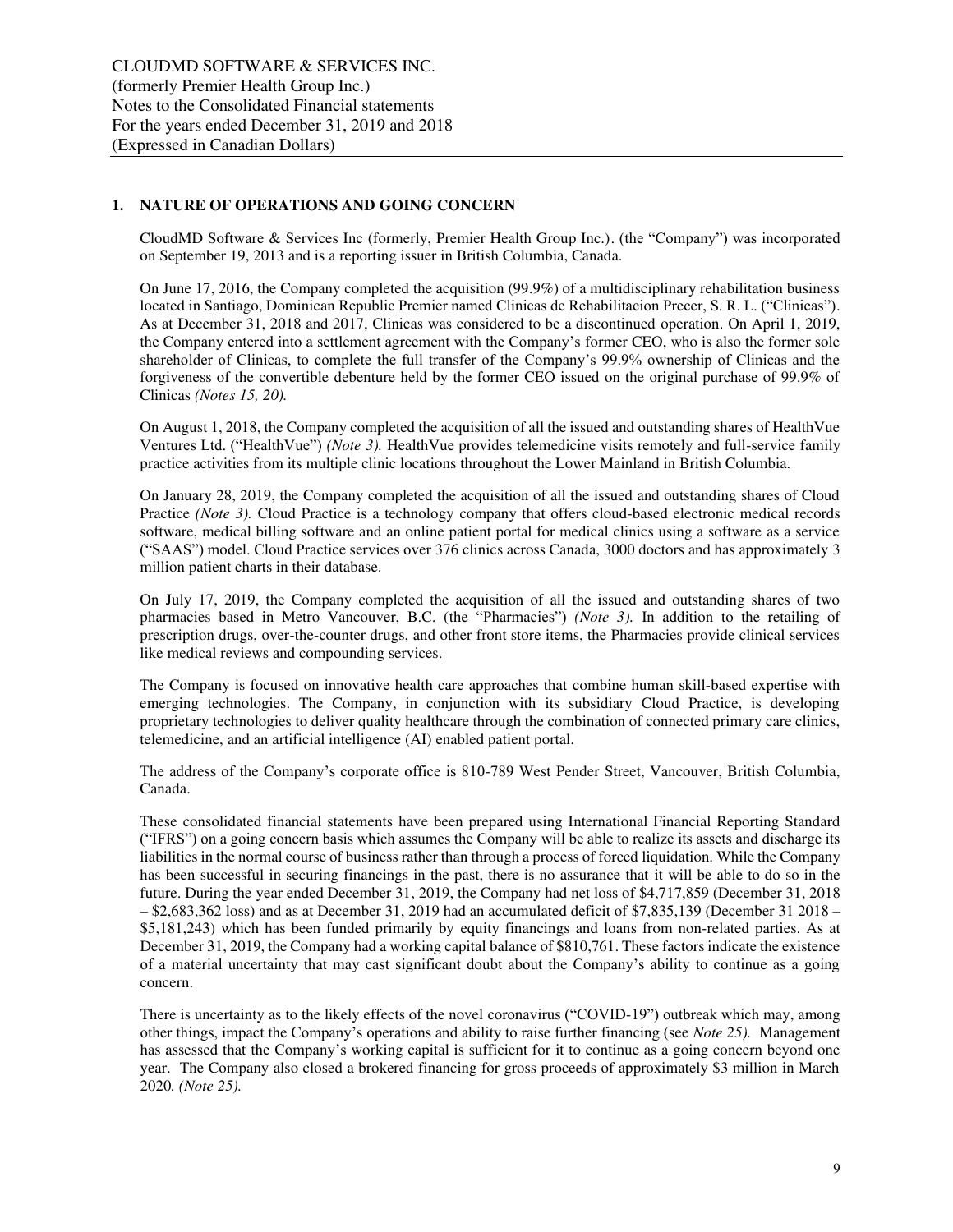# **1. NATURE OF OPERATIONS AND GOING CONCERN (***continued…***)**

These financial statements do not include any adjustments relating to the recoverability and classification of recorded asset amounts and classification of liabilities that might be necessary should the Company be unable to continue in existence. The effect of any such adjustments could be material.

# **2. SIGNIFICANT ACCOUNTING POLICIES**

# **a) Basis of Consolidation**

The consolidated financial statements include the accounts of the Company and its wholly controlled subsidiaries, HealthVue Ventures Ltd. (Canada) ("HealthVue"); Cloud Practice Inc. (Canada) ("Cloud Practice"); Cloverdale Pharmacy Ltd.; and Steveston Health Centre Ltd. (Canada) (the later two are collectively called the "Pharmacies"). All inter-company transactions and balances have been eliminated on consolidation.

# **b) Basis of Presentation**

These consolidated financial statements have been prepared in accordance with IFRS as issued by the International Accounting Standards Board ("IASB") and interpretations of the International Financial Reporting Interpretations Committee ("IFRIC").

These consolidated financial statements are presented in Canadian dollars, which is the functional currency of the parent Company, and its subsidiaries. These consolidated financial statements have been prepared on a historical cost basis, except for certain financial instruments classified as fair value through profit or loss, which are stated at their fair value. In addition, these consolidated financial statements have been prepared using the accrual basis of accounting, except for certain cash flow information.

# **c) Significant Accounting Judgments and Estimates**

The preparation of the consolidated financial statements in conformity with IFRS requires management to make estimates and assumptions. These estimates and assumptions affect the reported amounts of assets, liabilities, shareholders' equity, and the disclosure of contingent assets and liabilities, as at the date of the financial statements, and expenses for the years reported.

## (i) Critical Judgements

The preparation of these consolidated financial statements requires management to make judgements regarding the going concern of the Company, as previously discussed in Note 1, as well as the determination of functional currency. The functional currency is the currency of the primary economic environment in which an entity operates, and has been determined for each entity within the Company. The functional currency for the Company, and its subsidiaries, has been determined to be the Canadian dollar.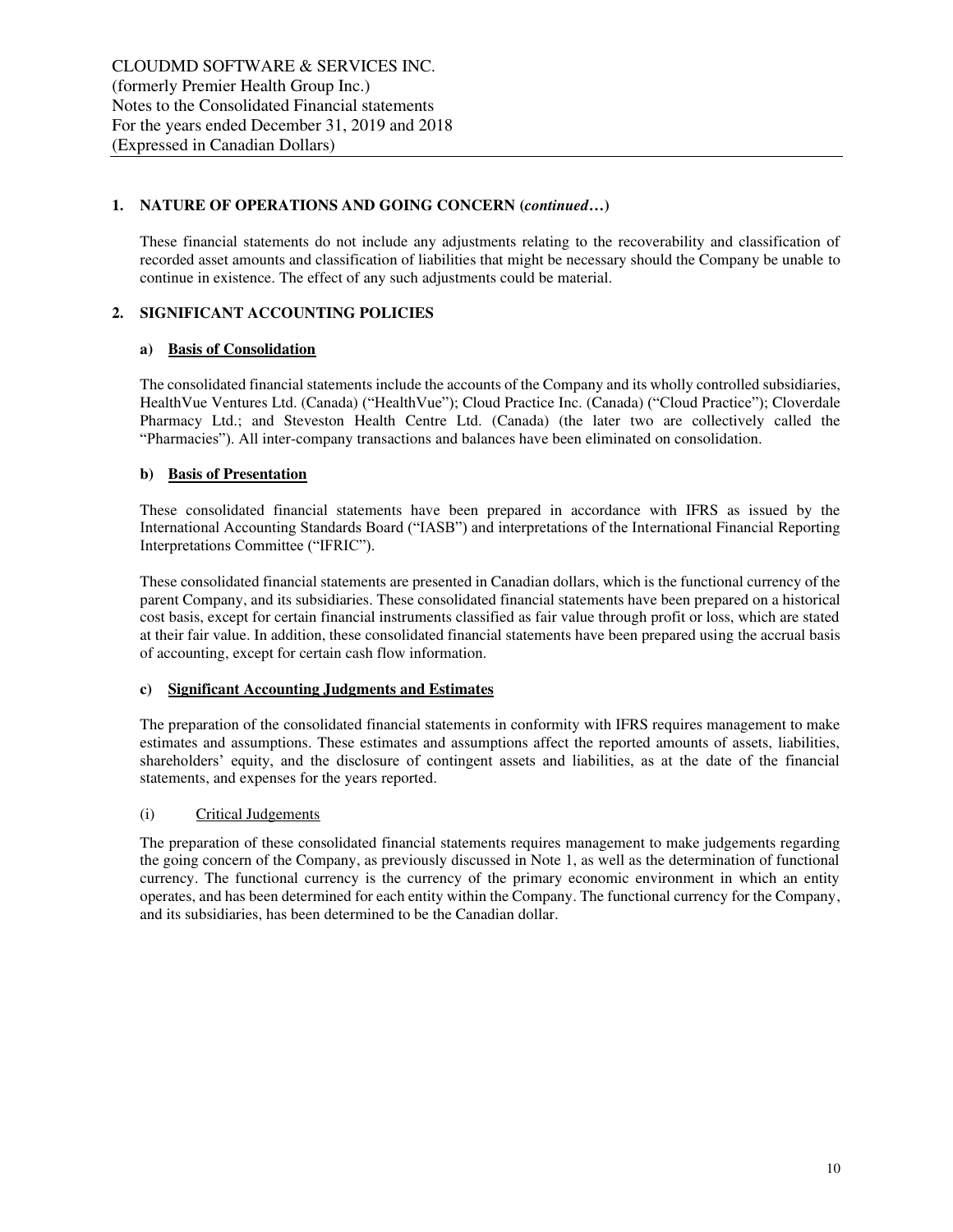## **c) Significant Accounting Judgments and Estimates (***continued…***)**

## (ii) Key Sources of Estimation Uncertainty

Because a precise determination of many assets and liabilities is dependent upon future events, the preparation of financial statements in conformity with IFRS requires management to make estimates and assumptions that affect the reported amounts of assets and liabilities and the disclosure of assets and liabilities at the date of the financial statements and the reported amounts of expenses during the reporting periods. Actual results could differ from those estimates and such differences could be significant.

Significant estimates made by management affecting the consolidated financial statements include:

## *Share-Based Payments*

Estimating fair value for granted stock options and compensatory warrants requires determining the most appropriate valuation model which is dependent on the terms and conditions of the grant. This estimate also requires determining the most appropriate inputs to the valuation model including the expected life of the option or warrant, volatility, dividend yield, and rate of forfeitures and making assumptions about them.

## *Deferred Tax Assets & Liabilities*

The estimation of income taxes includes evaluating the recoverability of deferred tax assets and liabilities based on an assessment of the Company's ability to utilize the underlying future tax deductions against future taxable income prior to expiry of those deductions. Management assesses whether it is probable that some or all of the deferred income tax assets and liabilities will not be realized. The ultimate realization of deferred tax assets and liabilities is dependent upon the generation of future taxable income. To the extent that management's assessment of the Company's ability to utilize future tax deductions changes, the Company would be required to recognize more or fewer deferred tax assets or liabilities, and deferred income tax provisions or recoveries could be affected.

# *Useful Life of Property and Equipment, and Intangible Assets*

Property and equipment, and intangible assets are depreciated over their estimated useful lives. Estimated useful lives are determined based on current facts and past experience, and take into consideration the anticipated physical life of the asset, the potential for technological obsolescence, and regulations.

#### *Inventory Obsolescence*

The Company estimates the amount of inventory on hand that may not be recoverable and will allow for a write down of such amounts.

#### *Leases*

The Company estimates the lease term by considering the facts and circumstances that can create an economic incentive to exercise an extension option, or not exercise a termination option by assessing relevant factors such as store profitability. Extension options (or periods after termination options) are only included in the lease term if the lease is reasonably certain to be extended (or not terminated). The assessment of the lease term is reviewed if a significant event or a significant change in circumstance occurs, which affects this assessment and that is within the control of the lessee. The Company estimates the incremental borrowing rate used to measure our lease liability for each lease contract. This includes estimation in determining the asset-specific security impact.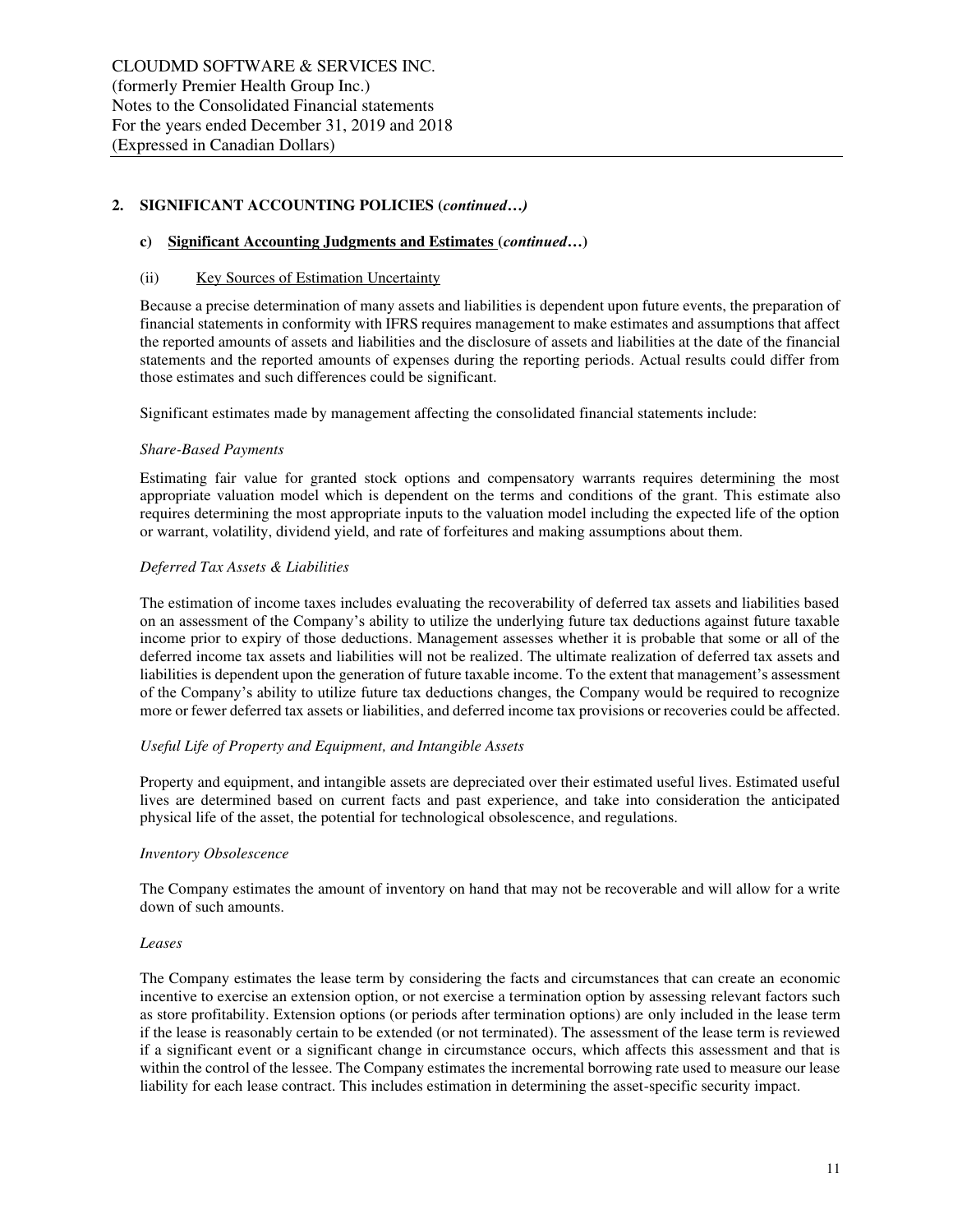## **c) Significant Accounting Judgments and Estimates (***continued…***)**

#### *(ii)* Key Sources of Estimation Uncertainty *(continued…)*

#### *Allowance for Doubtful Accounts*

The Company assesses the collectability of receivables on an ongoing basis. A provision for the impairment of receivables involves significant management judgement and includes the renew of individual receivables based on individual customers, current economic trends and analysis of historical bad debts.

# **d) Cash**

Cash is comprised of cash held at major financial institutions.

## **e) Inventory**

Inventories are valued at the lower of cost and net realizable value, with cost determined based on a first-in, firstout basis. Net realizable value is the estimated selling price in the ordinary course of business less the estimated cost of completion and the estimated costs necessary to make the sale. Inventories include the cost of materials purchased, as well as other costs required to bring the inventories to their present location and condition.

## **f) Property and Equipment**

Property and equipment is carried at cost, less accumulated depreciation and accumulated impairment losses.

The cost of an item of property and equipment consists of the purchase price, any costs directly attributable to bringing the asset to the location and condition necessary for its intended use and an initial estimate of the costs of dismantling and removing the item and restoring the site on which it is located. Amortization is provided at rates calculated to write off the cost of property and equipment, less its estimated residual value, using the rates and methods below:

| Furniture and equipment | $20\%$ - declining balance |
|-------------------------|----------------------------|
| Computers               | 55% - declining balance    |
| Software                | 55% - declining balance    |
| Leasehold improvements  | 5 years - straight-line    |

In the year of acquisition and disposal, the Company records half of the amortization expense.

## **g) Intangible Assets**

All intangible assets acquired by the Company through business acquisitions are recorded at fair value on the date of acquisition. Intangible assets that have indefinite lives are measured at cost less accumulated impairment losses. Intangible assets that have finite useful lives are subsequently measured at cost less accumulated amortization and accumulated impairment losses. Intangible assets are comprised of brand recognition, technology platforms and customer relationships, which are amortized on a straight-line basis over 10 years. Amortization rates are reviewed annually to ensure they are aligned with estimates of the remaining economic useful lives of the associated intangible assets.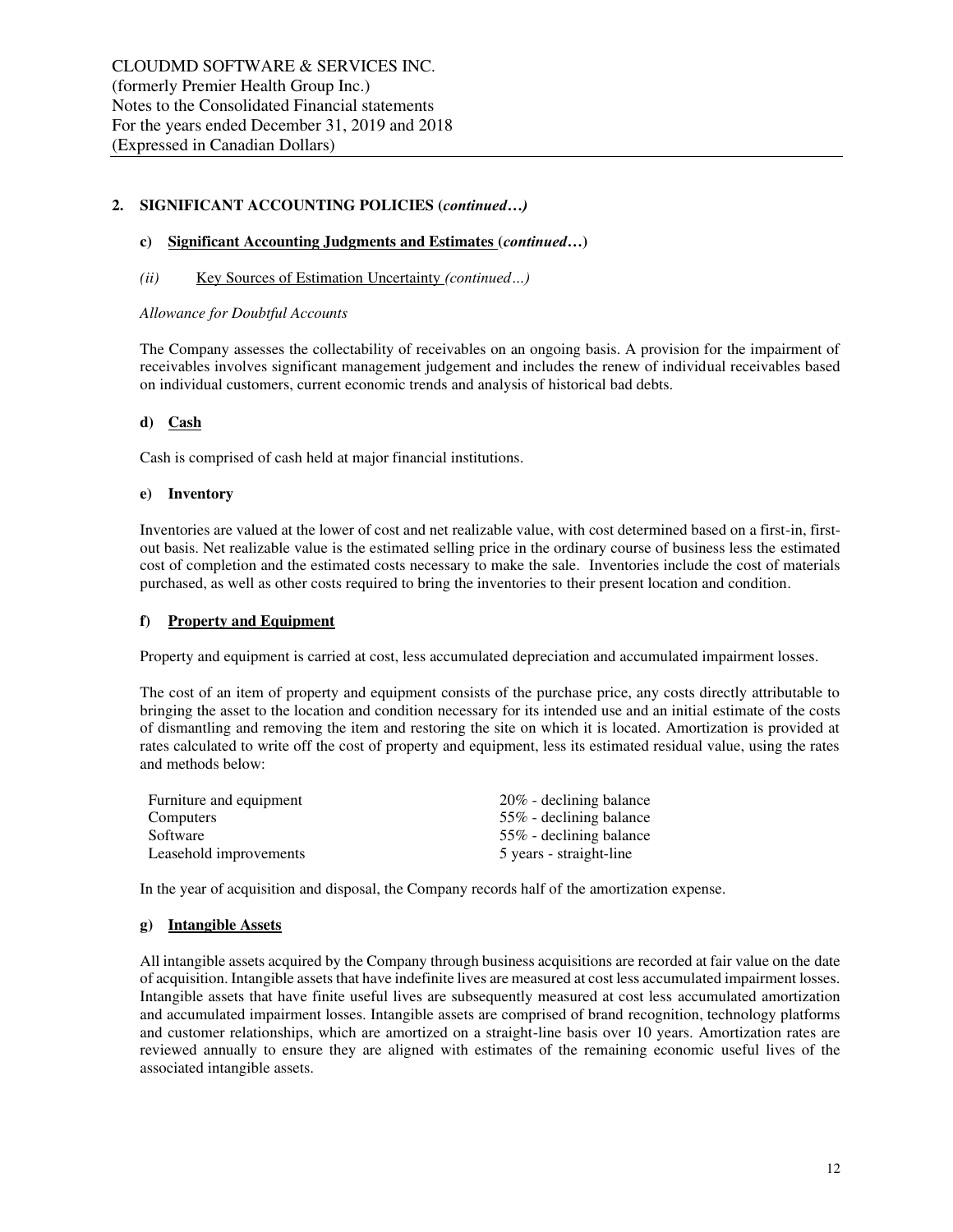# **h) Business Combinations and Goodwill**

Business combinations are accounted for by applying the acquisition method, whereby assets obtained, liabilities incurred or assumed, and equity instruments issued by the Company in exchange for control of the acquired business are measured at fair value at the date of acquisition. The acquired business' identifiable assets, liabilities and contingent liabilities that meet the recognition criteria under IFRS 3, Business Combinations are recognized at their fair values at the acquisition date, except for deferred tax assets and liabilities which are measured in accordance with IAS 12, Income Taxes, and non-current assets which are classified as held-for-sale in accordance with IFRS 5, Non-Current Assets Held for Sale and Discontinued Operations, and are recognized and measured at fair value, less costs to sell. To the extent the fair value of consideration paid exceeds the fair value of the net identifiable tangible and intangible assets, goodwill is recognized. To the extent the fair value of consideration paid is less than the fair value of net identifiable tangible and intangible assets, the difference is recognized in income immediately as a gain on bargain purchase. Goodwill is subsequently measured at cost less accumulated impairment losses. Acquisition costs associated with business combination activities are expensed in the period incurred.

# **i**) **Impairment**

At each financial position reporting date, the carrying amounts of the Company's long-lived assets are reviewed to determine whether there is any indication that those assets are impaired. If any such indication exists, the recoverable amount of the asset is estimated in order to determine the extent of the impairment, if any. The recoverable amount is the higher of fair value less costs to sell and value in use, which is the present value of future cash flows expected to be derived from the asset. If the recoverable amount of an asset is estimated to be less than its carrying amount, the carrying amount of the asset is reduced to its recoverable amount and the impairment loss is recognized in the profit or loss for the period.

For the purposes of impairment testing, long-lived assets are allocated to cash-generating units to which the operating activity relates. For an asset that does not generate largely independent cash inflows, the recoverable amount is determined for the cash-generating unit to which the asset belongs. Where an impairment loss subsequently reverses, the carrying amount of the asset (or cash-generating unit) is increased to the revised estimate of its recoverable amount, but so that the increased carrying amount does not exceed the carrying amount that would have been determined had no impairment loss been recognized for the asset (or cash-generating unit) in prior years. A reversal of an impairment loss is recognized immediately in profit or loss.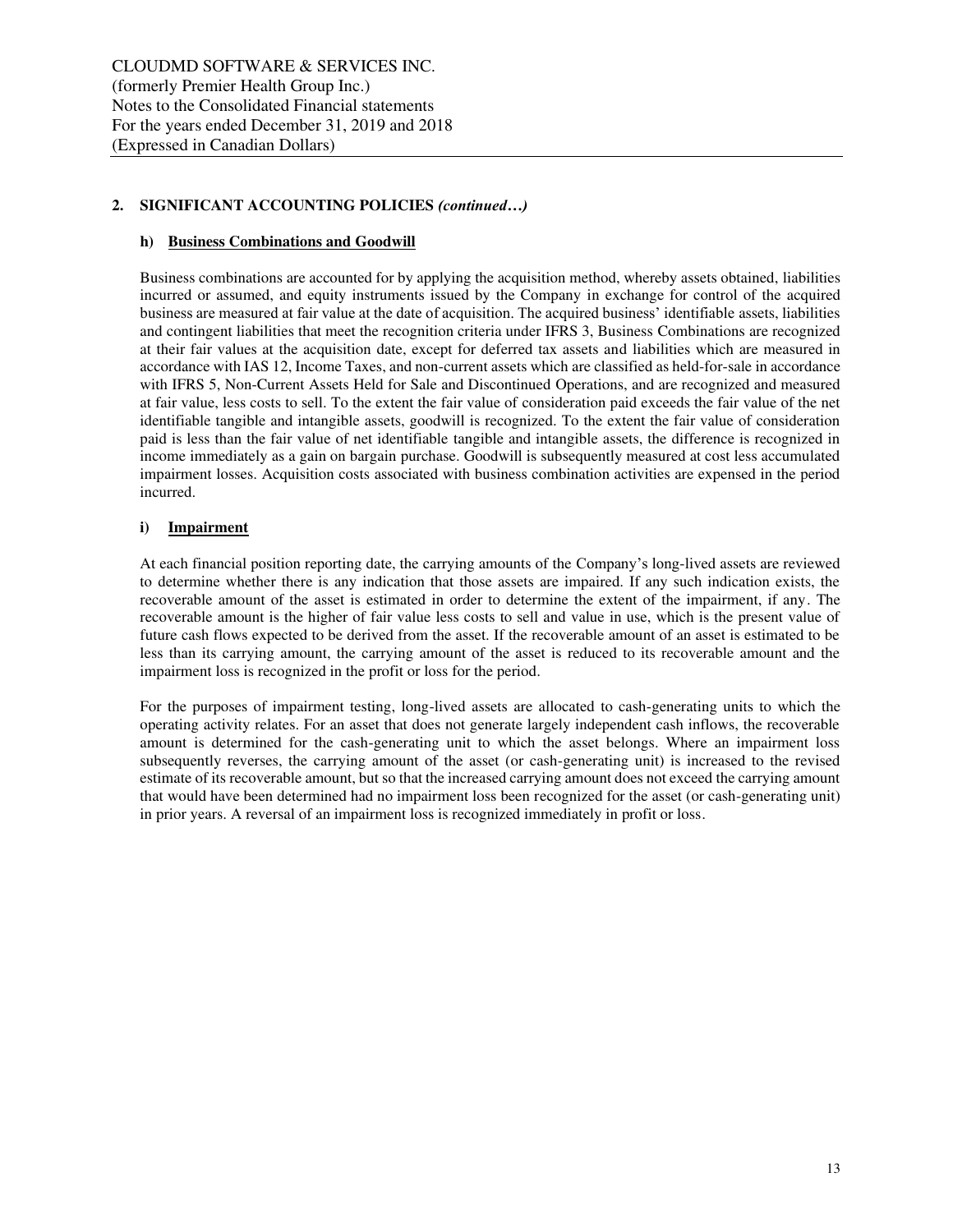# **j) Financial Instruments**

#### **(i) Classification**

The Company classifies its financial instruments in the following categories: at fair value through profit and loss ("FVTPL"), at fair value through other comprehensive income (loss) ("FVTOCI") or at amortized cost. The Company determines the classification of financial assets at initial recognition. The classification of debt instruments is driven by the Company's business model for managing the financial assets and their contractual cash flow characteristics. Equity instruments that are held for trading are classified as FVTPL. For other equity instruments, on the day of acquisition the Company can make an irrevocable election (on an instrument-byinstrument basis) to designate them as at FVTOCI. Financial liabilities are measured at amortized cost, unless they are required to be measured at FVTPL (such as instruments held for trading or derivatives) or if the Company has opted to measure them at FVTPL.

The Company's financial assets and liabilities are classified as follows:

| <b>Asset or Liability</b>               | <b>Classification</b> |
|-----------------------------------------|-----------------------|
| Cash                                    | <b>FVTPL</b>          |
| Accounts receivable                     | Amortized cost        |
| Deposits                                | Amortized cost        |
| Marketable securities                   | <b>FVTPL</b>          |
| Due from related parties                | Amortized cost        |
| Convertible note receivable             | Amortized cost        |
| Accounts payable                        | Amortized cost        |
| Other current liabilities               | Amortized cost        |
| Convertible debenture                   | Amortized cost        |
| Liabilities from discontinued operation | <b>FVTPL</b>          |
| Long-term debt                          | Amortized cost        |

#### **(ii) Measurement**

#### *Financial assets and liabilities at amortized cost*

Financial assets and liabilities at amortized cost are initially recognized at fair value plus or minus transaction costs, respectively, and subsequently carried at amortized cost less any impairment.

#### *Financial assets and liabilities at FVTPL*

Financial assets and liabilities carried at FVTPL are initially recorded at fair value and transaction costs are expensed in the consolidated statements of loss and comprehensive loss. Realized and unrealized gains and losses arising from changes in the fair value of the financial assets and liabilities held at FVTPL are included in the consolidated statements of loss and comprehensive loss in the period in which they arise.

#### *Debt investments at FVOCI*

These assets are subsequently measured at fair value. Interest income calculated using the effective interest method, foreign exchange gains and losses and impairment are recognized in profit or loss. Other net gains and losses are recognized in OCI. On derecognition, gains and losses accumulated in OCI are reclassified to profit or loss.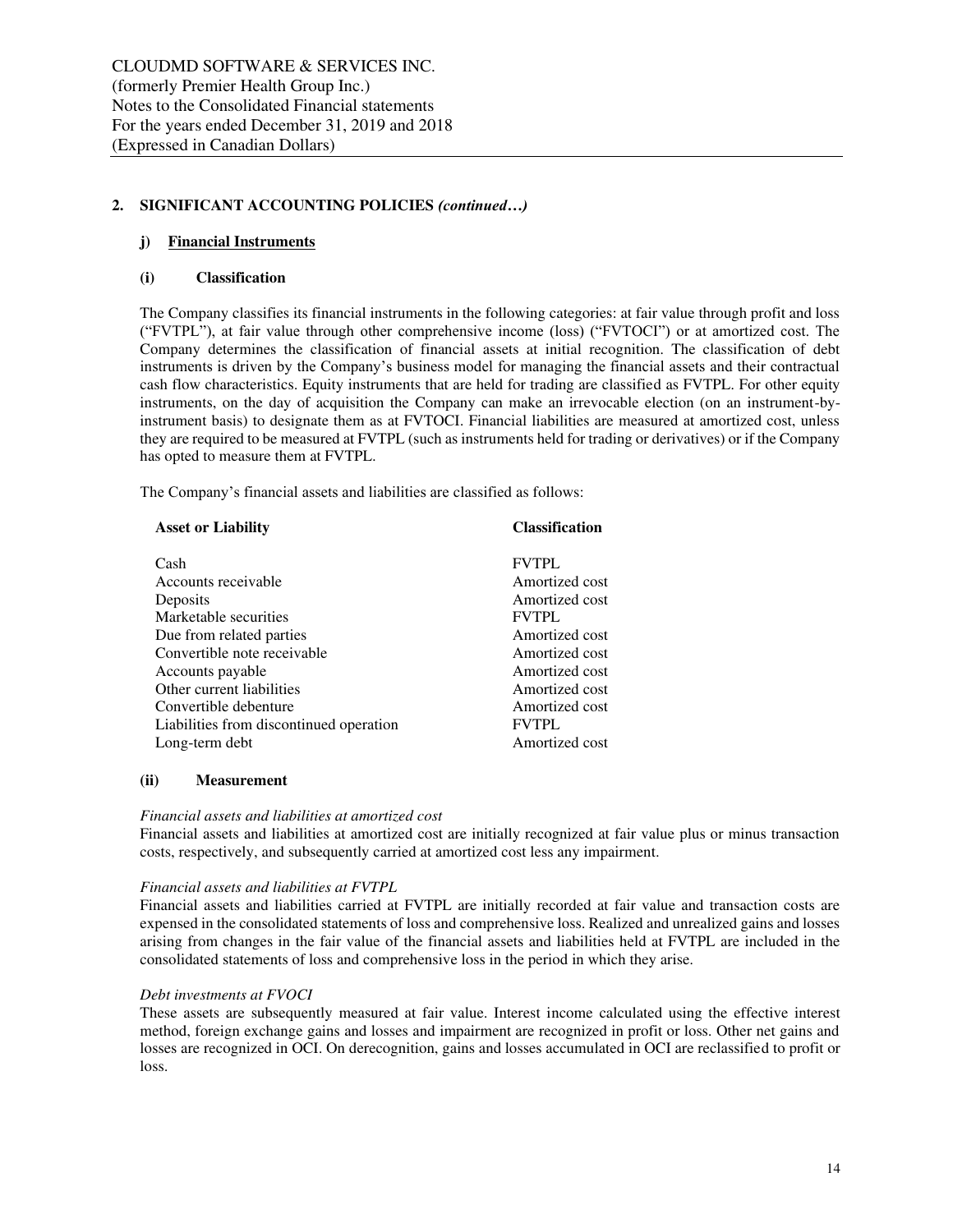## **j) Financial Instruments** *(continued…)*

#### **(ii) Measurement** *(continued…)*

#### *Equity investments at FVOCI*

These assets are subsequently measured at fair value. Dividends are recognized as income in profit or loss unless the dividend clearly represents a recovery of part of the cost of the investment. Other net gains and losses are recognized in OCI and are never reclassified to profit or loss.

#### **(iii) Impairment of financial assets at amortized cost**

The Company recognizes a loss allowance for expected credit losses on financial assets that are measured at amortized cost. At each reporting date, the Company measures the loss allowance for the financial asset at an amount equal to the lifetime expected credit losses if the credit risk on the financial asset has increased significantly since initial recognition. If at the reporting date, the financial asset has not increased significantly since initial recognition, the Company measures the loss allowance for the financial asset at an amount equal to the twelve month expected credit losses. The Company shall recognize in the consolidated statements of loss and comprehensive loss, as an impairment gain or loss, the amount of expected credit losses (or reversal) that is required to adjust the loss allowance at the reporting date to the amount that is required to be recognized.

## **(iv) Derecognition**

#### *Financial assets*

The Company derecognizes financial assets only when the contractual rights to cash flows from the financial assets expire, or when it transfers the financial assets and substantially all of the associated risks and rewards of ownership to another entity.

#### *Financial liabilities*

The Company derecognizes a financial liability when its contractual obligations are discharged or cancelled or expired. The Company also derecognizes a financial liability when the terms of the liability are modified such that the terms and / or cash flows of the modified instrument are substantially different, in which case a new financial liability based on the modified terms is recognized at fair value.

Gains and losses on derecognition are generally recognized in profit or loss.

The Company determines the fair value of financial instruments according to the following hierarchy based on the amount of observable inputs used to value the instrument.

Level 1 – Quoted prices are available in active markets for identical assets or liabilities as of the reporting date. Active markets are those in which transactions occur in sufficient frequency and volume to provide pricing information on an ongoing basis.

Level 2 – Pricing inputs are other than quoted prices in active markets included in Level 1. Prices in Level 2 are either directly or indirectly observable as of the reporting date. Level 2 valuations are based on inputs, including quoted forward prices for commodities, time value and volatility factors, which can be substantially observed or corroborated in the marketplace.

Level 3 – Valuations in this level are those with inputs for the asset or liability that are not based on observable market data.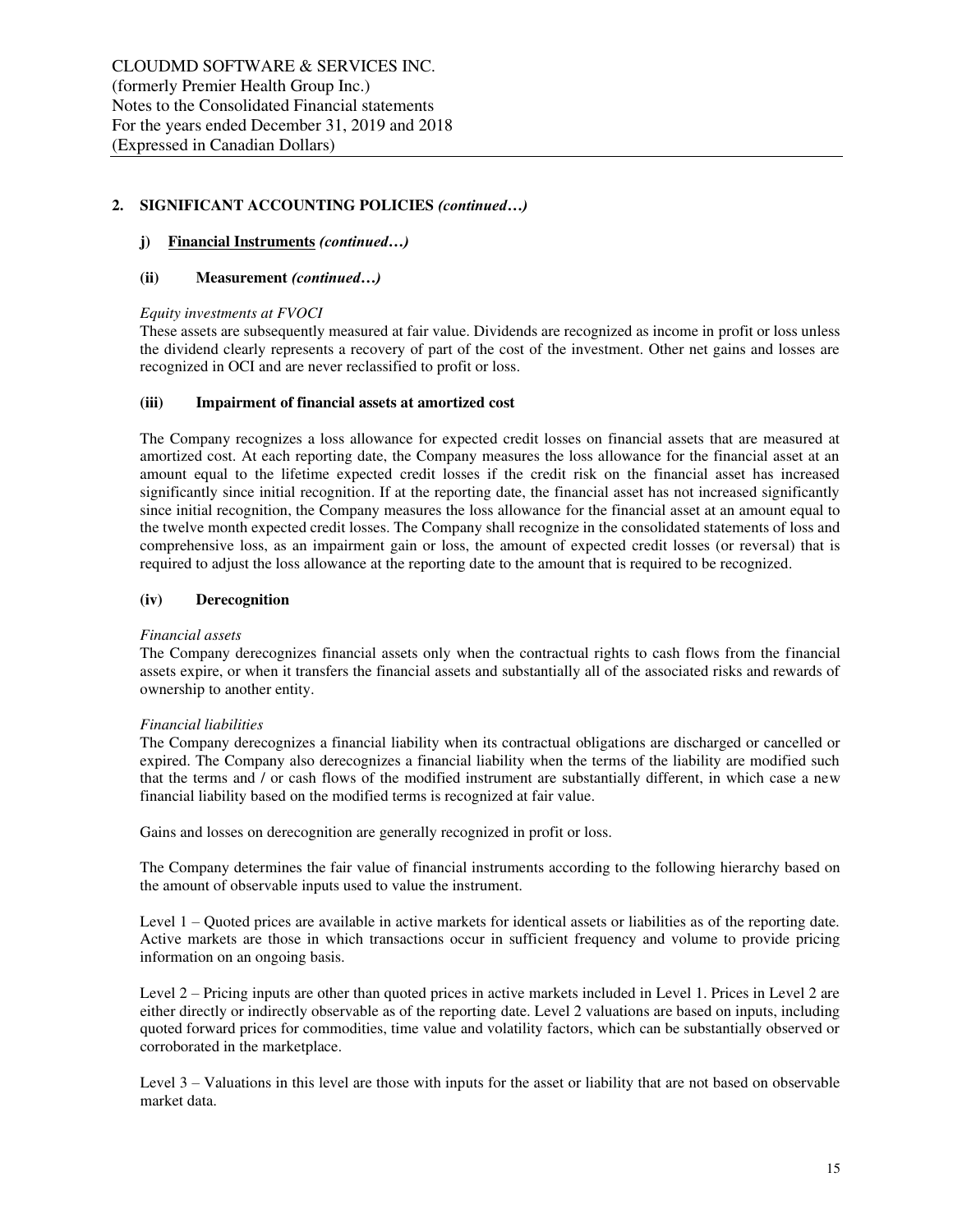# **k) Revenue Recognition**

The Company recognizes revenue when it has persuasive evidence of a contract, performance obligations have been identified and satisfied, payment items have been identified, and it is probable that the Company will collect the consideration it is entitled to.

The Company recognizes revenue from the rendering of independent medical assessments, patient services, and from the sale of medical software services using a SAAS model based in the accounting period in which the services are rendered and assessed on the basis of the actual service provided as a proportion of the total services to be provided. The Company also recognizes revenue from the sale of pharmaceutical and front store products based in the accounting period in which the goods are sold for the amount it expects to receive when control is transferred to the purchaser.

# **l) Earnings/(Loss) Per Share**

Basic earnings/(loss) per share is computed by dividing the income/(loss) for the period from continuing operations by the weighted average number of common shares outstanding during the period. Contingently returnable escrow shares are removed from the calculation.

For diluted per share computations, assumptions are made regarding potential common shares outstanding during the period. The weighted average number of common shares is increased to include the number of additional common shares that would be outstanding if, at the beginning of the period, or at time of issuance, if later, all options and warrants are exercised. Proceeds from exercise are used to purchase the Company's common shares at their average market price during the period, thereby reducing the weighted average number of common shares outstanding. If these computations prove to be anti-dilutive, diluted earnings/(loss) per share is the same as basic earnings/(loss) per share.

# **m) Share-Based Payments**

The Company grants stock options to buy common shares of the Company to directors, officers, employees and service providers. The Company recognizes share-based compensation expense based on the estimated fair value of the options. A fair value measurement is made for each vesting instalment within each option grant and is determined using the Black-Scholes option-pricing model. The fair value of the options is recognized over the vesting period of the options granted as both share-based compensation expense and reserves. This includes a forfeiture estimate, which is revised for actual forfeitures in subsequent periods. The reserves account is subsequently reduced if the options are exercised and the amount initially recorded is then credited to capital stock.

In situations where equity instruments are issued to non-employees and some or all of the goods or services received by the entity as consideration cannot be specifically identified, they are measured at the fair value of the share-based payment. Otherwise, share-based payments are measured at the fair value of the goods or services received.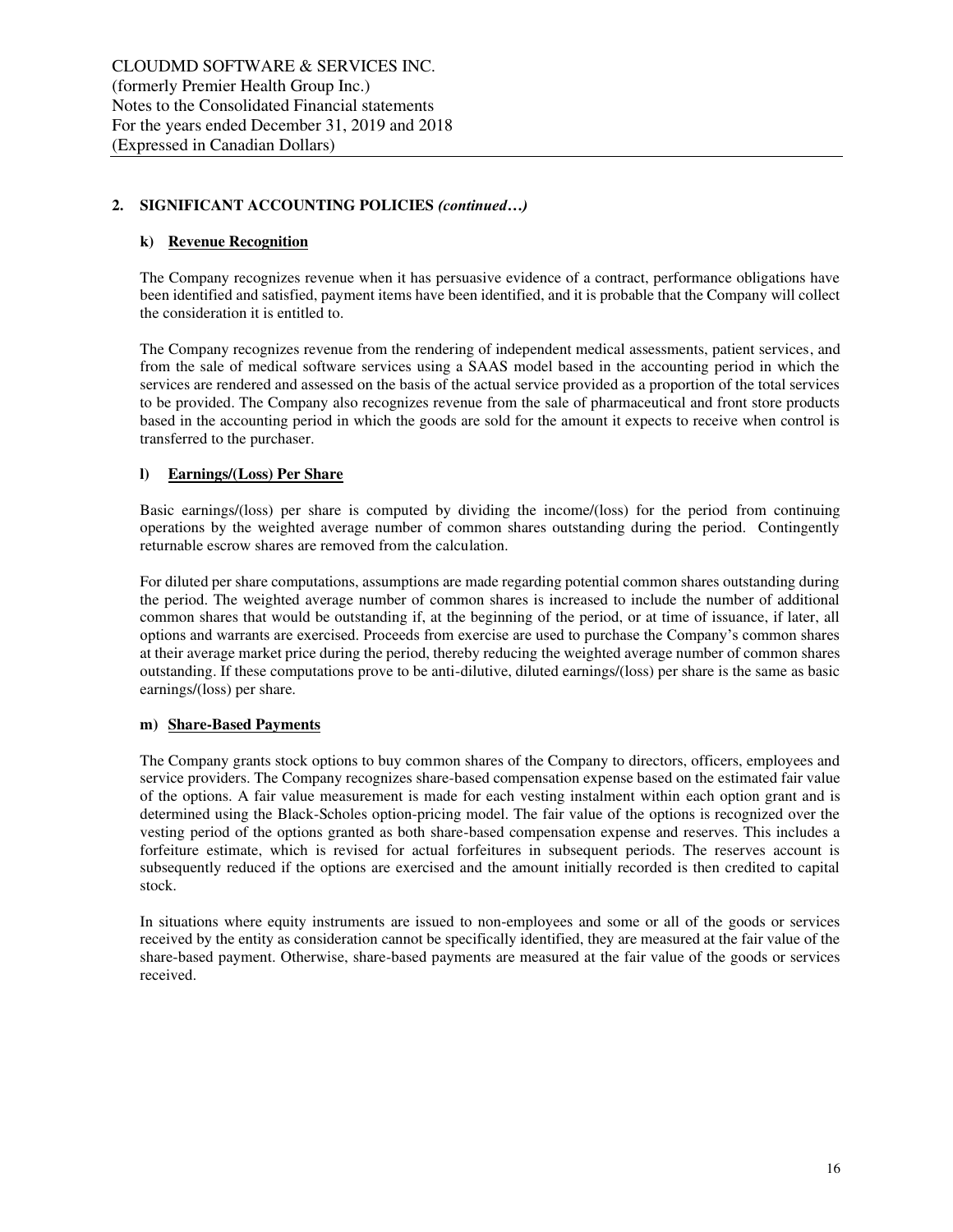#### **n) Income Taxes**

Income tax on profit or loss for the year comprises of current and deferred tax. Current tax is the expected tax paid or payable on the taxable income for the year, using tax rates enacted or substantively enacted at the statement of financial position date, and any adjustment to tax paid or payable in respect of previous years.

Deferred tax is recorded by providing for temporary differences between the carrying amounts of assets and liabilities for financial reporting purposes and the amounts used for taxation purposes.

A deferred tax asset is recognized only to the extent that it is probable that future taxable profits will be available against which the asset can be utilized. Deferred tax assets are reduced to the extent that it is no longer probable that the related tax benefit will be realized. The effect on deferred tax assets and liabilities of a change in income tax rates is recognized in the period that includes the date of the enactment or substantive enactment of the change. Deferred tax assets and liabilities are presented separately except where there is a right of set-off within fiscal jurisdictions.

## **o) Foreign Currency Translation**

The functional currency of the Company, and its subsidiaries is the Canadian Dollar. The presentation currency of the consolidated financial statements is the Canadian Dollar.

#### Transactions and balances:

Foreign currency transactions are translated into functional currency using the exchange rates prevailing at the date of the transaction. Foreign currency monetary items are translated at the period-end exchange rate. Nonmonetary items measured at historical cost continue to be carried at the exchange rate at the date of the transaction. Non-monetary items measured at fair value are reported at the exchange rate at the date when fair values were determined.

Exchange differences arising on the translation of monetary items or on settlement of monetary items are recognized in profit or loss in the period in which they arise, except where deferred in equity as a qualifying cash flow or net investment hedge.

Exchange differences arising on the translation of non-monetary items are recognized in other comprehensive income to the extent that gains and losses arising on those non-monetary items are also recognized in other comprehensive income. Where the non-monetary gain or loss is recognized in profit or loss, the exchange component is also recognized in profit or loss.

#### Foreign operations:

The financial results and position of foreign operations whose functional currency is different from the Company's presentation currency are translated as follows:

- assets and liabilities are translated at period-end exchange rates prevailing at that reporting date; and
- income and expenses are translated at average exchange rates for the period.

Exchange differences arising on translation of foreign operations are recognized in other comprehensive income and recorded in the Company's foreign currency translation reserve in equity. These differences are recognized in the profit or loss in the year in which the operation is disposed.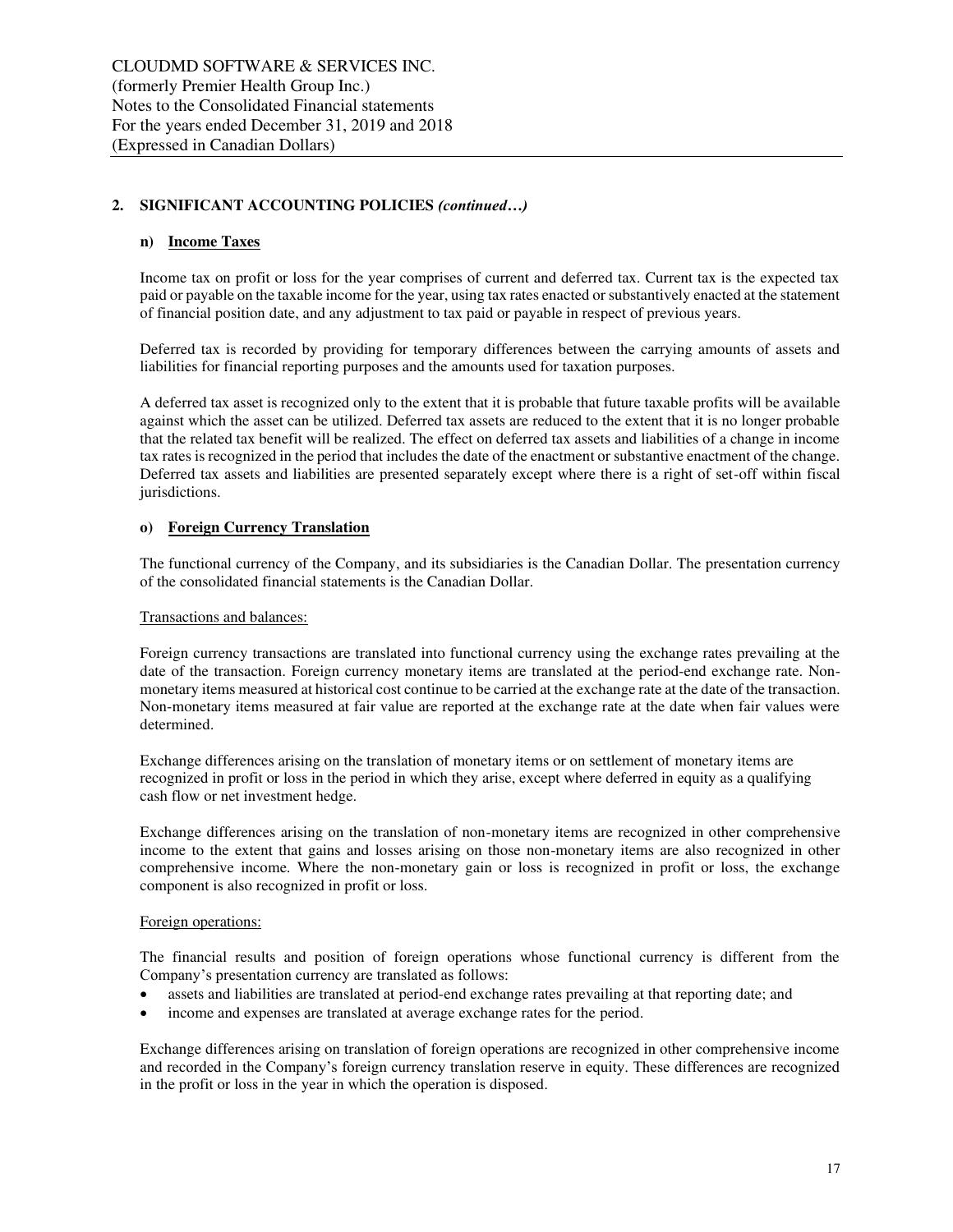# **p) Comprehensive Income (Loss)**

Comprehensive income (loss) is the change in the Company's net assets that results from transactions, events and circumstances from sources other than the Company's shareholders and includes items that are not included in net profit. Other comprehensive income (loss) consists of changes to unrealized gain and losses on available for sale financial assets, changes to unrealized gains and losses on the effective portion of cash flow hedges and changes to foreign currency translation adjustments of self-sustaining foreign operations during the period. Comprehensive income measures net earnings for the period plus other comprehensive income. Amounts reported as other comprehensive income (loss) are accumulated in a separate component of shareholders' equity (deficiency) as accumulated other comprehensive income (loss).

# **q) Non-Controlling Interest**

Non-controlling interest is measured at its proportionate share of the acquiree's identifiable net assets or liabilities. Net income or loss and comprehensive income or loss for the period are allocated between non-controlling interest and shareholders of the parent. Non-controlling interest in subsidiaries must be presented in the consolidated statement of financial position within equity, separately from the equity of the owners of the parent.

Changes in the Company's interest in a subsidiary that do not result in a loss of control are accounted for as equity transactions.

# **r) Reclassification**

Certain prior period's amounts have been reclassified to conform to the current year's presentation.

# **s) New Accounting Policies: IFRS 16 - Leases.**

On January 1, 2019, the Company adopted IFRS 16 – Leases ("IFRS 16"). This new standard replaces IAS 17 "Leases" and the related interpretative guidance. IFRS 16 applies a control model to the identification of leases, distinguishing between a lease and a service contract on the basis of whether the customer controls the asset being leased. For those assets determined to meet the definition of a lease, IFRS 16 introduces significant changes to the accounting by lessees, introducing a single, on-balance sheet accounting model that is similar to current finance lease accounting, with limited exceptions for short-term leases or leases of low value assets. Lessor accounting is not substantially changed. The standard is effective for annual periods beginning on or after January 1, 2019, with early adoption permitted for entities that have adopted IFRS 15. The Company has assessed the impact of this change, which will result in the reclassification of the Company's leases of its rental properties as financing leases. The Company choose to apply the effect of changes using the modified retrospective approach, the simplified transition approach, without restating comparative amounts for the year 2018, with the cumulative effect of initially applying the standards recognized at the date of initial application which is January 1, 2019 *(Note 16).* The right-of-use assets are measured on adoption at an amount equal to the lease liability, adjusted by the amount of any prepaid or accrued lease payments related to the lease recognized in the statement of financial position at adoption.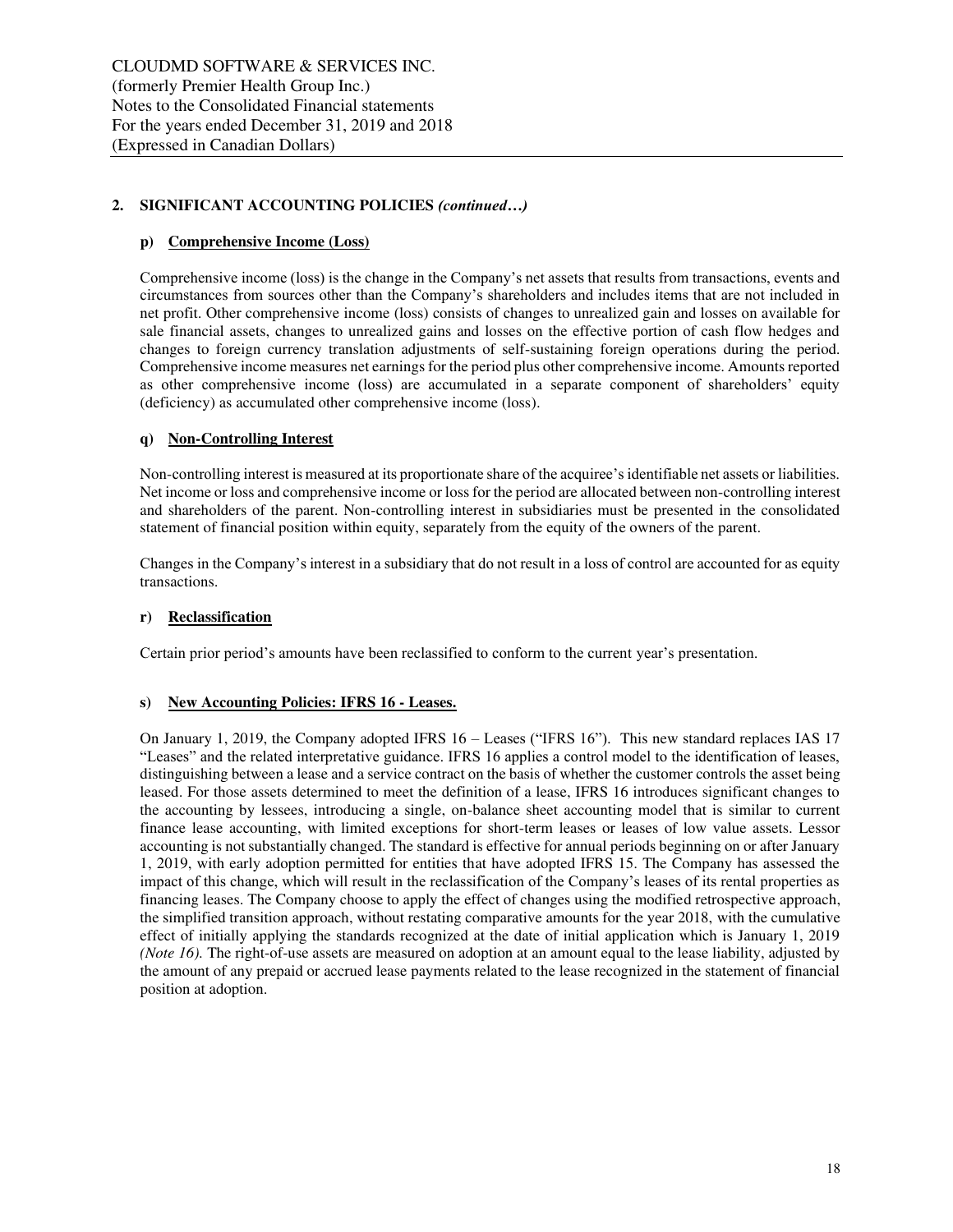## *s)* **New Accounting Policies: IFRS 16 – Leases** *(continued…)*

The following is the Company's new accounting policy for leases under IFRS 16:

At inception of a contract, the Company assesses whether a contract is, or contains, a lease by determining whether the contract conveys the right to control the use of an identified asset for a period of time in exchange for consideration. A right-of-use asset and lease liability is recognized at the lease commencement date. The rightof-use asset is initially measured at cost, which comprises the initial amount of the lease liability adjusted for any lease payments made at or before the commencement date, plus any initial direct costs incurred and an estimate of costs to dismantle and remove the underlying asset or to restore the underlying asset or the site on which it is located, less any lease incentives received.

The right-of-use asset is subsequently depreciated using the straight-line method from the commencement date to the end of the lease term, including periods covered by an option to extend the lease if the Company is reasonably certain to exercise that option.

The lease liability is initially measured at the present value of the lease payments that are not paid at the commencement date. The lease payments are discounted using the implicit interest rate in the lease. If the rate cannot be readily determined, the Company's incremental rate of borrowing is used. The lease liability is measured at amortized cost using the effective interest method. It is remeasured when there is a change in future lease payments arising from a change in an index or rate, if there is a change in the Company's estimate of the amount expected to be payable under a residual value guarantee, or if the Company changes its assessment of whether it will exercise a purchase, extension or termination option.

If a right-of-use asset is re-leased, the corresponding right-of-use asset is derecognized and an investment asset is recorded at the present value of the lease income not paid at the commencement date discounted using the implicit rate in the lease or the Company's incremental rate of borrowing

## **t) Standards Issued but not yet Effective**

Other accounting standards and amendments to existing accounting standards that have been issued and have future effective dates are not applicable or are not expected to have a significant impact on the Company's consolidated financial statements.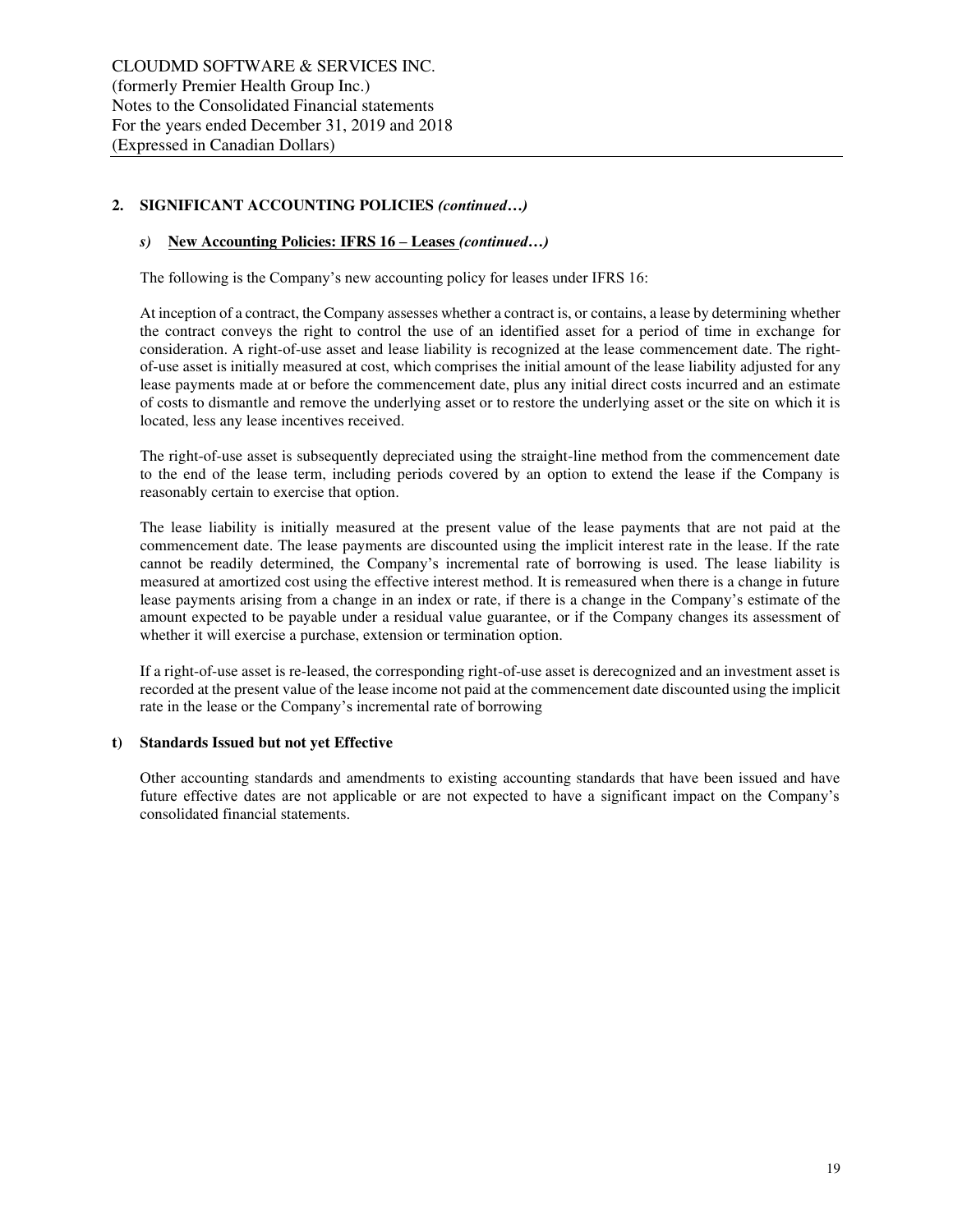# **3. BUSINESS ACQUISITIONS**

## *HealthVue Ventures Ltd.*

**Purchase price** 

On August 1, 2018, the Company completed the acquisition of all of the issued and outstanding shares of HealthVue. HealthVue provides telemedicine visits remotely and full-service family practice activities from its multiple clinic locations throughout the Lower Mainland in British Columbia. Pursuant to the acquisition agreement, the Company issued 12,000,000 common shares of the Company and \$999,967 cash payment to the former owners of HealthVue.

The acquisition of HealthVue by the Company is considered to be a business combination. Pursuant to the business combination transactions, the asset acquired from the acquisition is to be recorded at their estimated fair values in accordance with IFRS 3 – Business Combination. The allocation of the purchase consideration is as follows:

| Fair value of common shares issued $(12,000,000$ at \$0.25 per share) | \$ | 3,000,000 |
|-----------------------------------------------------------------------|----|-----------|
| Cash paid                                                             |    | 999.967   |
| Total consideration paid                                              | S  | 3,999,967 |
| <b>Allocated as follows:</b>                                          |    |           |
| Cash                                                                  | \$ | 323,108   |
| Accounts receivable                                                   |    | 2,603     |
| Prepaid expenses                                                      |    | 8.487     |

| Cash                                      | 323,108   |
|-------------------------------------------|-----------|
| Accounts receivable                       | 2,603     |
| Prepaid expenses                          | 8.487     |
| Property and equipment ( <i>Note 10</i> ) | 105.910   |
| Accounts payable                          | (391,711) |
| Net assets acquired                       | 48.397    |
| Goodwill acquired ( <i>Note 11</i> )      | 3,951,570 |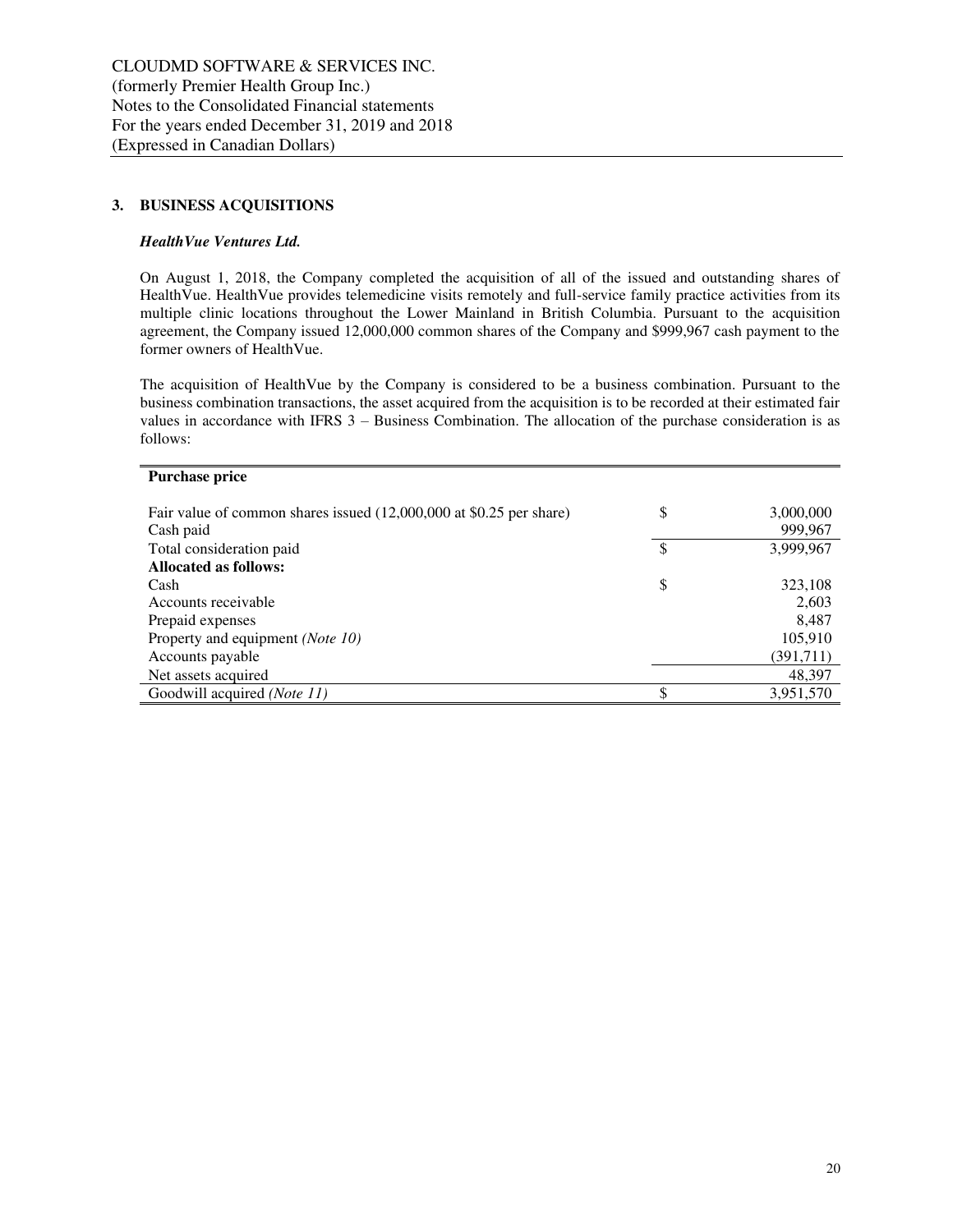# **3. BUSINESS ACQUISITIONS** *(continued…)*

#### *Cloud Practice Inc.*

On January 28, 2019, the Company completed the acquisition of all of the issued and outstanding shares of Cloud Practice. Cloud Practice provides cloud-based electronic medical records software and other medical applications using a SAAS model. Pursuant to the acquisition agreement, the Company issued 3,947,368 common shares of the Company and paid \$2,000,000 cash payment to the former owners of Cloud Practice as follows: (i) \$500,000 paid on December 5, 2018, (ii) \$500,000 paid on January 28, 2019, (iii) \$500,000 paid on April 1, 2019, (iv) \$500,000 paid on June 5, 2019.

The acquisition of Cloud Practice by the Company is considered to be a business combination. Pursuant to the business combination transactions, the asset acquired from the acquisition is to be recorded at their estimated fair values in accordance with IFRS 3 – Business Combination. The allocation of the purchase consideration is as follows:

| <b>Purchase price:</b>                                             |                 |
|--------------------------------------------------------------------|-----------------|
| Fair value of common shares issued (3,947,368 at \$0.59 per share) | \$<br>2,325,964 |
| Cash paid                                                          | 2,000,000       |
| Total consideration paid                                           | \$<br>4,325,964 |
| <b>Allocated as follows:</b>                                       |                 |
| Cash                                                               | 107,092         |
| Accounts receivable                                                | 3,149           |
| Prepaid expenses                                                   | 11,008          |
| Property and equipment ( <i>Note 10</i> )                          | 6.748           |
| Customer relationship (Note 11)                                    | 260,000         |
| Technology platforms (Note 11)                                     | 885,000         |
| Accounts payable                                                   | (90,272)        |
| Net assets acquired                                                | 1,182,725       |
| Goodwill acquired (Note 10)                                        | \$<br>3.143.239 |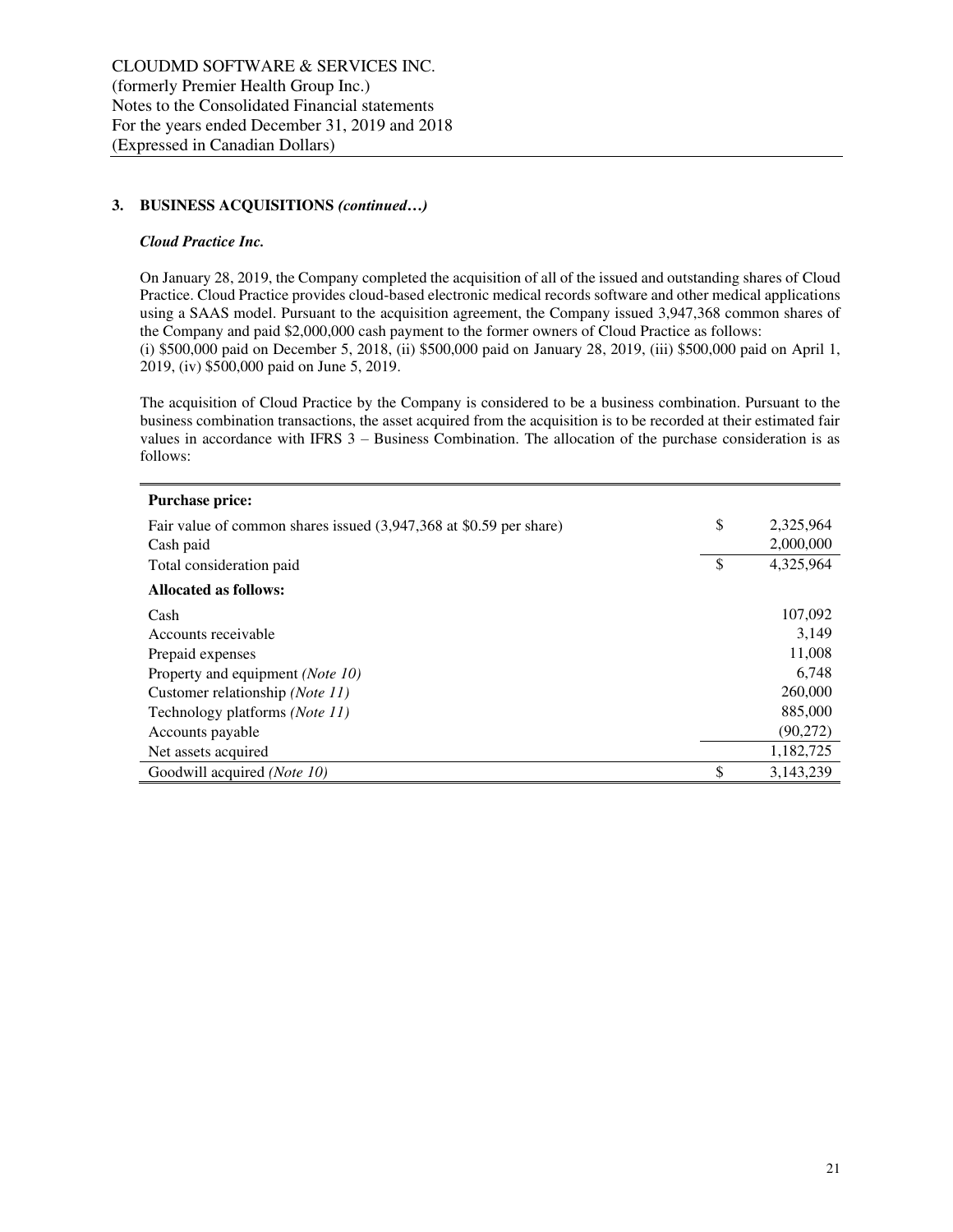# **3. BUSINESS ACQUISITIONS** *(continued…)*

#### *Pharmacies*

On July 17, 2019, the Company completed the acquisition of all of the issued and outstanding shares of two pharmacies based in Metro Vancouver, B.C. Pursuant to the acquisition agreement, the Company issued 3,432,384 common shares of the Company, 343,926 performance share units of the Company (each performance share shall vest into one common share without any payment on July 31, 2020, if certain earnings milestones for the pharmacies are met), and paid \$1,022,998 cash payment to the former owners of the Pharmacies.

The acquisition of the two Pharmacies by the Company is considered to be a business combination. Pursuant to the business combination transactions, the asset acquired from the acquisition is to be recorded at their estimated fair values in accordance with IFRS 3 – Business Combination. The allocation of the purchase consideration is as follows:

| <b>Purchase price:</b>                                             |                 |
|--------------------------------------------------------------------|-----------------|
| Fair value of common shares issued (3,432,384 at \$0.21 per share) | \$<br>714,981   |
| Cash paid                                                          | 1,022,998       |
| Total consideration paid                                           | \$<br>1,737,979 |
| <b>Allocated as follows:</b>                                       |                 |
| Cash                                                               | 7,098           |
| Accounts receivable                                                | 160,253         |
| Prepaid expenses                                                   | 19,518          |
| Property and equipment (Note 10)                                   | 165,616         |
| Inventory                                                          | 787,532         |
| Customer relationships (Note 11)                                   | 1,088,000       |
| Accounts payable                                                   | (450, 329)      |
| Long term debt                                                     | (2,442,577)     |
| Net assets acquired                                                | (664, 889)      |
| Goodwill acquired ( <i>Note 11</i> )                               | \$<br>2,402,868 |

# **4. REVENUE**

The following table shows a breakdown of revenue for the years ended December 31, 2019 and December 31, 2018

|                                                               | <b>December 31, 2019</b> | <b>December 31, 2018</b> |
|---------------------------------------------------------------|--------------------------|--------------------------|
| Clinic services and pharmacies<br>SAAS model digital services | 5,417,508<br>1.351.925   | 1,201,548                |
| Total revenue                                                 | 6,769,433                | 1,201,548                |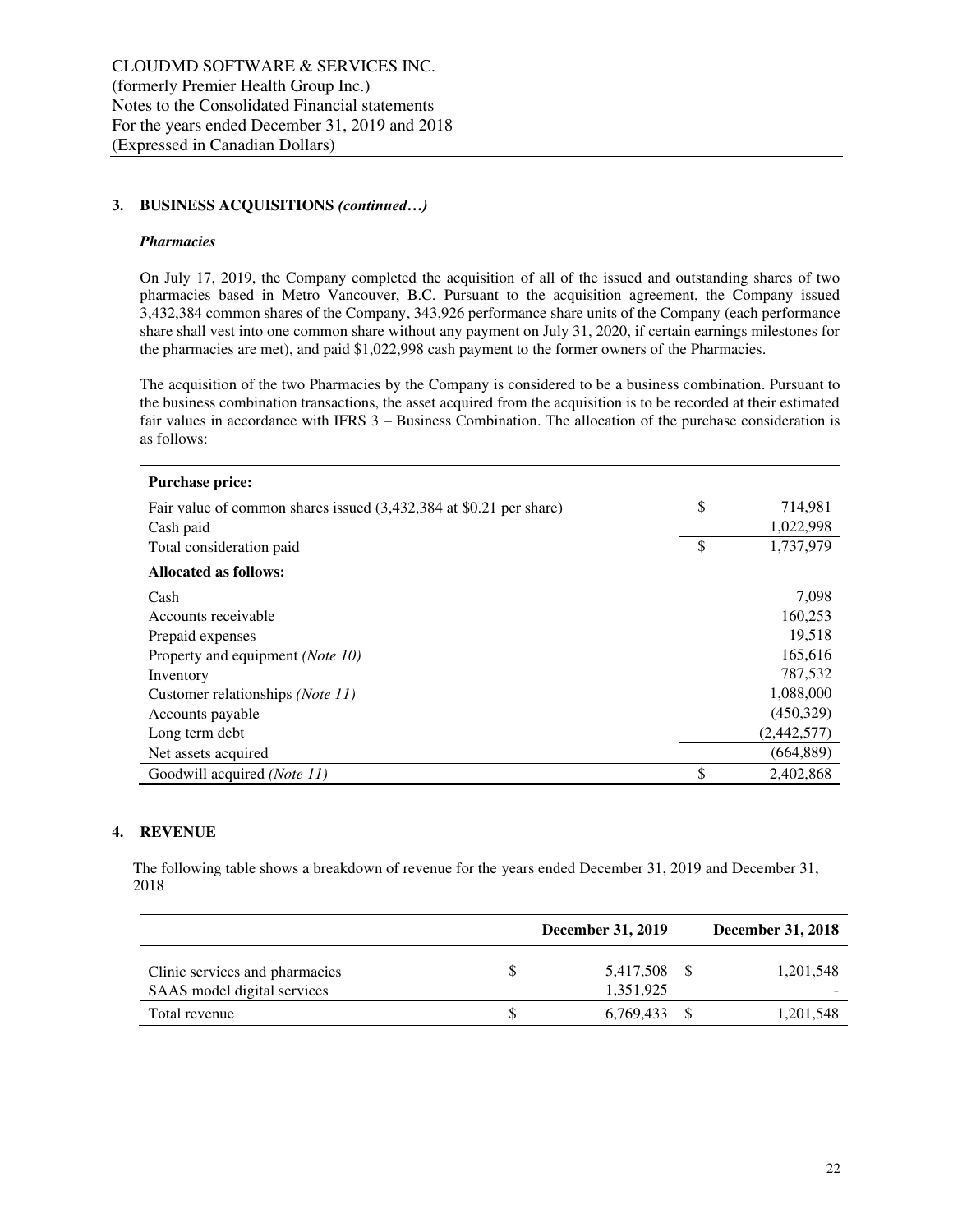# **5. ACCOUNTS RECEIVABLE**

Accounts receivable consists of the following:

|                                          | <b>December 31, 2019</b> | <b>December 31, 2018</b> |
|------------------------------------------|--------------------------|--------------------------|
|                                          |                          |                          |
| Trade receivables                        | 208,195                  | 197,444                  |
| GST receivable                           | 55,818                   | 25,340                   |
| Allowance for doubtful account           | (11,990)                 | (93,792)                 |
| Receivables from discontinued operations |                          | (15,605)                 |
| Other receivables                        | 7.798                    |                          |
|                                          | 259.821                  | 113.387                  |

# **6. DEPOSITS**

Short-term deposits consist of the following:

|                                                            | December 31, 2019 December 31, 2018 |         |
|------------------------------------------------------------|-------------------------------------|---------|
| Deposit on the acquisition of Cloud Practice               | $\sim$                              | 700,000 |
| Deposit for the acquisition of Livecare ( <i>Note 25</i> ) | 326.554                             |         |
|                                                            | 326,554 \$                          | 700,000 |

As at December 31, 2019, the Company had paid a deposit of \$125,000 to an inventory supplier, to be returned at the discretion of the supplier.

# **7. MARKETABLE SECURITIES**

The Company owns 4,000,000 shares of Moag Copper Gold Resources Inc. ("MOG"). The shares were acquired in exchange for 20,000,000 common shares of the Company. MOG shares were under ceased trading order as at December 31, 2019 and December 31, 2018, and therefore, the Company has valued the investments in MOG shares at \$1.

# **8. INVENTORY**

Inventory consists of the following:

|                                     | <b>December 31, 2019</b> | <b>December 31, 2018</b> |
|-------------------------------------|--------------------------|--------------------------|
| Pharmaceuticals - prescription      | 364.540 \$               |                          |
| $Pharmaceticals - over the counter$ | 88,015                   |                          |
| Other inventory                     | 308,549                  |                          |
|                                     | 761.104                  |                          |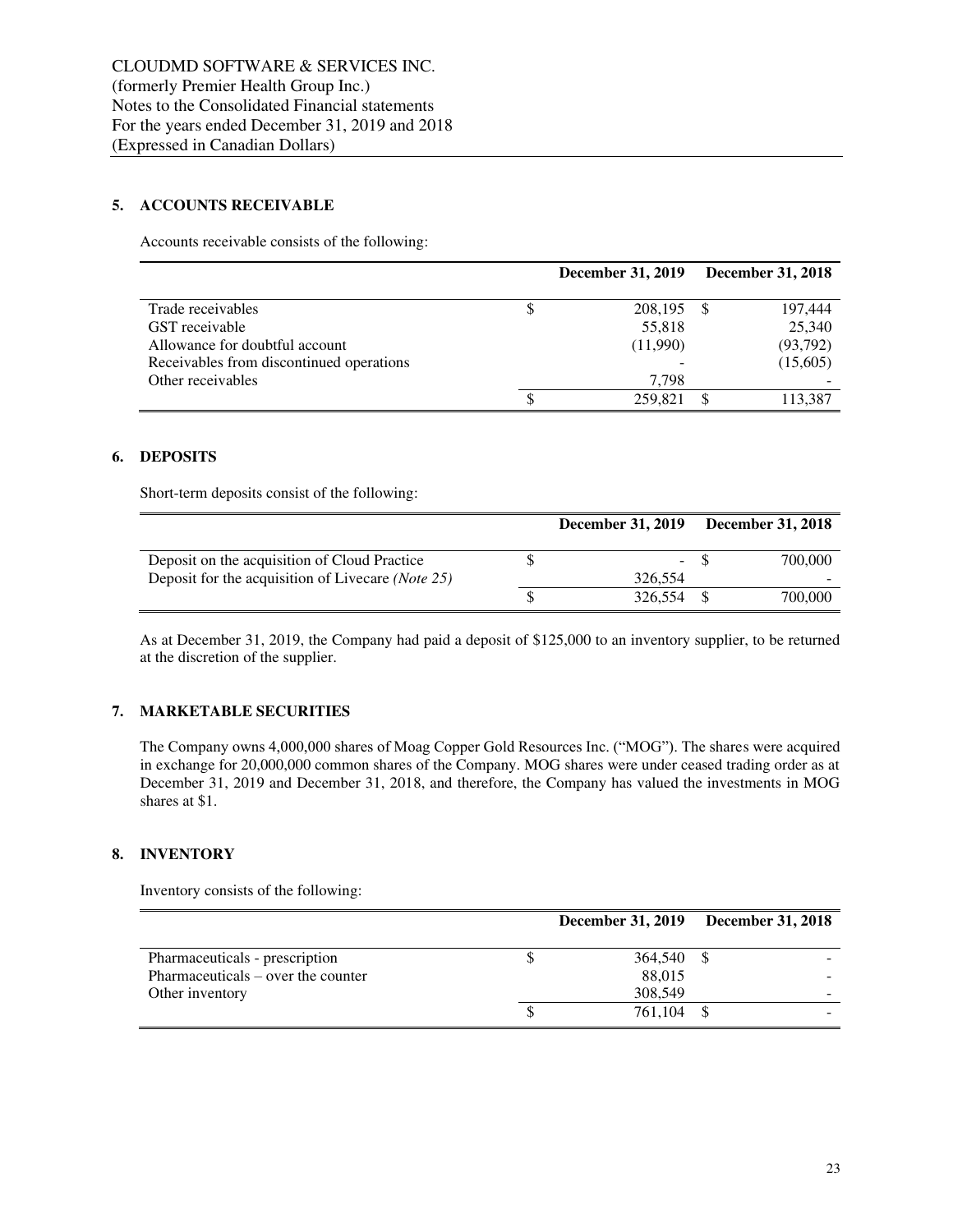## **9. PREPAID EXPENSES**

Prepaid expenses consist of the following:

|                                          |   | December 31, 2019 | <b>December 31, 2018</b> |
|------------------------------------------|---|-------------------|--------------------------|
| Prepaid professional and consulting fees | Φ | 206,668 \$        | 11,700                   |
| Prepaid marketing and advertising        |   | 50,001            | 217,500                  |
| Prepaid rent                             |   | 47.194            | 13,840                   |
| Prepaid insurance and licenses           |   | 19,716            | 1,693                    |
| Miscellaneous                            |   | 18,167            | 546                      |
|                                          |   | 341,746           | 245,279                  |

# **10. PROPERTY AND EQUIPMENT**

|                                        | Equipment     | <b>Computers</b> | <b>Software</b>                | <b>Leasehold</b><br>improvement | <b>Total</b>  |
|----------------------------------------|---------------|------------------|--------------------------------|---------------------------------|---------------|
| Cost                                   |               |                  |                                |                                 |               |
| December 31, 2017                      | \$            | \$               | \$                             | \$                              | \$            |
| Acquisition of HealthVue (Note 3)      | 32,720        | 18,927           | 497                            | 53,766                          | 105,910       |
| <b>Additions</b>                       | 1.806         | 1.381            |                                |                                 | 3,187         |
| December 31, 2018                      | 34.526        | 20,308           | 497                            | 53,766                          | 109.097       |
| Acquisition of Cloud Practice (Note 3) | 2.795         | 3,953            |                                |                                 | 6.748         |
| Acquisition of the Pharmacies (Note 3) | 128,696       | 4,283            |                                | 32,638                          | 165,616       |
| <b>Additions</b>                       | 5,321         | 16,083           |                                |                                 | 21,404        |
| Disposals                              | (3,571)       | (12, 531)        | (497)                          | (5,717)                         | (22,316)      |
| Balance at December 31, 2019           | \$<br>167,766 | \$<br>32,096     | \$                             | \$<br>80,687                    | \$<br>280,549 |
| <b>Accumulated Amortization</b>        |               |                  |                                |                                 |               |
| December 31, 2017                      | \$            | \$               | \$                             | \$                              | \$            |
| Amortization                           | 3,272         | 5,765            | 137                            | 5,376                           | 14,550        |
| December 31, 2018                      | 3,272         | 5,765            | \$<br>137                      | \$<br>5,376                     | \$<br>14,550  |
| Amortization                           | 19.540        | 11.339           | 99                             | 13,445                          | 44.423        |
| Disposals                              | (680)         | (4,561)          | (236)                          | (1,143)                         | (6,620)       |
| Balance at December 31, 2019           | \$<br>22,132  | \$<br>12,543     | \$<br>$\overline{\phantom{a}}$ | \$<br>17,678                    | \$<br>52,353  |
| <b>Net Book Value</b>                  |               |                  |                                |                                 |               |
| December 31, 2018                      | \$<br>31,254  | \$<br>14.543     | \$<br>360                      | \$<br>48.390                    | \$<br>94.547  |
| December 31, 2019                      | \$<br>145,634 | \$<br>19,553     | \$                             | \$<br>63,009                    | \$<br>228,196 |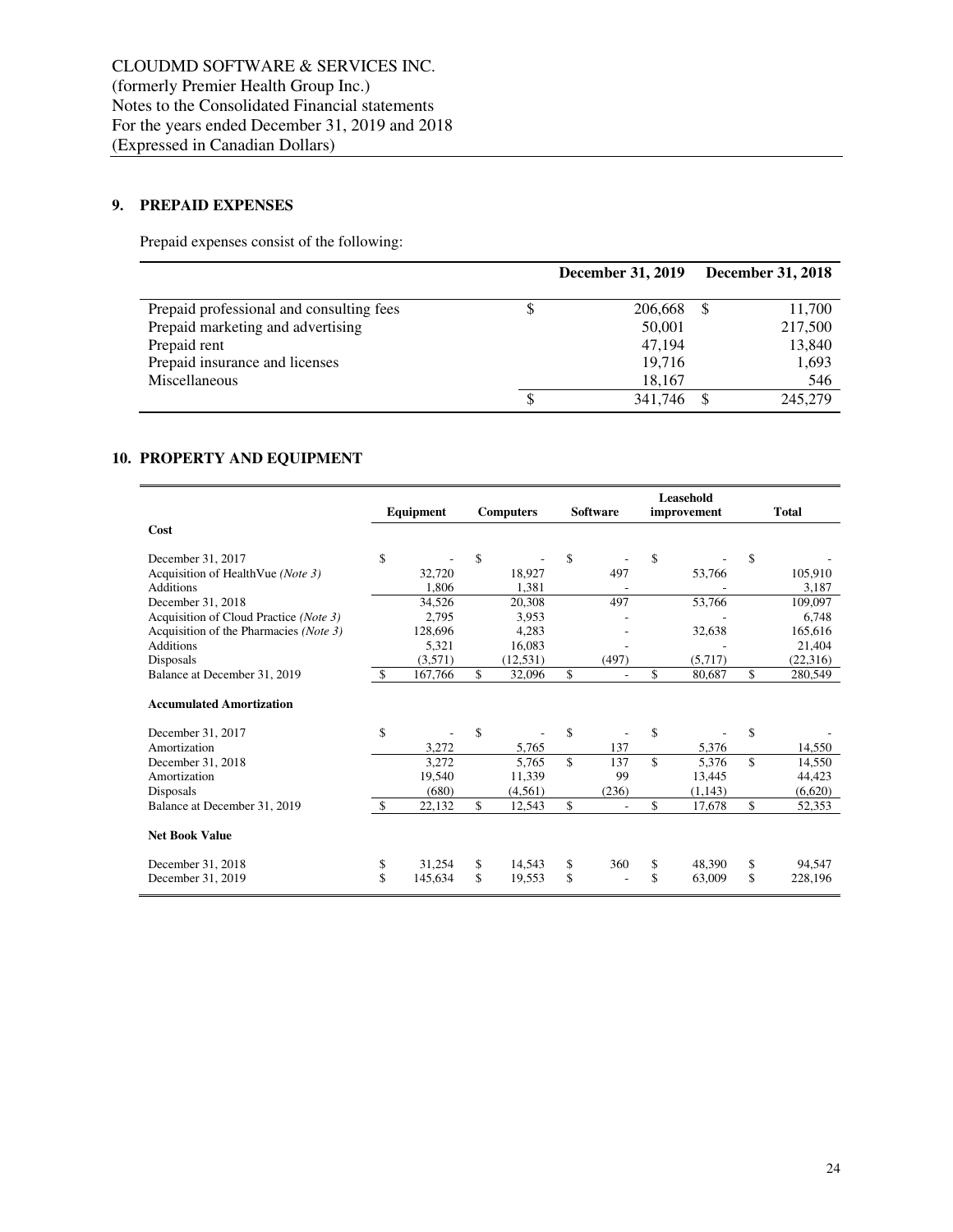# **11. GOODWILL AND INTANGIBLE ASSETS**

Goodwill consists of the following as at December 31, 2019 and 2018:

|                                                 | <b>December 31, 2019</b> | <b>December 31, 2018</b> |
|-------------------------------------------------|--------------------------|--------------------------|
| Acquisition of HealthVue ( <i>Note 3</i> )      | 3.951.570 \$             | 3,951,570                |
| Acquisition of Cloud Practice ( <i>Note 3</i> ) | 3.143.239                | $\sim$                   |
| Acquisition of the Pharmacies ( <i>Note 3</i> ) | 2.402.868                | $\overline{\phantom{a}}$ |
|                                                 | 9.497.677                | 3.951.570                |

The Company assessed goodwill as at December 31, 2019 and 2018, and determined that there was no impairment necessary.

Intangible assets consist of the following as at December 31, 2019 and 2018:

|                                                                                                                                     |          | <b>Customer lists</b>              |          | <b>Customer</b><br>relationships |          | <b>Technology</b><br>platforms | <b>Total</b>                           |
|-------------------------------------------------------------------------------------------------------------------------------------|----------|------------------------------------|----------|----------------------------------|----------|--------------------------------|----------------------------------------|
| Cost                                                                                                                                |          |                                    |          |                                  |          |                                |                                        |
| December 31, 2018, and 2017<br>Acquisition of Cloud practice (Note 3)<br>Acquisition of the Pharmacies (Note 3)<br><b>Additions</b> | \$       | $\overline{\phantom{a}}$<br>20,000 | \$       | 260,000<br>1,088,000             | \$       | 885,000                        | \$<br>1,145,000<br>1,088,000<br>20,000 |
| Balance at December 31, 2019                                                                                                        |          | 20,000                             | \$       | 1,348,000                        | \$       | 885,000                        | \$<br>2,253,000                        |
| <b>Accumulated Amortization</b><br>December 31, 2018                                                                                | \$       |                                    | \$       |                                  | \$       |                                | \$                                     |
| Amortization                                                                                                                        |          | 838                                |          | 73,785                           |          | 81,712                         | 156,335                                |
| Balance at December 31, 2019                                                                                                        |          | 838                                | \$       | 73,785                           | \$       | 81,712                         | \$<br>156,335                          |
| <b>Net Book Value</b>                                                                                                               |          |                                    |          |                                  |          |                                |                                        |
| December 31, 2018<br>December 31, 2019                                                                                              | \$<br>\$ | 19,162                             | \$<br>\$ | 1,274,215                        | \$<br>\$ | 803,288                        | 2,096,665                              |

# **12. ACCOUNTS PAYABLE AND ACCRUED LIABILITIES**

|                                                               | <b>December 31, 2019</b> | <b>December 31, 2018</b> |
|---------------------------------------------------------------|--------------------------|--------------------------|
| Accounts payables (Note 17)                                   | 648.374                  | 392,832                  |
| <b>Accrued liabilities</b>                                    | 242,942                  | 82,020                   |
| Other payables                                                | 52,118                   |                          |
| Interest payable on convertible debentures ( <i>Note 17</i> ) |                          | 241,120                  |
| Accounts payables from discontinued operations                |                          | (88, 639)                |
|                                                               | 943.434                  | 627,333                  |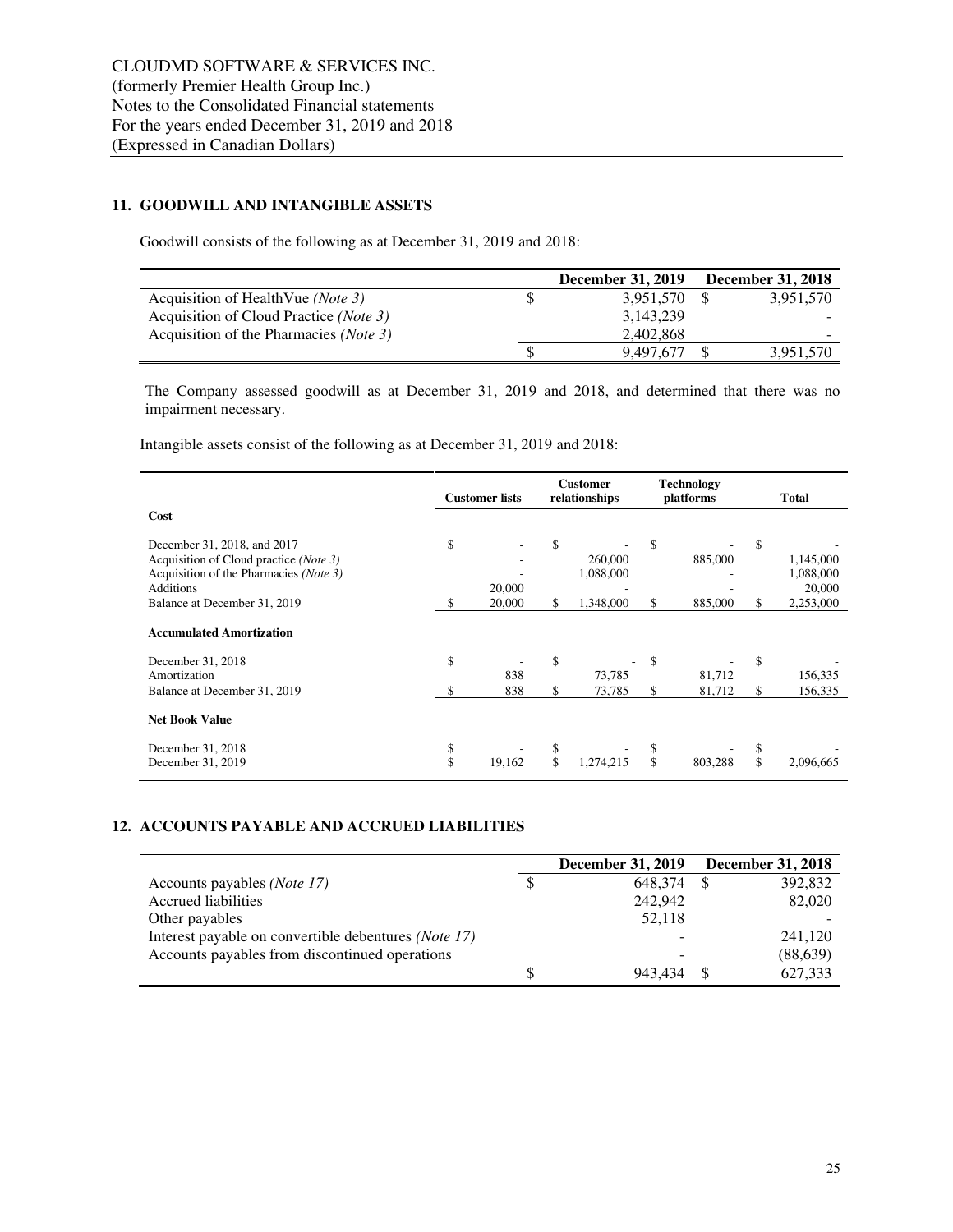# **13. OTHER CURRENT LIABILITIES**

|                                                                                                                                                     | <b>December 31, 2019</b> | <b>December 31, 2018</b> |
|-----------------------------------------------------------------------------------------------------------------------------------------------------|--------------------------|--------------------------|
| Pharmacy line of credit, with an interest rate of prime plus<br>$0.75\%$ per annum<br>Loan payable to landlord of a subsidiary, at an interest rate | 809,752 \$               |                          |
| of 6% per annum                                                                                                                                     | 67.498                   |                          |
|                                                                                                                                                     | 877,250                  |                          |

# **14. LONG TERM DEBT**

As part of the acquisition of the two Pharmacies *(Note 3),* effective July 17, 2019, the Company assumed an asset and capital financing with a Canadian chartered bank for a total of \$2,369,844. The purpose of this loan was to pay out existing term debt held by the previous owner. The loan is broken down into 3 segments and bears interest calculated monthly in arrears, and payable monthly. The financing is secured on a first priority basis account on all accounts receivable, inventory, and machinery & equipment of the Pharmacies. During the year ended December 31, 2019, the Company made principal payments of \$143,743.

|                                                                                                                                                                                          | <b>December 31, 2019</b> | December 31, 2018 |
|------------------------------------------------------------------------------------------------------------------------------------------------------------------------------------------|--------------------------|-------------------|
| Loan segment 'a' bears a fixed interest rate of 3.35% payable monthly, has<br>an amortization period of 10 years, and an original payment term of 5 years                                |                          |                   |
| ending on October 31, 2021.                                                                                                                                                              | \$<br>1,796,595          | <b>S</b>          |
| Loan segment 'b' bears a fixed interest rate of 3.20% payable monthly, has<br>an amortization period of 10 years, and an original payment term of 5 years                                |                          |                   |
| ending on October 31, 2020                                                                                                                                                               | 214,460                  |                   |
| Loan segment 'c' bears a fixed interest rate of 3.14% payable monthly, has<br>an amortization period of 10 years, and an original payment term of 5 years<br>ending on October 31, 2019. |                          |                   |
| Subsequent to September 30, 2019, loan segment 'c' was renewed for a 2-                                                                                                                  |                          |                   |
| year term ending October 31, 2021, at a fixed interest rate of 3.97%.                                                                                                                    | 215,046                  |                   |
|                                                                                                                                                                                          | \$<br>2,226,101          | \$.               |
| Less: current portion                                                                                                                                                                    | 294,797                  |                   |
| Long term portion                                                                                                                                                                        | \$<br>1,931,304          |                   |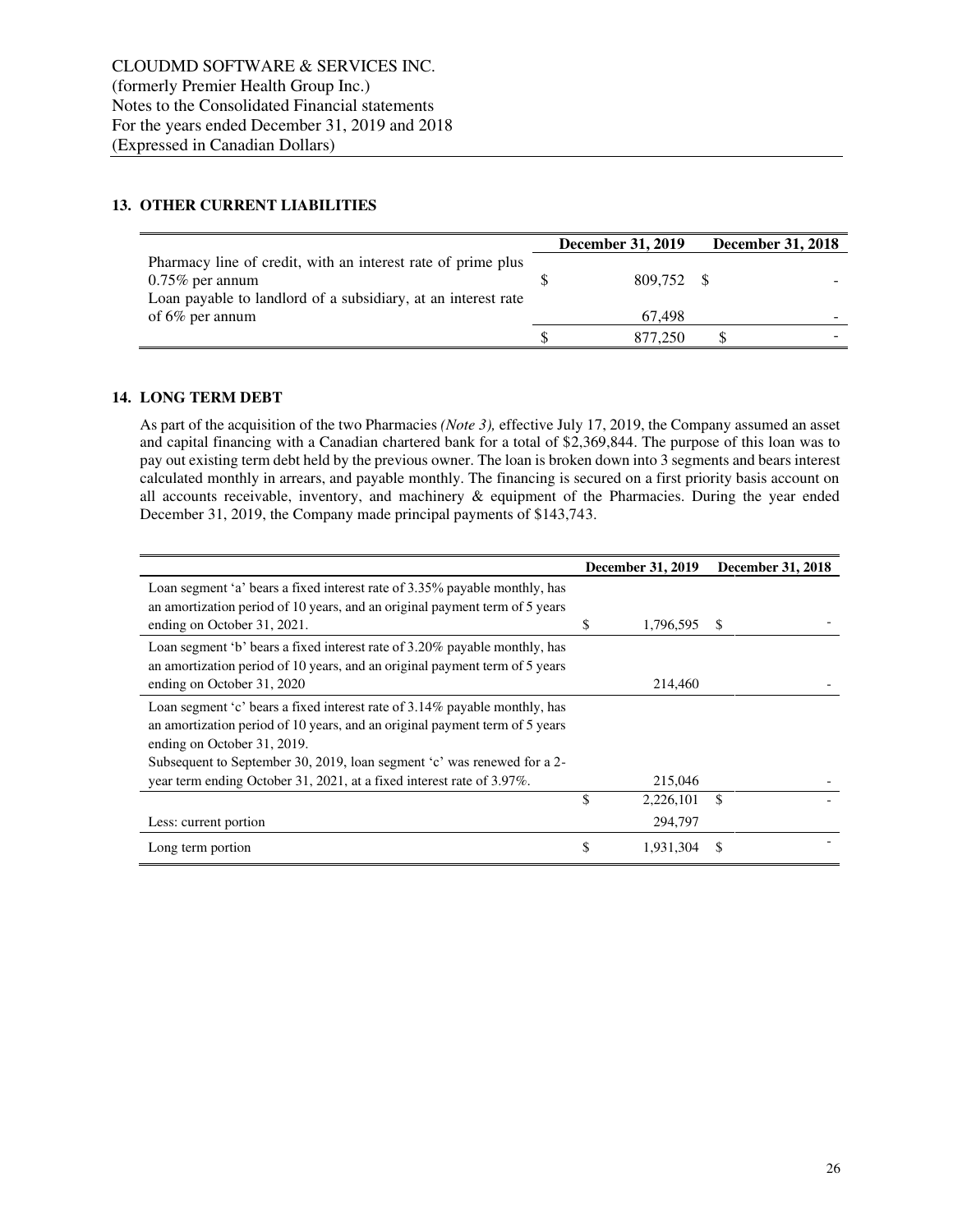# **15. CONVERTIBLE DEBENTURE**

During the year ended December 2016, the Company issued a convertible debenture to the former sole shareholder of Clinicas, who was also a director of the Company. The debenture had a face value of \$1,931,700 (US\$1,500,000) which was to mature on June 21, 2021 (the "Maturity Date"). The debenture accrued interest at a rate of 8.5% per annum, calculated and paid annually. At the option of the debenture holder, the debenture could be converted at any time prior to the Maturity Date in whole into common shares of the Company at a price of \$0.25 per common share.

On issuance, \$880,845, attributed to the equity conversion features of the debenture was classified as an equity component of the convertible debenture. The debt component (calculated using an effective interest rate of  $26.6\%$ ) was accreted systematically to its face value over the term of the note by the recording of additional accretion expense. \$44,174 accretion, and \$42,156 interest was recorded as expense for the year ended December 31, 2019 (2018 – accretion and interest of \$315,582).

On April 1, 2019, a settlement agreement was entered to complete the full transfer of the Company's 99.9% ownership of Clinicas and the forgiveness of the convertible debenture issued on the original purchase of 99.9% of Clinicas. Since this debt was forgiven on April 1, 2019, as at December 31, 2019, the convertible debenture and its equity component of \$880,845 are no longer outstanding *(Note 20)*.

# **16. LEASES**

The Company leases various office, clinic, and pharmacy spaces for its operations. On adoption of IFRS 16 at January 1, 2019, the Company recognized \$393,970 in lease liability in relation to leases which had previously been classified as operating leases under the principles of IAS 17 Leases. Right-of-use assets were measured at an amount equal to the lease liability. The Company has elected not to recognize right-of-use assets and lease liabilities for short-term leases that have a lease term of 12 months or less and leases of low-value assets. The Company recognizes the lease payments associated with these leases as an expense on a straight-line basis over the lease term.

Management also used hindsight when determining the lease term if the contract contained an option to extend or terminate the lease. These assets and liabilities were measured at the present value of the remaining lease payments plus anticipated exercise of renewal options, discounted using the incremental borrowing rates as of January 1, 2019, which were estimated to be 4.15%.

#### **Right-of-use assets**

The Company's right-of-use assets as at December 31, 2019 are as follows:

|                                                                      |         | <b>Total</b>         |
|----------------------------------------------------------------------|---------|----------------------|
| Cost                                                                 |         |                      |
| Balance as at January 1, 2019                                        | \$      | 401,498              |
| Additions due to acquisition of Cloud Practice                       |         | 370,634              |
| Additions due to acquisition of Pharmacies                           |         | 1,953,159            |
| Balance at December 31, 2019                                         |         | 2.725.291            |
| <b>Accumulated Amortization</b><br>January 1, 2019                   | \$      |                      |
| Amortization                                                         |         | 345,063              |
| Balance at December 31, 2019                                         |         | 345,063              |
| Net book value: January 1, 2019<br>Net book value: December 31, 2019 | \$<br>э | 401,498<br>2.380,228 |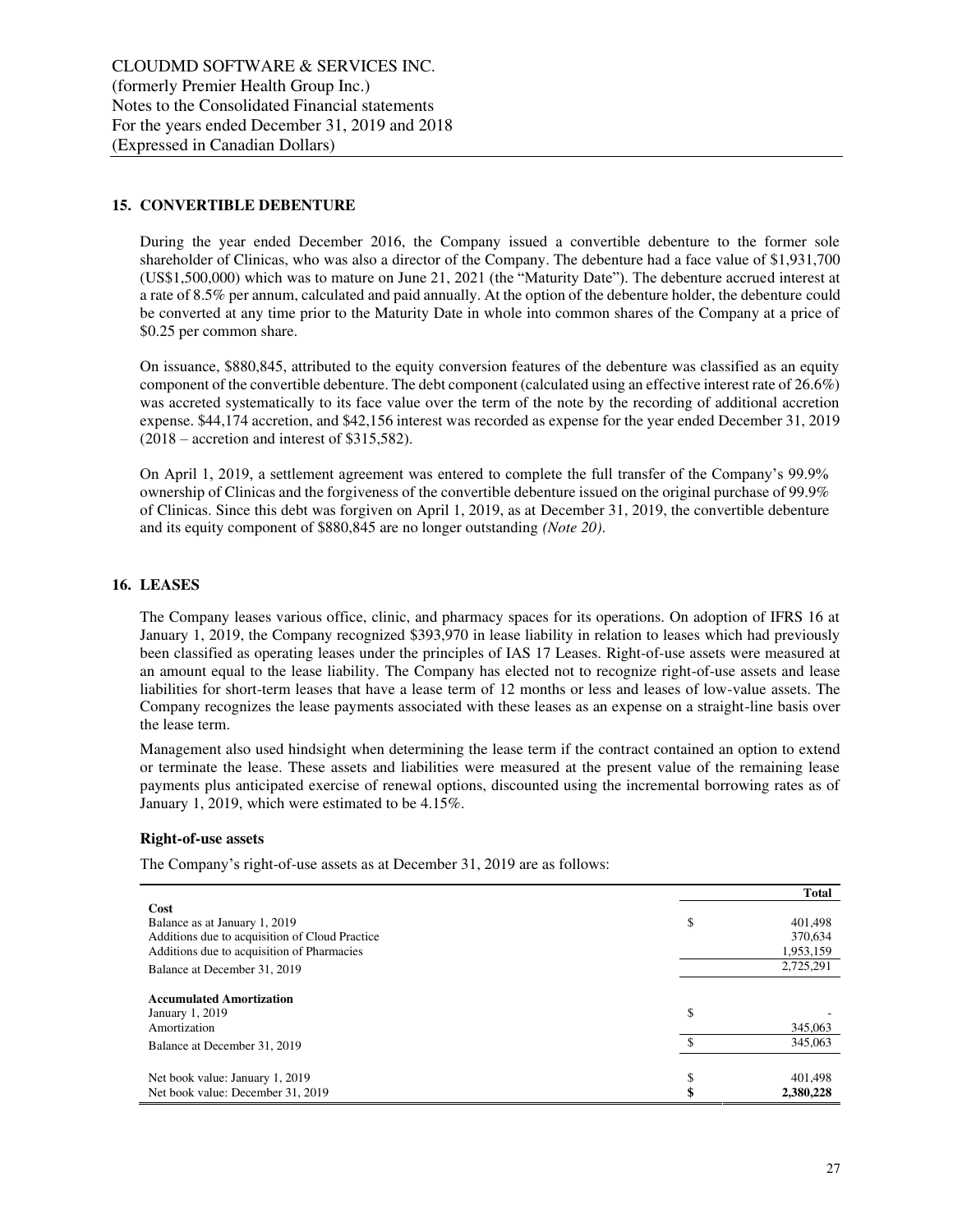## **16. LEASES (continued…)**

## **Lease liability**

The Company's lease liability as at December 31, 2019 is as follows:

|                             | <b>December 31, 2019</b> |
|-----------------------------|--------------------------|
| Lease liability current     | 459.386                  |
| Lease liability non-current | 1.978.799                |
| Total lease liability       | 2.438,185                |

Lease liability interest expense recognized in profit and loss and lease payments recognized in the financing component of statement of cash flows are as follows:

|                                     | <b>Total</b> |
|-------------------------------------|--------------|
| Balance as at January 1, 2019       | 393,970      |
| Lease liability from Cloud Practice | 370,634      |
| Lease liability from Pharmacies     | 1,953,159    |
| Interest expense                    | 57,873       |
| Less lease cash payments            | (337, 451)   |
| Balance at December 31, 2019        | 2,438,185    |

As at December 31, 2019, the discounted payments under lease liabilities are as follows:

|                      | <b>Total</b>    |
|----------------------|-----------------|
| Less than one year   | \$<br>459,386   |
| One to five years    | 1,064,046       |
| More than five years | 914,753         |
|                      | \$<br>2,438,185 |

## **17. RELATED PARTY TRANSACTIONS**

Key management personnel are those persons having authority and responsibility for planning, directing and controlling the activities of the Company, directly or indirectly. Key management personnel include the Company's executive officers and Board of Director members.

The aggregate values of transactions relating to key management personnel were as follows:

|                                                                                                     | <b>December</b><br>31, 2019 |   | <b>December</b><br>31, 2018 |
|-----------------------------------------------------------------------------------------------------|-----------------------------|---|-----------------------------|
| Management fees to the former CFO                                                                   | \$<br>$ \,$                 | S | 36,000                      |
| Administration fees paid to a company owned by the former CFO                                       |                             |   | 5,621                       |
| Rent paid to a company owned by the former CFO                                                      |                             |   | 5,621                       |
| Salaries paid to the CEO                                                                            | 240,000                     |   | 120,000                     |
| Salaries paid to the CFO                                                                            | 100,000                     |   | 25,000                      |
| Salaries paid to the COO                                                                            | 100,000                     |   | 50,000                      |
| Consulting fees to the former CEO, included in loss from discontinued operations ( <i>Note 20</i> ) |                             |   | 16,518                      |
| Stock-based compensation to the CEO, CFO and COO                                                    |                             |   | 442.711                     |
| Accretion and interest expense on convertible debenture to the former CEO (Note 15)                 | 86.330                      |   | 315,582                     |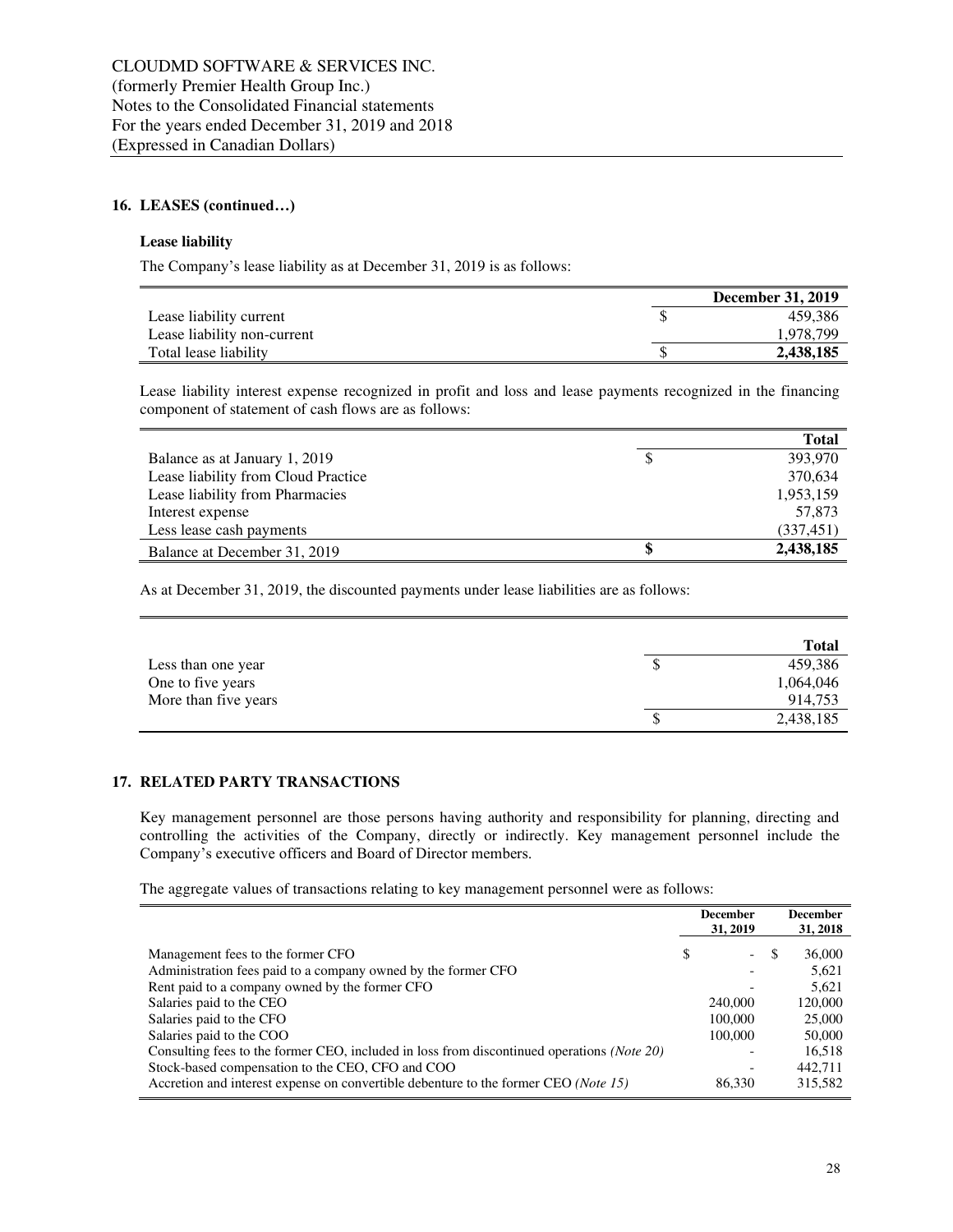# **17. RELATED PARTY TRANSACTIONS (continued…)**

Other related party transactions and balances include the following:

- As at December 31, 2018, the Company had \$43,001 due from the former CFO and a company owned by the former CFO. The former CFO was also a director of the Company as at December 31, 2019. This amount is non-interest bearing. This amount owing to the Company by the former CFO was assigned to the former CEO, as part of the settlement agreement entered on April 1, 2019 (Refer to *Note 20* for further details).
- As at December 31, 2018, the Company had \$220,000 receivable from Explorinvest Capital Corp., a company partially owned by the former CFO of the Company. During the year ended December 31, 2018, this note was converted into a convertible promissory note, with accrued interest of 6.5% per annum, payable on April 1, 2019. The Company had the right to convert this promissory note at any time at \$0.25 per share. This note owing to the Company was assigned to the former CEO, as part of the settlement agreement entered on April 1, 2019 (Refer to *Note 20* for further details).
- As at December 31, 2018, the Company had a convertible debenture valued at \$1,451,786 to the former CEO. During the 12-month period ended December 31, 2019, \$44,174 of accretion expense, and \$42,156 of interest expense, for a total of \$86,330 was recorded as accretion and interest expense (2018 - \$315,582). As at December 31, 2018, \$241,120 of accrued interest on this debentures was included in accounts payable and accrued liabilities. On April 1, 2019, a settlement agreement was entered to complete the full transfer of the Company's 99.9% ownership of Clinicas and the forgiveness of the convertible debenture issued on the original purchase of 99.9% of Clinicas. *(Notes 15, 20)*.
- As at December 31, 2019, included in accounts payable, is \$Nil (2018 \$14,766) owing to directors of the Company.
- As at December 31, 2018, the company had \$316,779 owing to the former CEO, which was included in net liabilities from discontinued operations. *(Note 20).* No amount is owing as at December 31, 2019.

# **18. SHARE CAPITAL**

- a) **Authorized:** unlimited common shares without par value
- b) **Share Capital:** As at December 31, 2019, the issued share capital comprises 81,213,470 (December 31, 2018 – 61,664,031) common shares.

## *During the year ended December 31, 2019, the Company had the following share capital transactions:*

- The Company issued 3,947,368 common shares with a fair value of \$2,325,964 for the business acquisition of Cloud Practice. *(Note 3).*
- The Company issued 3,432,384 common shares with a fair value of \$714,981 for the business acquisition of two pharmacies based in Metro Vancouver, B.C. *(Note 3).*
- On November 19, 2019, the Company announced the appointment of Dr. David Ostrow, MD as Chief Medical Officer and the addition of Mona Elesseily to its newly formed advisory board as a Digital Marketing Strategist. The Company issued an aggregate of 510,000 common shares in consideration for future services at a price of \$0.35 per common share.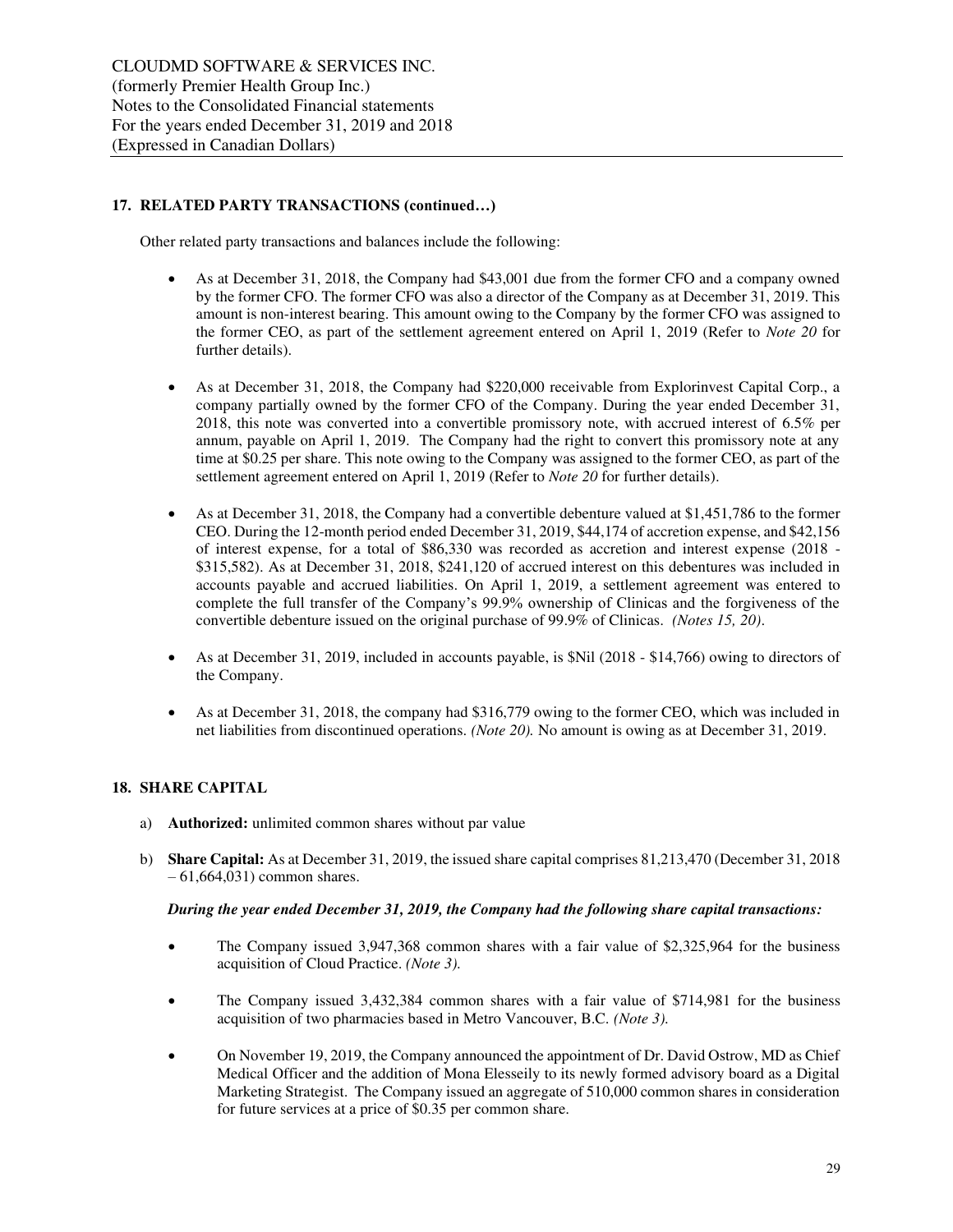# b) **Share Capital (continued…)**

• The Company completed a non-brokered private placement of 3,734,687 units for gross proceeds of \$2,427,547 (\$0.65 per unit). Each unit consisted of one common share and one-half of one common share purchase warrant of the Company. Each whole warrant is exercisable into one common share of the Company at an exercise price of \$1.00 for two years from closing.

In connection with this private placement, agents were paid cash commissions of \$108,163 and issued 161,520 agent's warrants. Each agent's warrant is exercisable into one additional common share at an exercise price of \$1.00 until April 26, 2021. The agent's warrants have a fair value equal to \$46,685 (see *Note 18 (c)* for further information on the fair value calculation).

• The Company closed a non-brokered private placement of 5,250,000 units for gross proceeds of \$2,100,000 (\$0.40 per unit). Each unit consisted of one common share and one-half of one common share purchase warrant of the Company. Each whole warrant is exercisable into one common share of the Company at an exercise price of \$0.65 until September 30, 2021.

In connection with this private placement, agents were paid cash commissions of \$136,000 and issued 340,000 agent's warrants. Each agent's warrant is exercisable into one additional common share at an exercise price of \$0.65 until September 30, 2021. The agent's warrants have a fair value equal to \$62,566 (see *Note 18 (c)* for further information on the fair value calculation).

- The Company issued 600,000 common shares at a price of \$0.50, for gross proceeds of \$300,000 through the exercise of options. The options had a fair value of \$147,570, which was removed from the share-based payment reserve into share capital.
- The Company issued 1,600,000 common shares at a price of \$0.25, for gross proceeds of \$400,000 through the exercise of options. The options had a fair value of \$297,886, which was removed from the share-based payment reserve into share capital
- The Company issued 475,000 common shares valued at 205,750, as part of the settlement agreement to complete the full transfer of the Company's 99.9% ownership of Clinicas and the forgiveness of the convertible debenture held by the former CEO issued on the original purchase of 99.9% of Clinicas (see *Note 20* for further information on the Settlement Agreement).

# *During the year ended December 31, 2018, the Company had the following share capital transactions:*

- On July 25, 2018, the Company closed a non-brokered private placement of 14,220,000 common shares for gross proceeds of \$3,555,000 (\$0.25 per common share).
- On August 1, 2018, the Company issued 12,000,000 common shares at a price of \$0.25 for the business acquisition of HealthVue Ventures Ltd. *(Note 3)*
- On October 9, 2018, the Company issued 500,000 common shares for marketing and advertising expense valued at \$435,000 (\$0.87 per common share).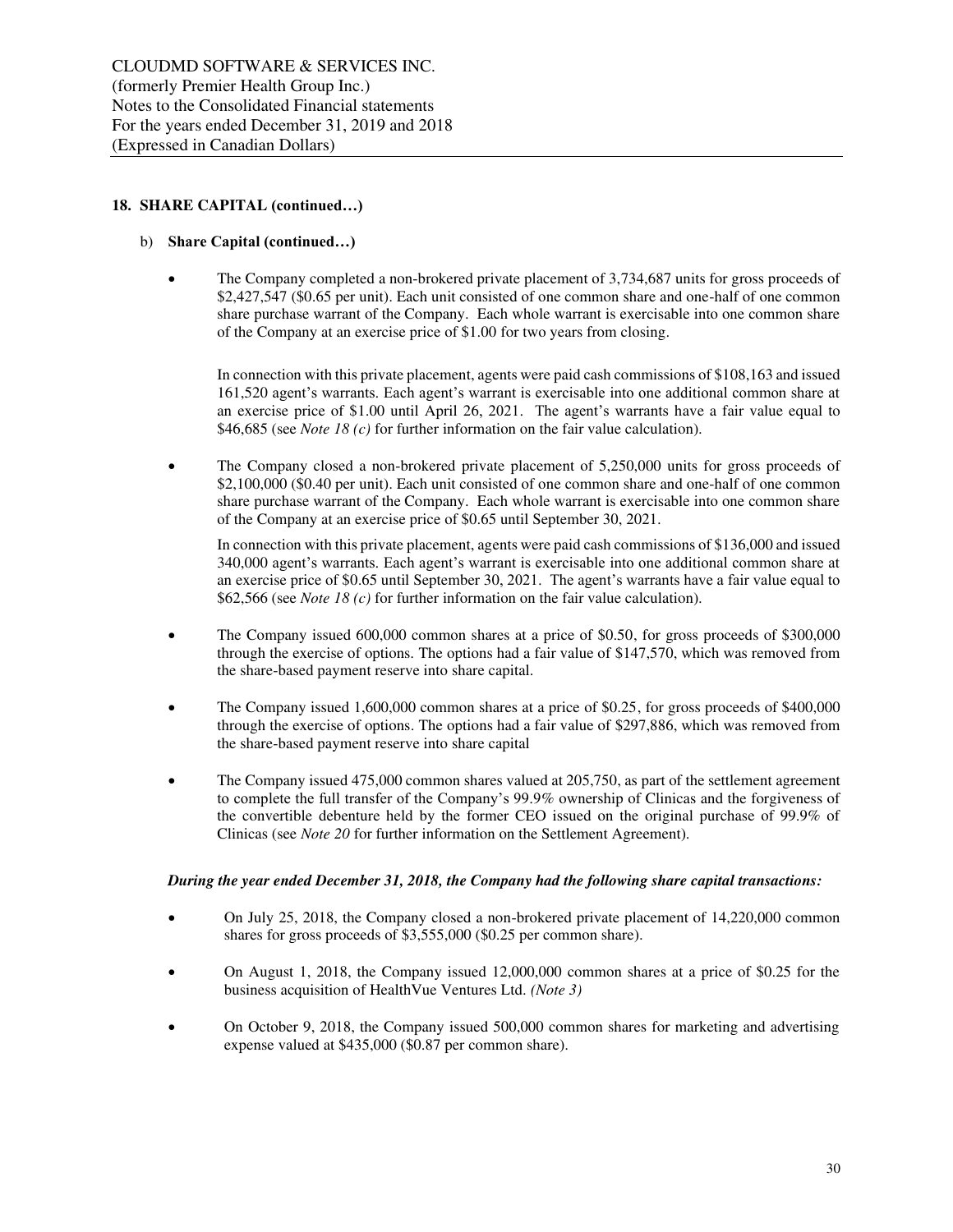## c) **Agent's Warrants**

During the year ended December 31, 2019, the Company issued a total of 501,250 agent's warrants in connection with its private placements, valued at \$109,251 using the Black Scholes Option Pricing Model, with the following weighted average assumptions: volatility of 100%, expected life of 2 years, risk free interest rate of 1.52%, and a dividend yield of 0%.

*The following is a summary of agent's warrants activities during the year ended December 31, 2019 and December 31, 2018:* 

|                                       |                                             | December 31, 2019        | December 31, 2018 |                          |  |
|---------------------------------------|---------------------------------------------|--------------------------|-------------------|--------------------------|--|
|                                       | Weighted<br>Number of<br>Agent's<br>Average |                          | Number of         | Weighted                 |  |
|                                       |                                             |                          | Agent's           | Average                  |  |
|                                       | Warrants                                    | <b>Exercise Price \$</b> | Warrants          | <b>Exercise Price \$</b> |  |
| Balance outstanding beginning of year |                                             | $\overline{\phantom{0}}$ |                   |                          |  |
| Agent's warrants Issued               | 501,520                                     | 0.76                     |                   |                          |  |
| Balance outstanding end of year       | 501,520                                     | 0.76                     | -                 |                          |  |

*As at December 31, 2019, the Company had the following agent's warrants outstanding, all of which are exercisable at December 31, 2019:* 

| Outstanding | <b>Exercise Price \$</b> | <b>Remaining Life (Years)</b> | <b>Expiry Date</b> |
|-------------|--------------------------|-------------------------------|--------------------|
| 161,520     | 1.00                     | 1.32                          | April 26, 2021     |
| 340,000     | 0.65                     | 1.75                          | September 30, 2021 |
| 501,520     |                          | 1.61                          |                    |

## d) **Shareholders' Warrants**

During the year ended December 31, 2019, the Company issued a total of 4,492,344 shareholders' warrants in connection with its private placements. These warrants have a fair value of \$nil, valued using the residual value method.

*The following is a summary of* shareholders' *warrants activities during the year ended December 31, 2018 and year ending December 31, 2019:* 

|                                       |                                                   | December 31, 2019        | December 31, 2018 |                          |  |
|---------------------------------------|---------------------------------------------------|--------------------------|-------------------|--------------------------|--|
|                                       | Weighted<br>Number of<br>Shareholders'<br>Average |                          | Number of         | Weighted                 |  |
|                                       |                                                   |                          | Shareholders'     | Average                  |  |
|                                       | Warrants                                          | <b>Exercise Price \$</b> | Warrants          | <b>Exercise Price \$</b> |  |
| Balance outstanding beginning of year | -                                                 | -                        |                   |                          |  |
| Shareholders' warrants Issued         | 4,492,344                                         | 0.80                     |                   |                          |  |
| Balance outstanding end of year       | 4,492,344                                         | 0.80                     |                   | $\overline{\phantom{0}}$ |  |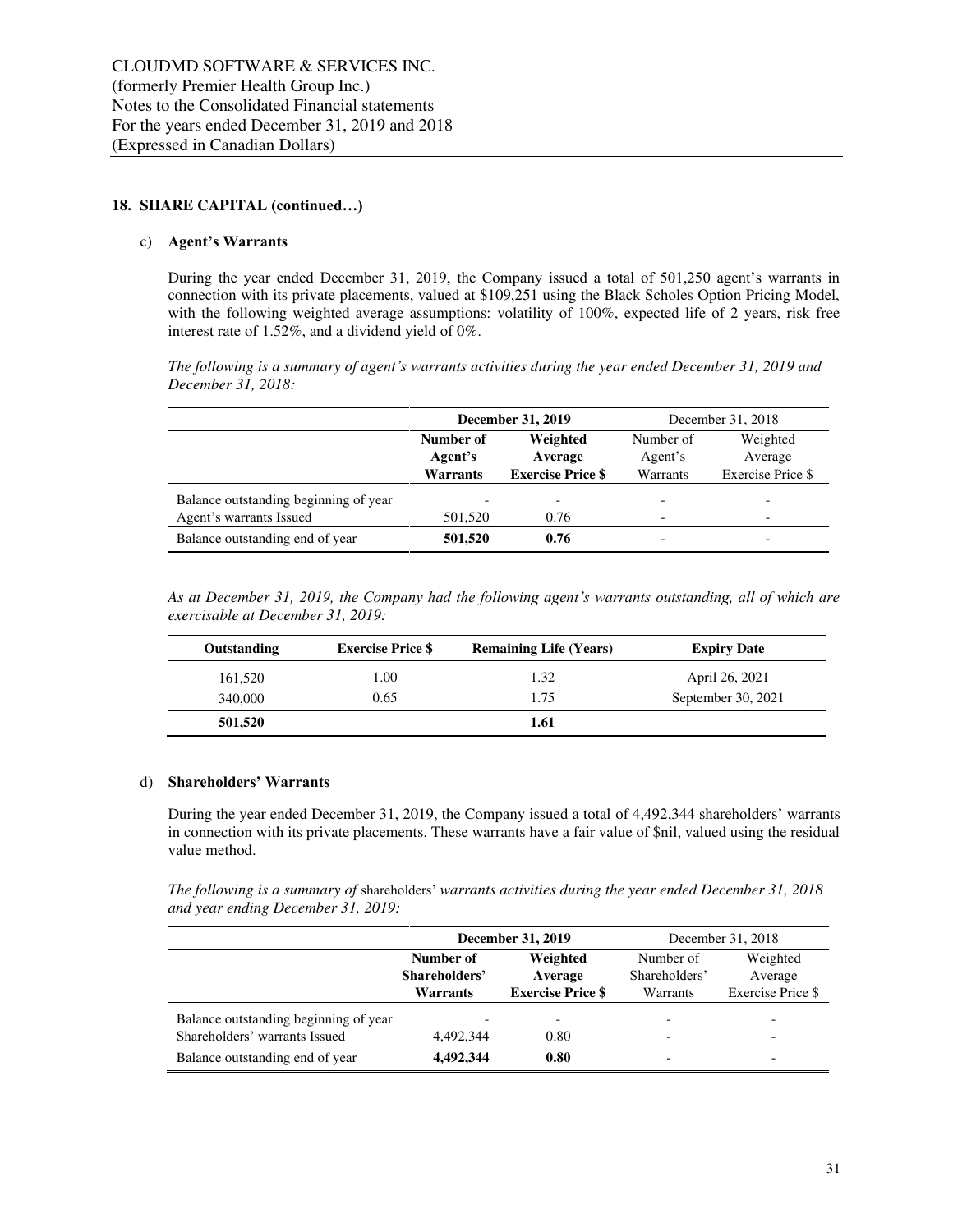## d) **Shareholders' warrants (continued…)**

*As at December 31, 2019, the Company had the following* shareholders' *warrants outstanding, all of which are exercisable at December 31, 2019:* 

| <b>Remaining Life</b> |                          |         |                    |  |  |  |
|-----------------------|--------------------------|---------|--------------------|--|--|--|
| Outstanding           | <b>Exercise Price \$</b> | (Years) | <b>Expiry Date</b> |  |  |  |
| 1,525,067             | 1.00                     | 1.32    | April 26, 2021     |  |  |  |
| 342,277               | 1.00                     | 1.38    | May 16, 2021       |  |  |  |
| 2,625,000             | 0.65                     | 1.75    | September 16, 2021 |  |  |  |
| 4,492,344             | \$0.80                   | 1.58    |                    |  |  |  |

#### e) **Escrow shares**

As at December 31, 2019, the Company has 13,056,068 common shares held in escrow.

*Escrow shares will be released as follows:* 

- 1,800,000 shares on January 1, 2020, and the same amount released each six months thereafter until the last 1,800,000 are released on August 1, 2021.
- 1,973,684 shares on January 28, 2020.
- 686,477 shares on January 17, 2020, and the same amount released each four months thereafter until the last 686,476 are released on May 17, 2021.
- 25,000 shares on January 16, 2020, and the same amount released each month thereafter until the last 25,000 are released on April 19, 2021.
- 5,000 shares on January 16, 2020, and the same amount released each month thereafter until the last 5,000 are released on October 19, 2020.

## f) **Stock Options**

The Company has adopted an incentive stock option plan (the "Option Plan") which provides that the Board of Directors of the Company may from time to time, in its discretion, and in accordance with the applicable stock exchange's requirements, grant to directors, officers, employees and consultants to the Company, nontransferable options to purchase common shares. Pursuant to the Option Plan, the number of common shares reserved for issuance will not exceed 10% of the issued and outstanding common shares of the Company. Options granted under the Option Plan can have a maximum exercise term of 5 years from the date of grant. Vesting terms will be determined at the time of grant by the Board of Directors.

#### *The following grants were made during the year ended December 31, 2019:*

• On February 4, 2019, 300,000 options were granted to consultants of the Company, exercisable at \$0.76 per share. The options vest 4 months after the grant and have a five-year expiry date from the date of grant. The fair value of the options at grant date was \$181,116, of which \$181,116 was recorded in the year ended December 31, 2019 based on vesting conditions.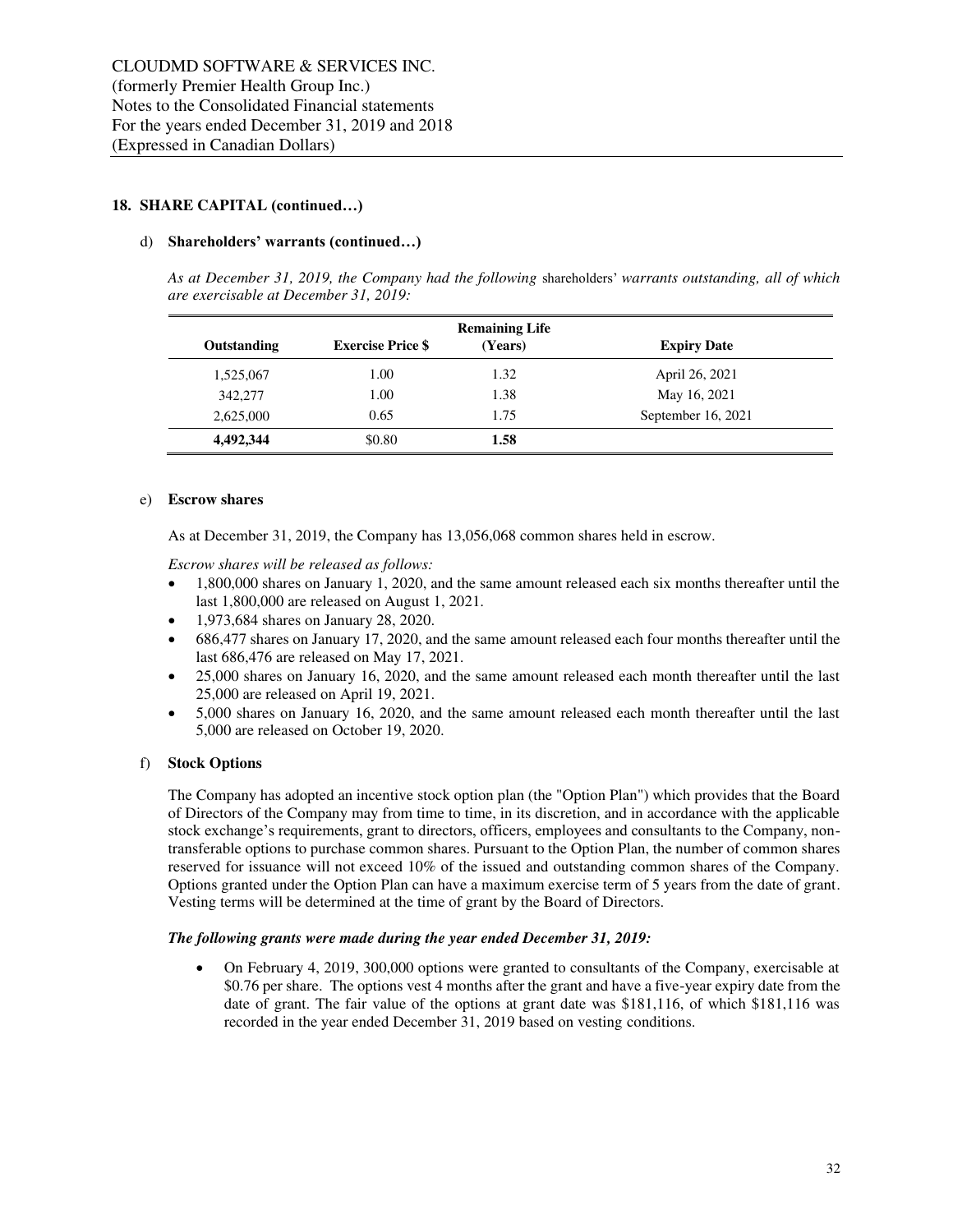# f) **Stock options (continued…)**

- On February 4, 2019, 2,050,000 options were granted to employees of the Company, exercisable at \$0.76 per share. The options shall vest 25% every 6 months, commencing on August 4, 2019. The options have a five-year expiry date from the date of grant. The fair value of the options at grant date was \$1,237,623, of which \$916,026 was recorded in the year ended December 31, 2019 based on vesting conditions.
- On July 17, 2019, 200,000 options were granted to employees of the Company, exercisable at \$0.32 per share. The options shall vest 25% every 6 months, commencing on January 16, 2020. The options have a five-year expiry date from the date of grant. The fair value of the options at grant date was \$47,736, of which \$22,565 was recorded in the year ended December 31, 2019 based on vesting conditions.
- On August 20, 2019, 2,400,000 options were granted to consultants of the Company, exercisable at \$0.25 per share. The options vested immediately. The options have a five-year expiry date from the date of grant. The fair value of the options at grant date was \$446,829, of which \$446,829 was recorded in the year ended December 31, 2019 based on vesting conditions.
- On November 6, 2019, 300,000 options were granted to consultants of the Company, exercisable at \$0.40 per share. The options vested immediately. The options have a five-year expiry date from the date of grant. The fair value of the options at grant date was \$89,566, of which \$89,566 was recorded in the year ended December 31, 2019 based on vesting conditions.

The option pricing model used an average risk-free rate ranging from 1.27% and 1.8% with an average riskfree rate of 1.50%, estimated life of 5 years, volatility of 100% and dividend yield of 0%.

#### *The following grants were made during the year ended December 31, 2018:*

- On August 13, 2018, 3,200,000 options were granted to consultants and officers of the Company, exercisable at \$0.50 per share. The options vest 4 months after the grant and have a five-year expiry date from the date of grant. The fair value of the options at grant date was \$787,041, of which all was recorded in the year ended December 31, 2018 based on vesting conditions.
- On August 13, 2018, 800,000 options were granted to employees of the Company, exercisable at \$0.50 per share. The options shall vest 25% every 6 months, commencing on February 13, 2019. The options have a five-year expiry date from the date of grant. The fair value of the options at grant date was \$196,760, of which \$99,628 (\$77,973 in the year ended December 31, 2018) was recorded in the year ended December 31, 2019 based on vesting conditions.

The option pricing model used an average risk-free rate of 1.5%, estimated life of 5 years, volatility of 100% and dividend yield of 0%.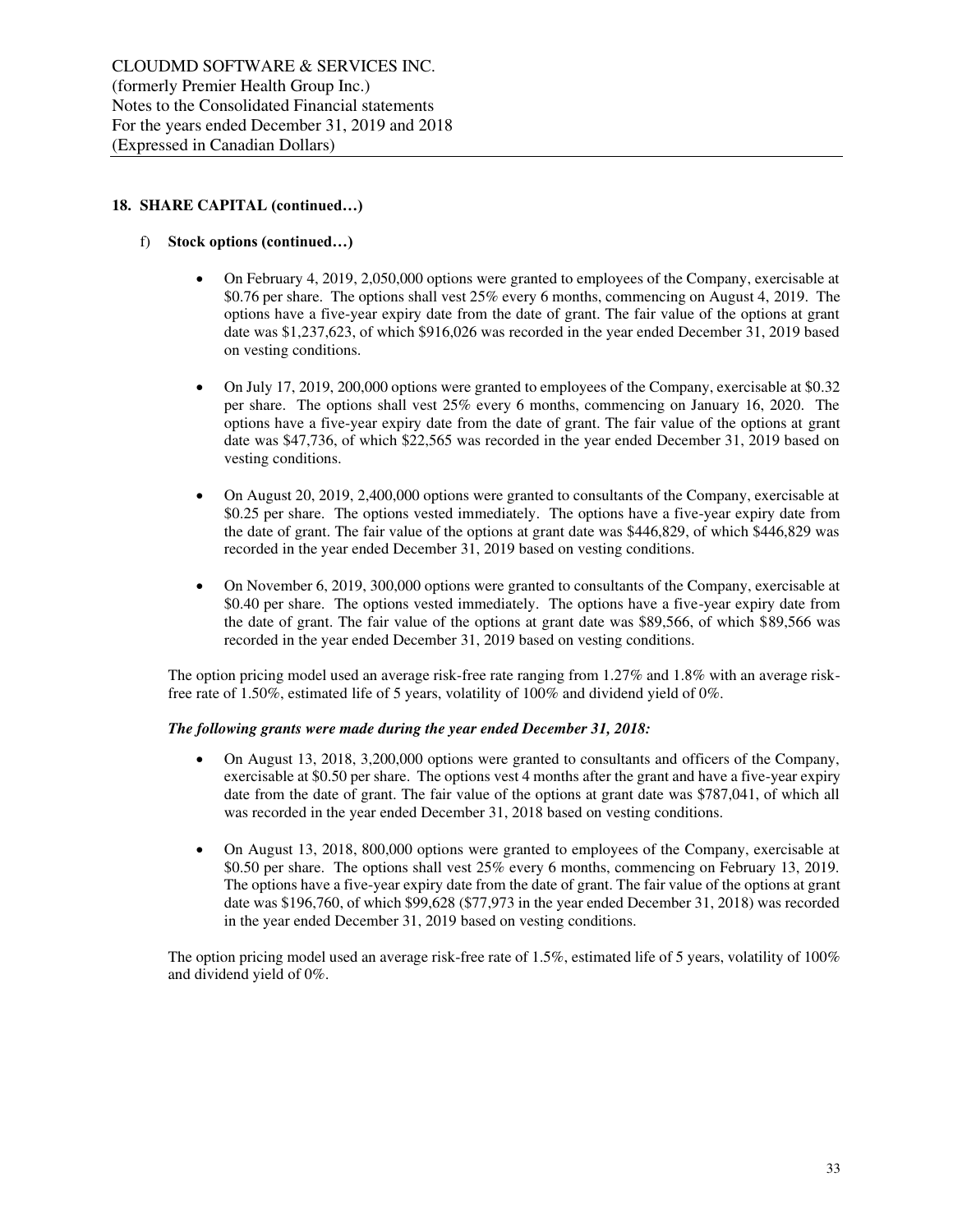# f) **Stock options (continued…)**

*The following is a summary of option activities during the year ended December 31, 2019 and December 31, 2018, 2018:* 

|                                       |                       | <b>December 31, 2019</b> | December 31, 2018 |                                  |  |
|---------------------------------------|-----------------------|--------------------------|-------------------|----------------------------------|--|
|                                       | Weighted<br>Number of |                          | Number of         | Weighted                         |  |
|                                       | <b>Options</b>        | Average                  | Options           | Average                          |  |
|                                       |                       | <b>Exercise Price \$</b> |                   | <b>Exercise Price \$</b>         |  |
| Balance outstanding beginning of year | 4,000,000             | 0.50                     |                   |                                  |  |
| <b>Options Granted</b>                | 5,250,000             | 0.49                     | 4,000,000         | $\overline{\phantom{0}}$<br>0.50 |  |
| <b>Options Cancelled</b>              | (1,800,000)           | 0.39                     |                   |                                  |  |
| <b>Options Exercised</b>              | (2,200,000)           | 0.32                     |                   | -                                |  |
| Balance outstanding end of year       | 5,250,000             | \$0.60                   | 4,000,000         | \$ 0.50                          |  |

*As at December 31, 2019, the Company had the following stock options outstanding and exercisable:* 

|             |                    |                       | <b>Remaining Life</b> |                    |
|-------------|--------------------|-----------------------|-----------------------|--------------------|
| Outstanding | <b>Exercisable</b> | <b>Exercise Price</b> | (Years)               | <b>Expiry Date</b> |
|             |                    |                       |                       |                    |
| 2,400,000   | 2,000,000          | \$0.50                | 3.62                  | August 12, 2023    |
| 2,350,000   | 812,500            | \$0.76                | 4.10                  | February 3, 2024   |
| 200,000     |                    | \$0.32                | 4.55                  | July 16, 2024      |
| 300,000     | 300,000            | \$0.40                | 4.85                  | November 5, 2024   |
| 5,250,000   | 3,112,500          |                       | 3.94                  |                    |

# **19. SUPPLEMENTAL DISCLOSURE WITH RESPECT TO CASH FLOW**

## **During the year ended December 31, 2019:**

- The Company issued 510,000 shares valued at \$178,500 for services
- The Company issued 3,947,368 shares valued at \$2,325,964 for the acquisition of Cloud Practice
- The Company issued 3,432,384 shares valued at \$714,981 for the acquisition of the Pharmacies
- The Company issued 501,520 agents warrants valued at \$109,251 as share issuance costs
- The Company issued 475,000 shares valued at \$205,750, as well as extinguished its convertible debt, and assigned over \$263,001 in notes receivable, as part of its sale of Clinicas *(Note 20).*

#### **During the year ended December 31, 2018**:

- The Company issued 500,000 shares valued at \$435,000 for marketing and advertising services
- The Company issued 12,000,000 shares valued at \$3,000,000 for the acquisition of HealthVue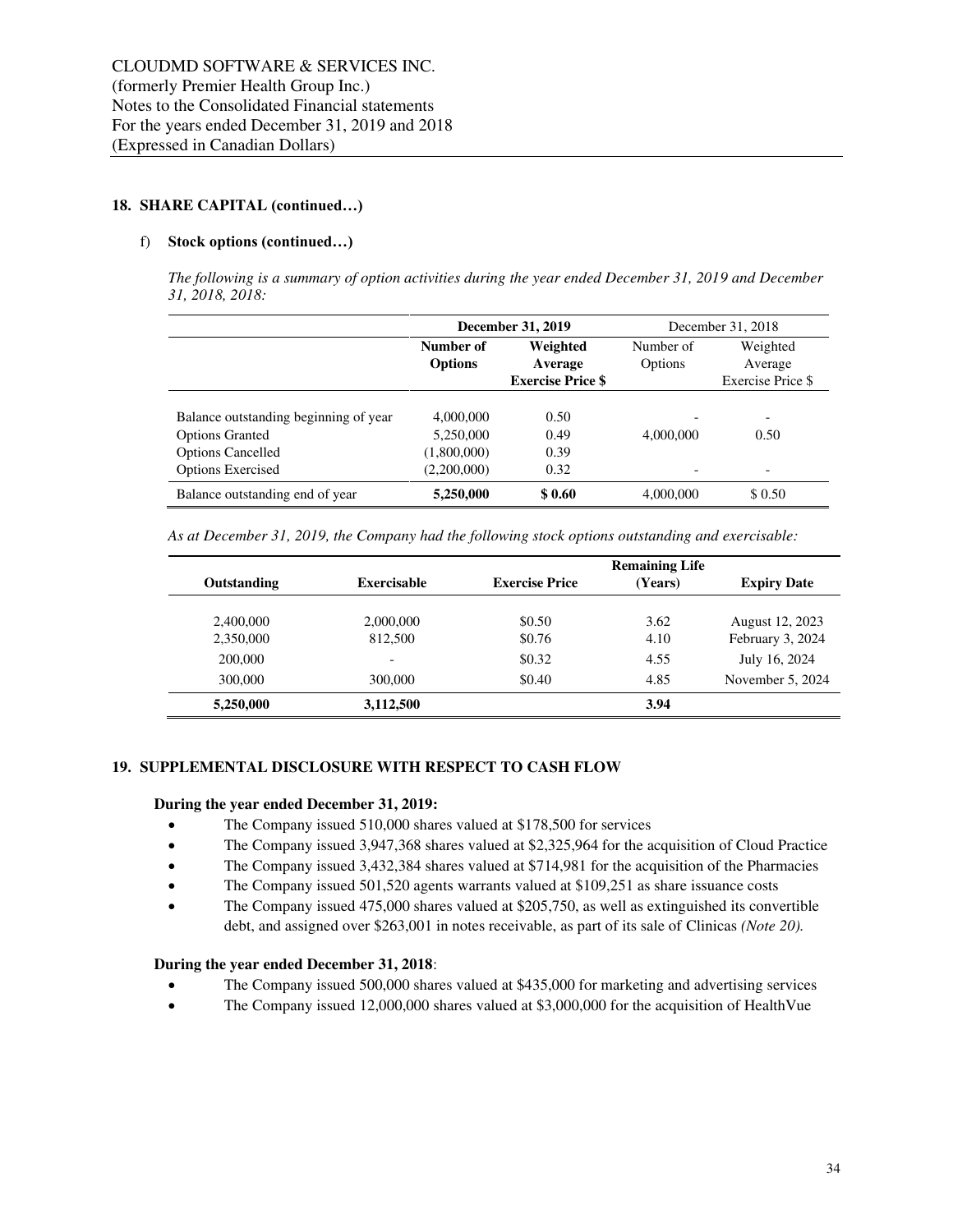# **20. DISCONTINUED OPERATIONS**

During the year ended December 31, 2018, the Company entered into a share purchase agreement (the "Purchase Agreement") with the Company's former CEO, who is also the former sole shareholder of Clinicas (the "Purchaser"). The Purchase Agreement was entered into as a prerequisite to entering into an acquisition agreement that would result in a change of control of the Company. The terms of the Purchase Agreement were as follows:

- The Company will transfer 51% of the shares of Clinicas to the Purchaser immediately on the closing date, and transfer the remaining 49% of the shares of Clinicas of when the Company has a satisfactory replacement assets in place to satisfy corporate law requirement to maintain a business undertaking at all time, as well as continue to qualify for Listing on the Canadian Securities Exchange.
- The Purchaser will forgive the convertible debenture of US\$1,500,000 and all accrued interest proportionally to the shares of Clinicas transferred *(Note 15).*

This Purchase Agreement constituted a discontinued operation involving the loss of control of Clinicas by the Company as at December 31, 2018. During the year ended December 31, 2018, the Purchase Agreement was not executed. As a result, a subsequent settlement agreement was entered into on April 1, 2019 (the "Settlement Agreement"). As a result, all of the assets and liabilities of Clinicas were classified as held-for-sale as at December 31, 2018. This resulted in a net liability of \$139,372 from discontinued operation as at December 31, 2018.

On April 1, 2019, the Company entered into the Settlement Agreement to complete the full transfer of the Company's 99.9% ownership of Clinicas and the forgiveness of the convertible debenture held by the former CEO issued on the original purchase of 99.9% of Clinicas.

As part of the Settlement Agreement, the Company completed the following:

- on April 1, 2019, as part of the settlement, the convertible debenture was forgiven. (*Note 15*),
- on April 1, 2019, the Company assigned to the Purchaser's company, Benras Holdings Inc., the following promissory notes as security for, and in full and final satisfaction of any amount owed by the Company to the Purchaser: (i) a promissory note dated February 20, 2018 plus interest owed to the Company by the former CFO and a company owned by the former CFO with an amount outstanding as at March 31, 2019 of \$43,001, and (ii) a promissory note dated February 20, 2018 in the amount of \$220,000 plus interest owed to the Company by Explorinvest Capital Corp., a company partially owned by the former CFO of the Company,
- the Company issued 475,000 common shares at a value of \$205,750.

As at December 31, 2019, no amounts were owing with regards to the Settlement Agreement.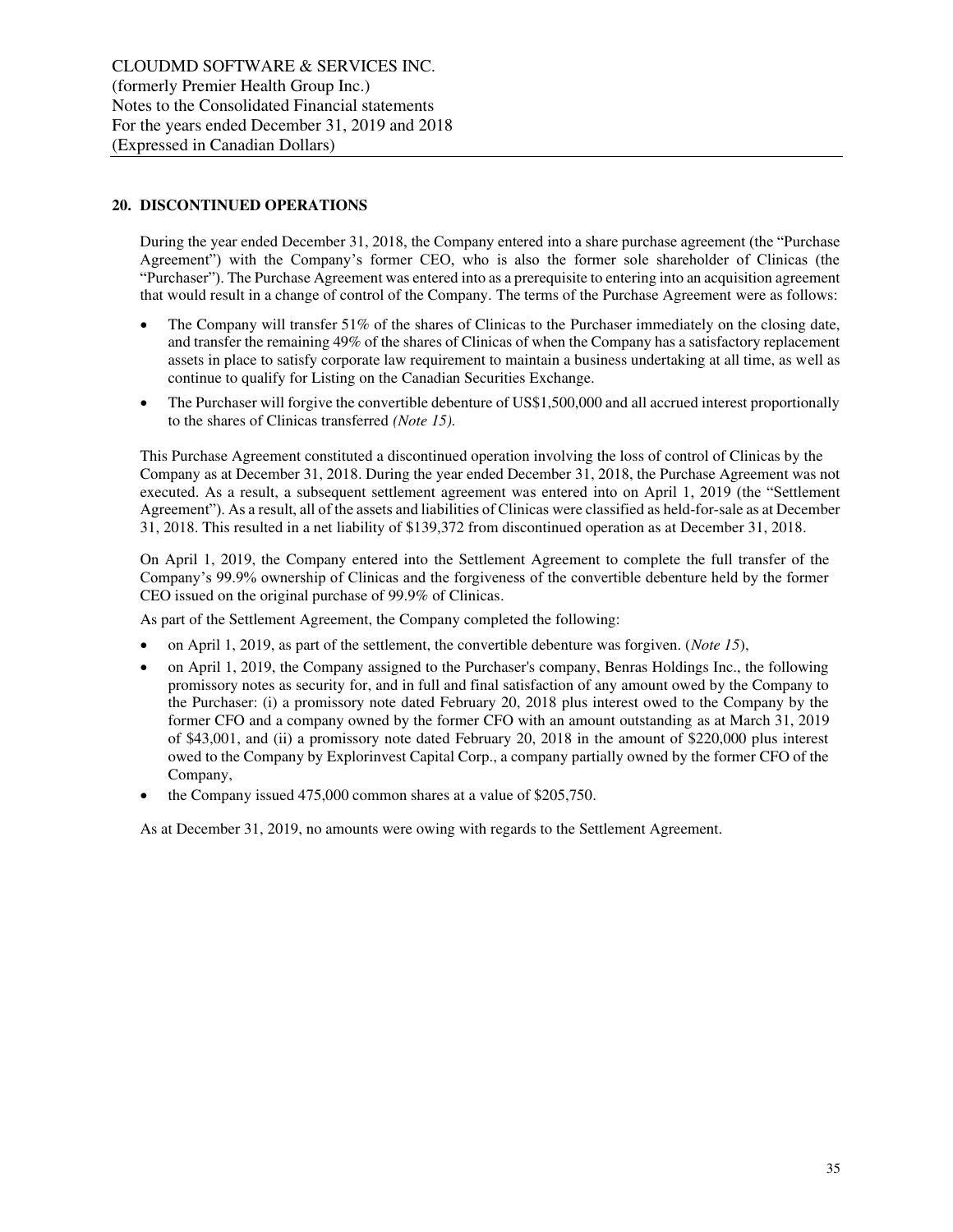## **20. DISCONTINUED OPERATIONS (continued…)**

*Revenues and expenses from Clinicas are as follows:* 

|                                    | <b>December 31, 2019</b> |    | December 31, 2018 |
|------------------------------------|--------------------------|----|-------------------|
| <b>REVENUE</b>                     | \$<br>59,462             |    | 221,169           |
| <b>EXPENSES</b>                    |                          |    |                   |
| Advertising                        | 1,342                    |    | 12,639            |
| Amortization                       | 12,853                   |    | 26,862            |
| Leasehold improvements written off |                          |    | 8,242             |
| Bank charges an interest           | 5,791                    |    | 17,928            |
| Consulting fees (Note 17)          | 5,079                    |    | 16,518            |
| Insurance                          | 2,032                    |    | 6,257             |
| Office and administration          | 8,820                    |    | 37,412            |
| Professional fees                  | 4,886                    |    | 19,477            |
| Rent                               | 12,672                   |    | 25,173            |
| Repair and maintenance             | 534                      |    | 2,908             |
| Wages and related expenses         | 27,600                   |    | 130,010           |
| Other expense                      | 820                      |    | 3,990             |
| Loss from settlement agreement     | 140,225                  |    |                   |
| Loss from discontinued operations  | \$<br>(163, 192)         | \$ | (86, 247)         |

# **21. CAPITAL MANAGEMENT**

The Company's objectives when managing capital are to safeguard its ability to continue as a going concern, so that it can provide returns for shareholders and benefits for other stakeholders. The Company considers the items included in shareholders' equity (deficiency) as capital. The Company manages the capital structure and makes adjustments to it in response to changes in economic conditions and the risk characteristics of the underlying assets. The Company's primary objective with respect to its capital management is to ensure that it has sufficient cash resources to fund the operation of the Company. To secure the additional capital necessary to pursue these plans, the Company intends to raise additional funds through equity or debt financing. The Company is not subject to any externally imposed capital requirements. There were no changes to the Company's approach in its management of capital during the year.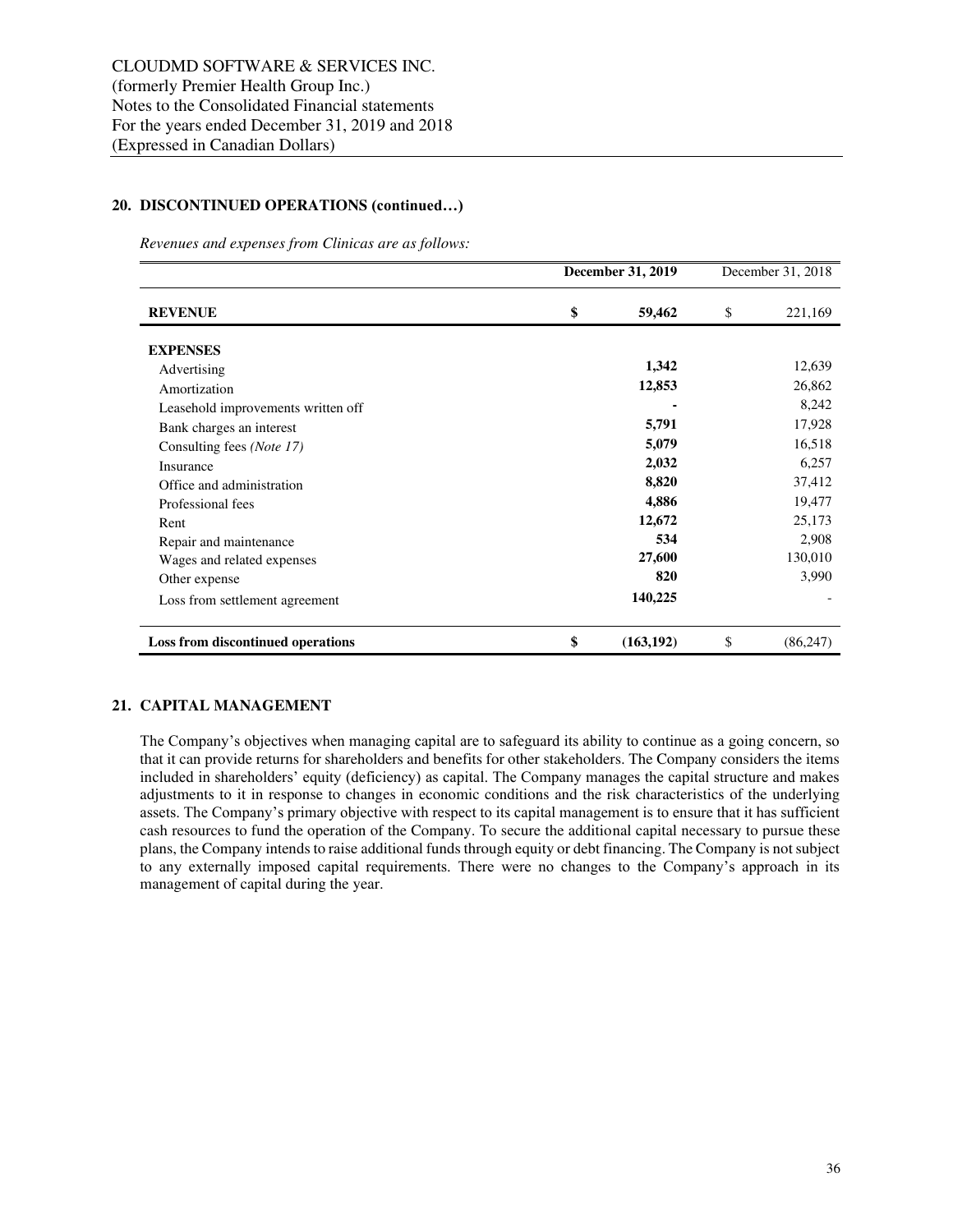# **22. FINANCIAL INSTRUMENTS**

The Company's financial instrument consist of cash, accounts receivable, deposits, marketable securities, accounts payable, other current liabilities, and long-term debt.

The Company's cash and marketable securities are measured at fair value under the fair value hierarchy based on level one quoted prices in active markets for identical assets or liabilities. The Company's accounts receivable, accounts payable, and other current liabilities, have amortized costs that approximate their fair value due to their short terms to maturity. The Company's long-term debt, is measured at amortized cost, which approximates fair value.

The Company's risk exposures and the possible impact of these expenses on the Company's financial instruments are summarized below:

#### **Credit Risk**

Credit risk is the risk that one party to a financial instrument will cause a loss for the other party by failing to discharge an obligation. As of December 31, 2019, the Company is exposed to credit risk to the extent that its clients become unable to meet their payment obligations. Trade receivables include amounts receivables from the sale of services and GST receivables.

## **Liquidity Risk**

Liquidity risk is the risk that an entity will encounter difficulty in meeting obligations associated with financial liabilities. The Company's approach to managing liquidity risk is to ensure that it will have sufficient liquidity to meet liabilities when due. As at December 31, 2019, the Company did have sufficient cash on hand to meet its current liabilities but continues to need to source different methods of financing.

# **Market Risk**

Market risk is the risk of loss that may arise from changes in market factors such as interest rates, foreign exchange rates, and commodity and equity prices.

#### **a) Interest rate risk**

Interest risk is the risk that the fair value or future cash flows will fluctuate as a result of changes in market risk. The Company's sensitivity to interest rates is insignificant.

#### **b) Currency risk**

Currency risk is the risk that the fair value or future cash flows of a financial instrument denominated in a foreign currency will fluctuate because of changes in foreign exchange rates. The Company's functional currency is the Canadian dollar and the majority of its transactions are in Canadian dollars. The Company's exposure to foreign currency risk is low.

#### **c) Price risk**

The Company is exposed to price risk with respect to equity prices, since the Company possesses investments in publicly traded securities. The Company closely monitors those prices to determine the appropriate course of action to be taken. The maximum exposure to the Company is the fair value of its marketable securities, which have been recorded at \$1.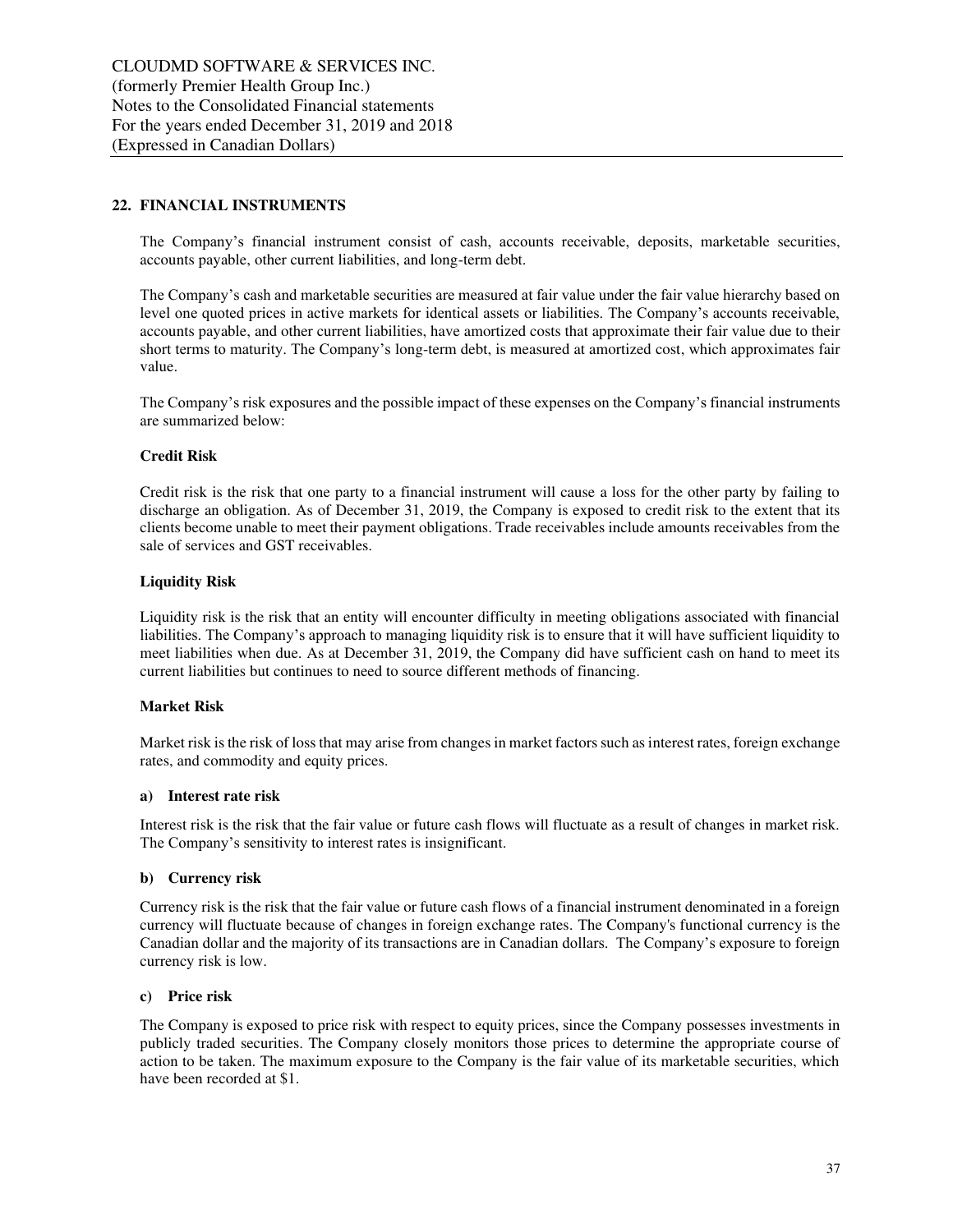# **23. SEGMENTED INFORMATION**

The Company operates in one industry, the healthcare industry, which is located in Canada and the Dominican Republic. As at April 1, 2019, the Company only has operations in Canada. Segmented geographical information is as follows:

|                               | Canada |             | Dominican       |   | <b>Total</b> |
|-------------------------------|--------|-------------|-----------------|---|--------------|
| Assets                        |        |             | <b>Republic</b> |   |              |
| As at December 31, 2019<br>\$ |        | 17,726,254  | \$<br>$\sim$    | S | 17,726,254   |
| As at December 31, 2018<br>\$ |        | 6,423,328   | \$              | S | 6,423,328    |
|                               |        |             |                 |   |              |
| Revenue for the year ended:   |        |             |                 |   |              |
| December 31, 2019<br>\$       |        | 6,769,433   | \$<br>$\sim$    | S | 6,769,433    |
| December 31, 2018<br>\$       |        | 1,201,548   | \$<br>Ξ.        |   | 1.201.548    |
|                               |        |             |                 |   |              |
| Net loss for the year ended:  |        |             |                 |   |              |
| \$<br>December 31, 2019       |        | (4,717,859) | \$              | S | (4,717,859)  |
| December 31, 2018<br>\$       |        | (2,597,115) | \$<br>(86, 247) | S | (2,683,362)  |

# **24. INCOME TAX**

A reconciliation of income taxes at statutory rates with the reported taxes is as follows:

|                                                                                                                                                                              | December 31,<br>2019 |                                               |   | December 31,<br>2018             |
|------------------------------------------------------------------------------------------------------------------------------------------------------------------------------|----------------------|-----------------------------------------------|---|----------------------------------|
| Gain (Loss) for the year                                                                                                                                                     |                      | (4,717,859)                                   | S | (2,683,362)                      |
| Computed income tax recovery at statutory rate of $27\%$ (2018 – 26%)<br>Effect of taxes in foreign jurisdiction, and other<br>Permanent differences<br>Share issuance costs |                      | (1,273,822)<br>331,823<br>468,947<br>(65,948) |   | (697, 674)<br>107,217<br>243,457 |
| Change in unrecognized deductible temporary differences                                                                                                                      |                      | 539,000                                       |   | 347,000                          |
|                                                                                                                                                                              | \$                   | ۰                                             |   |                                  |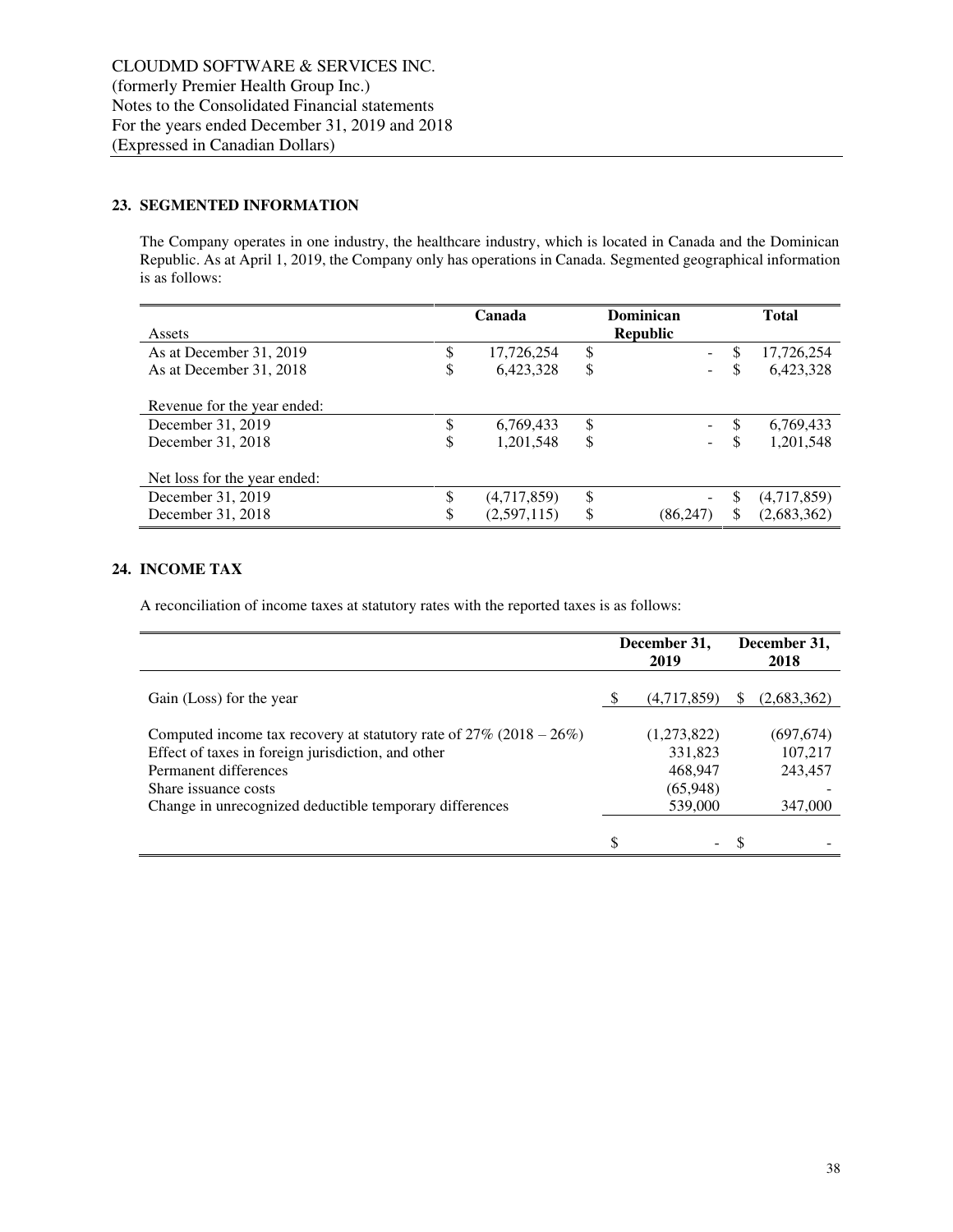# **24. INCOME TAX (continued…)**

The significant components of the Company's deferred income tax assets, which have not been recognized are as follows:

|                                               | December 31,<br>2019 | December 31,<br>2018 |         |
|-----------------------------------------------|----------------------|----------------------|---------|
| Deferred income tax assets (liabilities):     |                      |                      |         |
| Share issuance costs                          | \$<br>53,000         | \$                   |         |
| Debt with accretion                           |                      |                      | 125,000 |
| Non-capital losses carried forward            | 1,211,000            |                      | 631,000 |
| Marketable securities                         | 54,000               |                      | 52,000  |
| Property and equipment                        | (6,000)              |                      | 22,000  |
| Intangible assets                             | 42,000               |                      |         |
| Right of use asset                            | (643,000)            |                      |         |
| Lease liability                               | 658,000              |                      |         |
| Total unrecognized deferred income tax assets | \$<br>1,369,000      | -S                   | 830,000 |

As at December 31, 2019, the Company had approximately \$4,486,000 in non-capital losses which expire between 2021 and 2044.

Tax attributes are subject to review, and potential adjustment, by tax authorities

# **25. SUBSEQUENT EVENTS**

- On January 9, 2020, the Company announced the appointment of Richard Atkins as Senior Vice-President of Sales.
- On January 10, 2020, the Company announced closing of the acquisition of Livecare Health Canada Inc. ("Livecare"). Livecare is a Canadian telehealth company founded and operated by physicians dedicated to giving patients access to quality, real-time healthcare, regardless of where they are located. Livecare offers digital technologies that connect doctors and allied health care providers to their patients via secure, encrypted, face-toface video and messaging. In addition to its telemedicine platform, Livecare offers kindredPHR -- a personalized health record used for storing, managing, and sharing health information, thus enabling patients' access to manage their own care and share amongst their multiple health care providers.

Under the terms of the agreement, in consideration for the purchase of all of the outstanding Livecare securities, CloudMD will: (i) assume all of the outstanding liabilities of Livecare and its wholly-owned subsidiary; and (ii) issue to the Livecare shareholders an aggregate of up to 4,500,000 common shares of the Company. The Consideration Shares will be subject to certain contractual restrictions on trading for a period of twenty-four months from the date of issuance.

• On January 14, 2020, the Company announced the appointment of Amit Mathur to the board of directors.